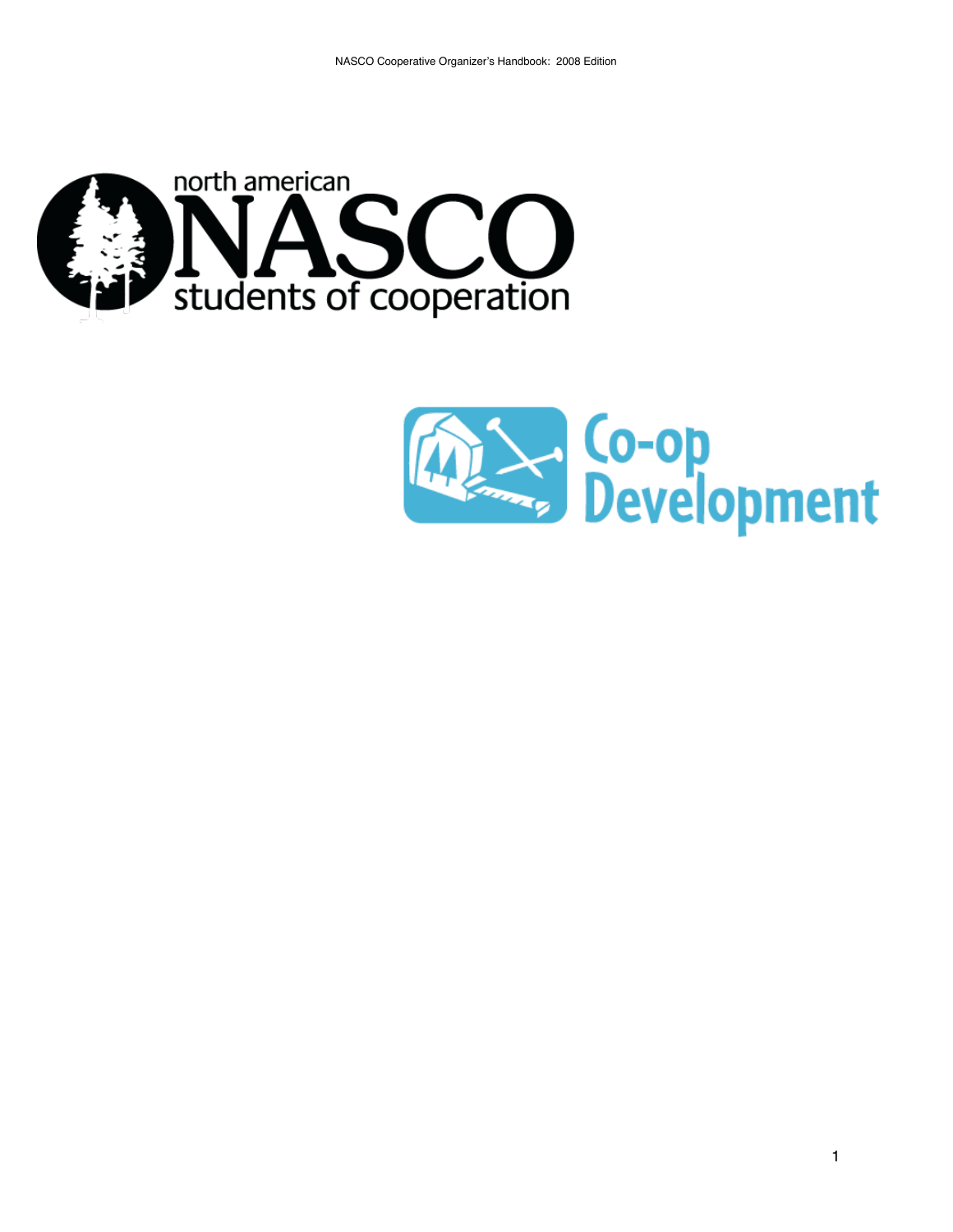| <b>Acknowledgments</b>                           | 6  |
|--------------------------------------------------|----|
| <b>Introduction</b>                              | 6  |
| Are cooperatives relevant today?                 | 7  |
| Is a coop in every community realistic?          | 8  |
| How can we achieve our vision?                   | 8  |
| <b>The Cooperative Movement</b>                  | 9  |
| <b>Cooperatives</b>                              | 10 |
| <b>Student Cooperatives</b>                      | 11 |
| <b>Student Cooperative Management Structures</b> | 12 |
| <b>Building Structures</b>                       | 12 |
| <b>Small Group House</b>                         | 12 |
| Large Group House, or Small Dorm                 | 13 |
| <b>Small Apartment Building</b>                  | 13 |
| <b>Large Apartment Complex</b>                   | 13 |
| <b>Movement Organizations</b>                    | 13 |
| <b>North American Students of Cooperation</b>    | 13 |
| <b>NASCO Development Services</b>                | 14 |
| <b>Getting Organized</b>                         | 14 |
| <b>Organizing a Core Group</b>                   | 15 |
| <b>Identifying your Core Group</b>               | 15 |
| <b>Creating a Vision</b>                         | 15 |
| <b>Community Organizing</b>                      | 16 |
| <b>Promotion</b>                                 | 16 |
| <b>Public Meetings</b>                           | 17 |
| <b>Educational Events</b>                        | 17 |
| <b>Fundraising</b>                               | 17 |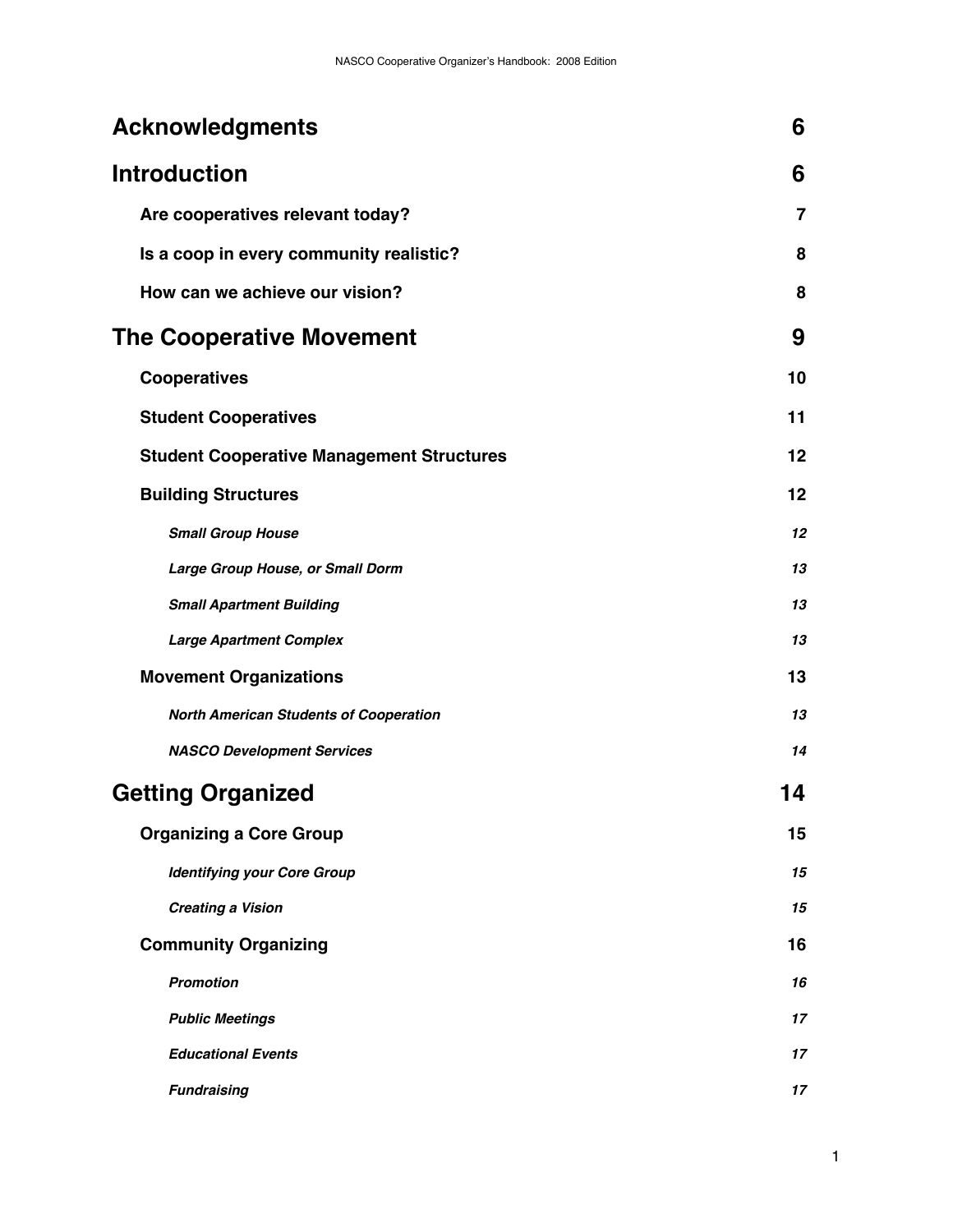| <b>Student Government</b>                        | 18 |
|--------------------------------------------------|----|
| <b>Student Organizations</b>                     | 18 |
| <b>Educating the Group</b>                       | 18 |
| Cooperatives                                     | 19 |
| <b>Housing</b>                                   | 19 |
| <b>Different Models for Housing Cooperatives</b> | 19 |
| <b>Moving Forward</b>                            | 21 |
| <b>Working Together</b>                          | 21 |
| <b>Technical Assistance</b>                      | 22 |
| Cooperatives                                     | 23 |
| <b>Universities</b>                              | 23 |
| <b>Local Housing Organizations</b>               | 23 |
| <b>Government Agencies</b>                       | 24 |
| <b>State and Provincial Housing Agencies</b>     | 24 |
| <b>Project Status</b>                            | 24 |
| <b>Advisory Committee</b>                        | 25 |
| <b>Getting Legal</b>                             | 25 |
| <b>Articles of Incorporation</b>                 | 25 |
| <b>Bylaws</b>                                    | 26 |
| <b>Non-Profit Status and Tax-Exemption</b>       | 27 |
| Governance                                       | 28 |
| <b>Corporate Governance</b>                      | 28 |
| <b>House Governance</b>                          | 28 |
| <b>Housing Challenges</b>                        | 29 |
| <b>Market Research</b>                           | 30 |
| <b>Community Research</b>                        | 31 |
| <b>Local Resources</b>                           | 31 |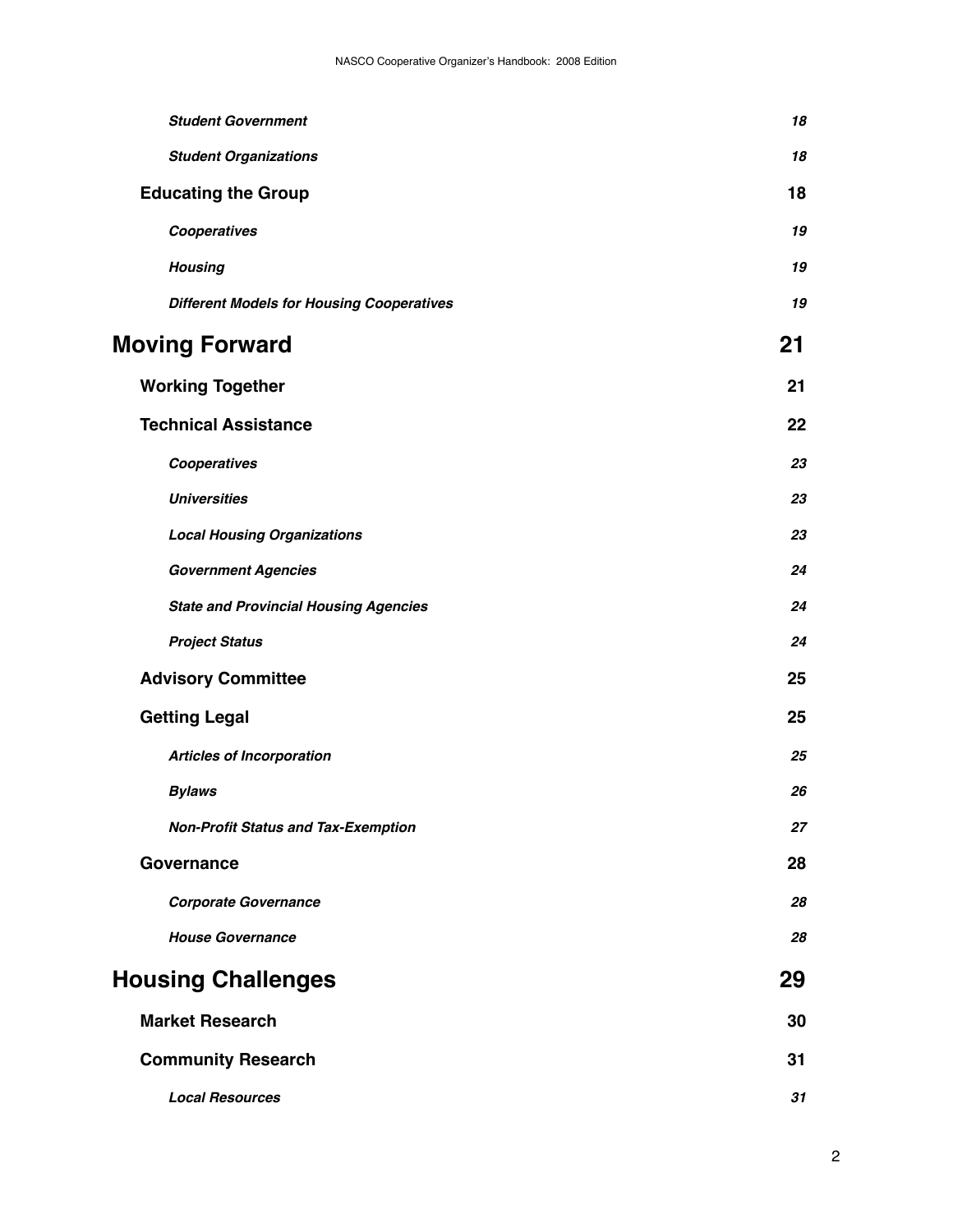| <b>Building Codes</b>            | 31 |
|----------------------------------|----|
| <b>Neighborhood Research</b>     | 31 |
| <b>Creating a Prospectus</b>     | 32 |
| <b>Leasing Property</b>          | 32 |
| <b>Lease Strategy</b>            | 33 |
| An Organizational Step           | 33 |
| <b>A Development Model</b>       | 33 |
| <b>University Options</b>        | 34 |
| <b>Lease Logistics</b>           | 34 |
| <b>Looking for Property</b>      | 34 |
| <b>Signing a Lease</b>           | 34 |
| <b>Purchasing Property</b>       | 36 |
| <b>Looking for Property</b>      | 36 |
| <b>Real Estate Agents</b>        | 37 |
| Devising a Search Method         | 37 |
| <b>Negotiation</b>               | 38 |
| <b>Inspection and Appraisal</b>  | 39 |
| <b>Financing the Project</b>     | 39 |
| Feasibility                      | 39 |
| <b>Occupancy</b>                 | 39 |
| <b>Sources and Uses of Funds</b> | 40 |
| <b>Mortgage Financing</b>        | 41 |
| <b>Subsidiary Financing</b>      | 41 |
| <b>Member Investment</b>         | 42 |
| <b>Movement Resources</b>        | 42 |
| <b>Getting Loans</b>             | 43 |
| <b>Loan Applications</b>         | 43 |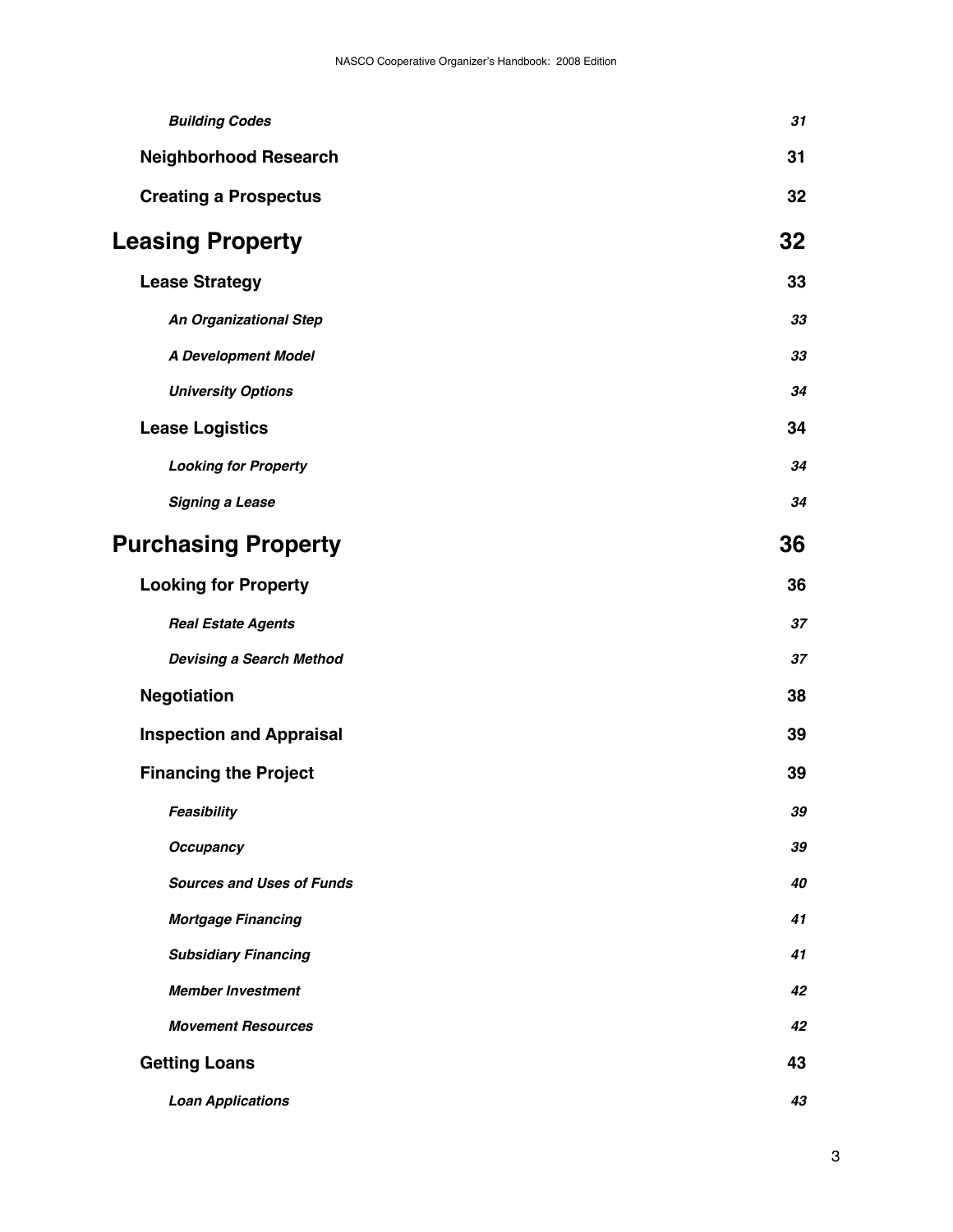| <b>Loan Evaluation</b>                  | 43 |
|-----------------------------------------|----|
| <b>Closing the Deal</b>                 | 43 |
| <b>Other Purchasing Options</b>         | 44 |
| Rehabilitation                          | 44 |
| Developing a Rehab Plan                 | 44 |
| <b>The NASCO Properties Option</b>      | 45 |
| <b>New Construction</b>                 | 46 |
| <b>Relief in Tight Markets</b>          | 46 |
| <b>Subsidies</b>                        | 46 |
| <b>University Purchasing Options</b>    | 47 |
| <b>Establish University Motivation</b>  | 47 |
| <b>University Requirements</b>          | 48 |
| <b>Assured income</b>                   | 48 |
| Proper upkeep                           | 48 |
| Sound operation                         | 48 |
| Low conflict                            | 48 |
| <b>Responsible negotiations</b>         | 48 |
| <b>Public image</b>                     | 48 |
| Responsible admissions                  | 48 |
| <b>Independent operations</b>           | 49 |
| <b>Working Relationship</b>             | 49 |
| <b>Coherent Organization</b>            | 49 |
| <b>Developing a Bargaining Position</b> | 49 |
| The Beginning and the Future            | 50 |
| <b>Interim Management</b>               | 50 |
| <b>Recruitment</b>                      | 51 |
| <b>Meal Plan</b>                        | 51 |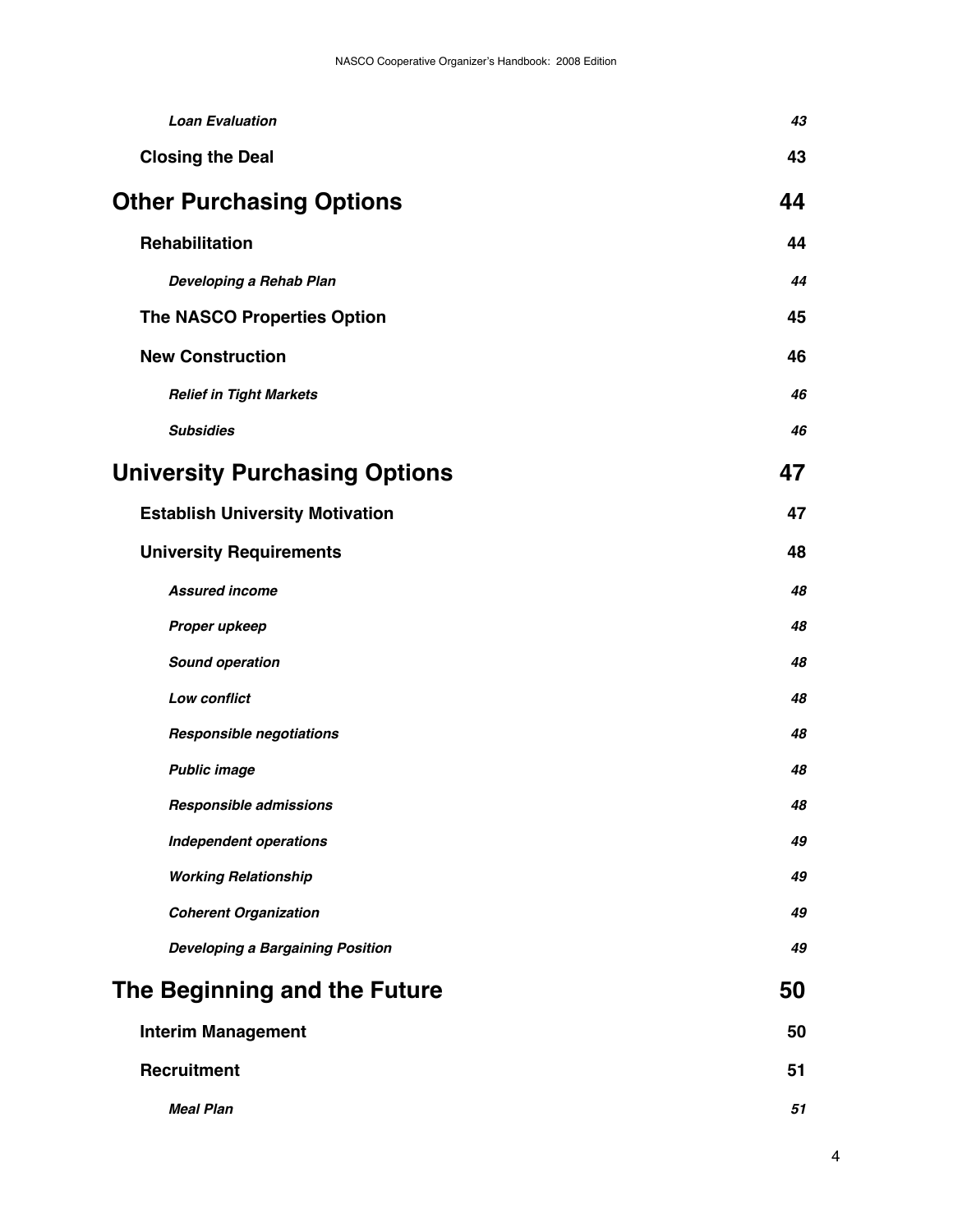| Cost                                     | 51 |
|------------------------------------------|----|
| <b>Member Share</b>                      | 52 |
| Labor                                    | 52 |
| <b>Getting it Done</b>                   | 53 |
| <b>Labor Systems</b>                     | 53 |
| <b>House Officers</b>                    | 54 |
| <b>Fundamental Work</b>                  | 55 |
| Implementation                           | 55 |
| <b>Orientation</b>                       | 55 |
| <b>The Future</b>                        | 56 |
| <b>Leadership Development</b>            | 56 |
| <b>Development Culture</b>               | 57 |
| <b>Movement Culture</b>                  | 59 |
| <b>What is the Organizer's Handbook?</b> | 59 |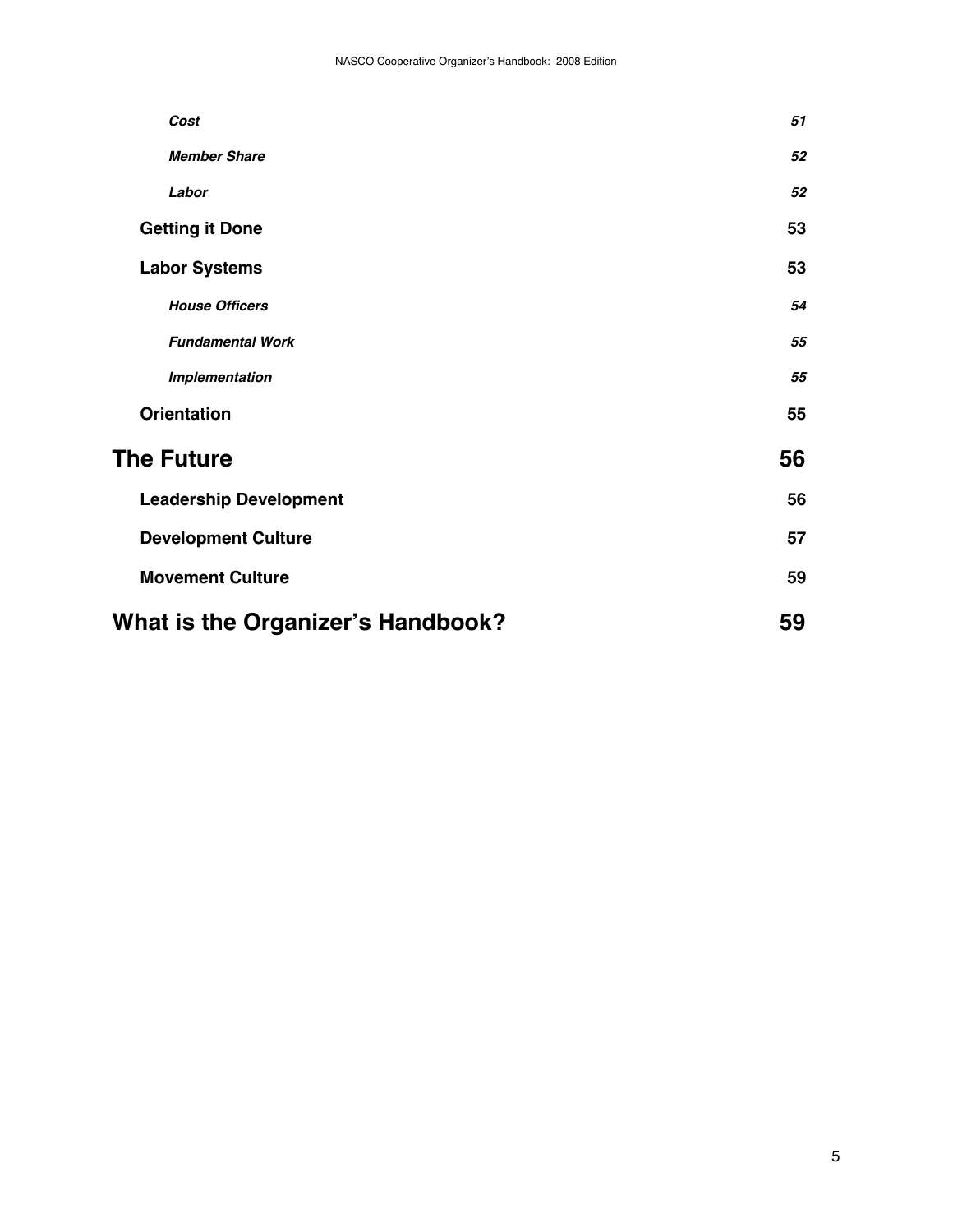# **Organizer"s Handbook:**

**Bringing New Cooperatives to Life**

*It has been said that cooperativism is an economic movement that uses education; we can alter that definition, affirming that it is an educational movement that uses economic action.* 

— Jose Maria Arizmendiarrieta, founder of the Mondragon Cooperative Corporation

# **Acknowledgments**

First published by NASCO in 1991 in response to an overwhelming demand for information about creating new housing cooperatives, the Organizer's Handbook has been revised into a more accessible and comprehensive format. It is the product of years of work by many people. Writers for the First Edition include Renee Ordeneaux, Danny Krouk, and Mitch Hough; writers for the Second Edition include Brian Nagorsky, Eric Guetschoff, and Phil Ashton. Also, special thanks to James Canup and Ben Phillips for their editorial and advisory role; and the writer for the third edition was Daniel Miller, with contributions from Jim Jones and Tom Pierson.

First Edition: September 1991 Second Edition: June 1997 Third Edition: November 2008

# **Introduction**

*Are cooperatives relevant today? Is a coop in every community realistic? How can we achieve our vision?* 

Before diving into a lengthy explanation about how to organize a housing cooperative, it would be useful to discuss the broader issues that inspire students, citizens, and activists to take action. This discussion is especially important for people not yet involved with cooperatives, but whom we seek to work with: aspiring coop organizers and participants in other movements.

The more historically-inclined people in the cooperative movement have found that the periods when coops have experienced the strongest waves of development are the times when they have enjoyed widespread popular support. The vision of our movement is to facilitate the use of cooperatives to serve the needs and hopes of students, activists, and neighbors in every community in North America. However, coops exist in only a small percentage of cities and college campuses and serve a tiny fraction of the total housing market.

The main challenge related to using cooperatives as a tool for improving and building communities is one of education. Many of the lenders, city and university officials, and community members in an area may be unaware of how cooperatives can provide a learning experience, remain affordable, and be strong and responsive neighbors. Thus, the Preface will consider questions relating to the relevance of coops to contemporary communities, the barriers that organizers face in the housing market, and a strategy for widespread development.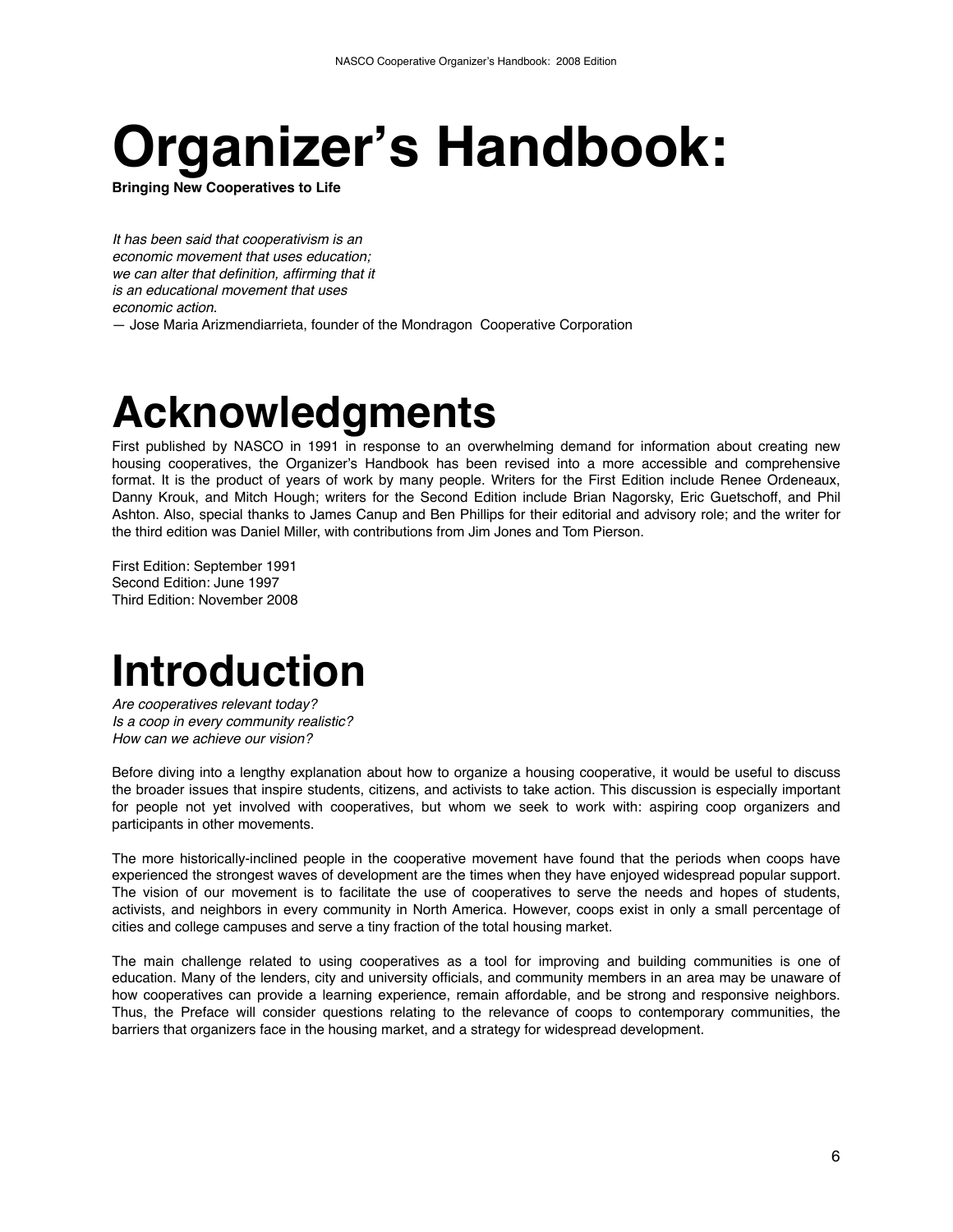### **Are cooperatives relevant today?**

Many people today associate coops with the intentional communities of the 60s and 70s, mainly because they involve a group of people intentionally living together. But the origins of cooperatives are much farther back than the 60s, and the methods of cooperatives as a model are very different from the methods used in most cooperatives. Another key issue to think about when comparing a cooperative to a commune or other form of group housing or intentional community is that while a coop may serve the needs and values of a specific community, the principles of cooperatives can be used by any people to serve any needs, and may reflect many different views and belief systems. Even talking only about housing cooperatives, the principles of cooperation are used by religious groups, rural communities, environmentalists, high income families, students, anarchists, and hopefully you and your community.

Because of the flexibility of cooperatives, and their ability to serve the needs of many different populations, coops can be use today to deal with housing conditions in your area. But why a cooperative, and not some other "flexible" way of housing people? Apartments are clearly a flexible model for housing, and so are gated communities and condos, since all of these serve many different types of communities and flourish all over the US and Canada. But because cooperatives put participation and education at the core of the community, those who live in them are given the tools to impact their community. This can come through training, workshops, and conferences for the members, but in most cases the learning experiences in a coop are just that: experience. By trusting the members to be concerned participants in the community, and also to become the treasurer, or lead a marketing push, or build a wall, cooperatives can inspire the residents in a way that an apartment, dorm, or other housing option never could.

Two historical examples of periods when cooperatives have experienced considerable waves of development are the 1930s and the 1960s. In the 30s, cooperatives addressed economic and racial issues related to student housing. Because of the oppressive social views at the time, people of color, people with unpopular political views, or people who had non-majority sexuality were commonly refused housing. Many people found a solution to their housing problems by organizing communities which would be tolerant of opposing views and backgrounds. The 60s wave of development was rooted in this history of tolerance and acceptance, and was adopted by students and people ho identified with the counter culture. During this time, the idea was developed in many coop communities, particularly those organized around college students, that coops were mainly for counter-culture folks, or that they were "antifrats", and this idea is still around today. During the reading of this handbook, though, you should get an idea of the different types of coops used today, and how they serve the needs and hopes of a huge number of different kinds of communities.

Contemporary organizers that focus on cooperative housing derive their inspiration from a variety of concerns. One concern is the lack of control that low-income persons, young families, and students face as tenants in the housing market: coops bring democracy into the economy to advance livable housing conditions and the fair treatment of tenants. By giving the members chances to directly take care of the business of the coop, you can reach out to people who would never think of themselves as leaders without this opportunity, and by putting the decision-making into the hand of the residents, you can be sure that the coop will continue to serve their needs as long as it is around.

In student organizing groups, cooperatives can offer a crucial bridge between their education and "real world" experience. By bringing students together to manage the organization, cooperatives create a community that works toward common goals, and gives an environment that is lively and exciting, but still responsive to the needs of students. Building a sense of community on campus is integral to reviving civic life and student involvement, and a coop can not only house students, but serve as a community space controlled by the same students who use it.

Because cooperatives are democratic organizations that are entirely defined by their members, they will continue to address issues that relate to contemporary citizens. For instance, because they include a space for discussion about issues such as difference and equality, coops contribute to the contemporary dialogue on identity and tolerance. Furthermore, new cooperatives can contribute to interest in sustainable living by using alternative methods of construction and rehabilitation, and being open to public viewing in a way that single-households rarely are.

Probably the aspect of cooperatives that makes them most relevant today is that they make housing more economically accessible, allowing students easer access to school and keeping spaces in gentrifying areas affordable. In recent years, one of the most important issues in many communities has been the accessibility of higher education and high-quality affordable housing to people who have been historically underrepresented and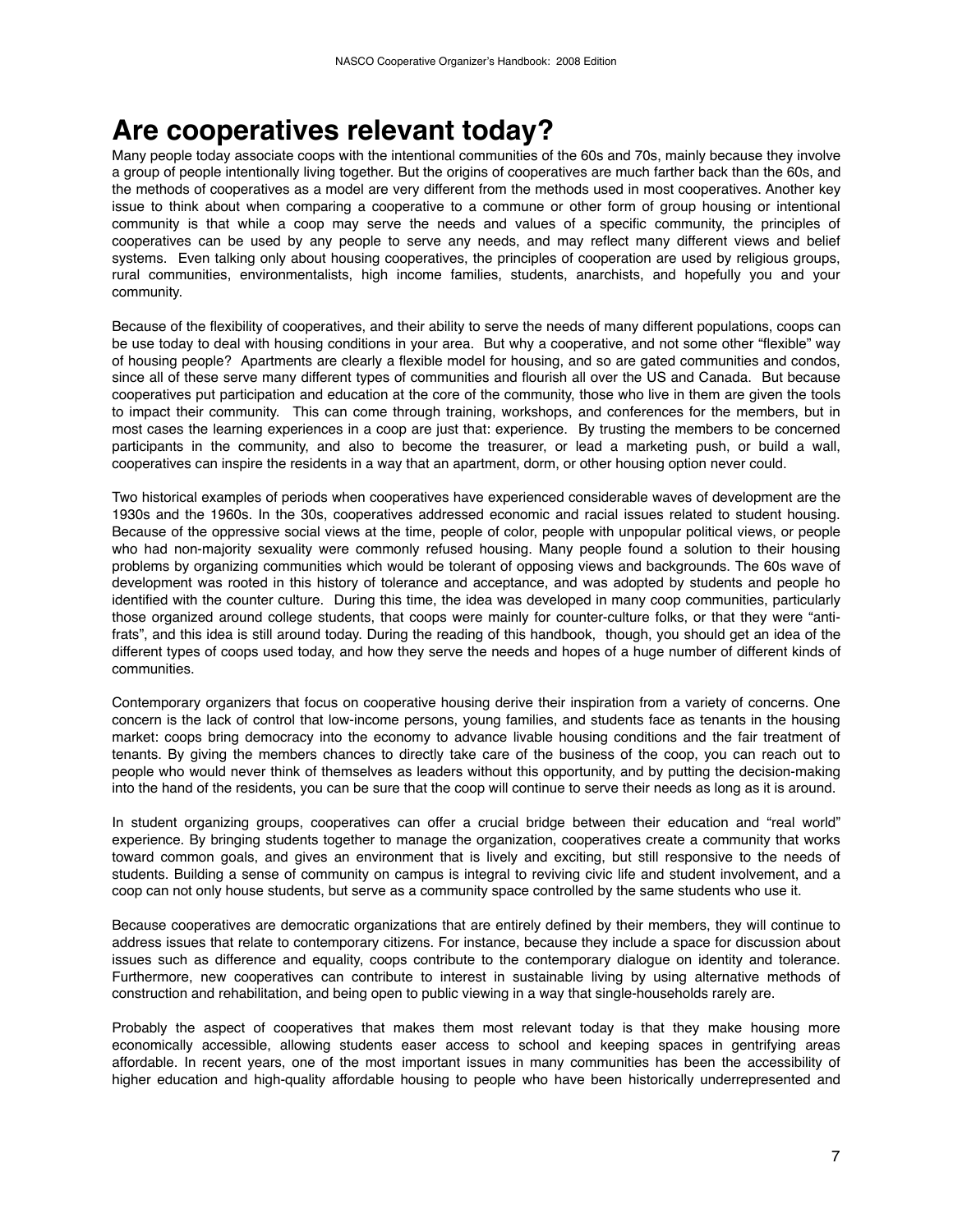underserved. By lowering the cost of housing, cooperatives are a vital part of a strategy to make college, life-skills education, and civic involvement available to those without the money or connections to take them for granted.

### **Is a coop in every community realistic?**

Sure, coops are a fine idea, but do they really work? How can students, who are so stressed-out and inexperienced possibly own and operate a housing organization? How do busy young families find the time to keep a coop running? Where do "normal" people find the skills to deal with real estate, housing law, the IRS, and neighborhood associations? Is the vision of a cooperative in every community, or even just on every college campus, really feasible? Who *really* runs the coop? These are common questions that come to many minds when they first encounter housing cooperatives.

These questions usually come from a lack of information about cooperatives and the perception that the students, activists, or citizens in general are transient or inexperienced, and that "experts" behind the scenes are needed to make a community function. However, when most people are presented with the history and success of housing cooperatives, and especially student housing cooperatives, they become much more receptive to cooperatives as a housing solution.

Concerns about whether it is realistic to organize a system of cooperative housing in every community in North America are not unrealistic. Historically, new housing coops have experienced difficulty obtaining loans from mainstream financial institutions. Even when the facts are presented, bankers shy away from lending to what are considered "high risk" projects. This has resulted in a financial crisis that has severely limited the development of new cooperatives throughout history.

The movement has responded to this crisis by using the resources and connections inside the existing cooperative community. As such, new cooperatives have obtained financing from a variety of sources: established coops, owners, universities, governments, credit unions, and other community-based lenders. Yet, these sources shouldn't be relied upon for consistent support, as they are not obligated to provide loans to your new cooperative. What sustains the growth of the coop population is a funding source that exists for the sole purpose of creating coops in new communities, and one that can give extra focus to campus coops, which often have the hardest time convincing lenders to take their project seriously.

The project of creating such an entity has been undertaken by cooperative movement organizations. The Kagawa Fund for Coop Development is a movement-controlled loan fund for establishing new coops. Kagawa is currently being raised to a capacity that could facilitate a substantial wave of cooperative growth, but is already able to bridge the gap between the funding that new coops need, and what they have found available to them from other sources.

### **How can we achieve our vision?**

The housing cooperative movement is aware that it cannot realize its vision alone. Our resources are too few to effectively facilitate a wave of development that will produce a system of affordable housing in every community on the continent. Now more than ever, we should be ready to reach beyond the housing and student coop movement to other cooperative sectors and to other progressive people and organizations seeking to revitalize community, democracy, and education.

Indeed, the student cooperative movement has begun to create partnerships and coalitions with allies working towards common objectives. Partnerships with universities, governments, and community organizations can provide the resources necessary to purchase and construct new student housing. Likewise, coalitions with other student associations and progressive movement organizations can create a network of support to tackle the nitty-gritty work of cooperative development. Seeing cooperatives as part of a broad-based strategy for educational accessibility is the key to a strong future.

Increasingly, there has been a surge of interest in the development of cooperatives as a way of approaching problems for groups other than students. Many of these community-based cooperatives have created strong ties to neighborhood associations, revitalization programs, and a wide range of demographics in their area. Seeing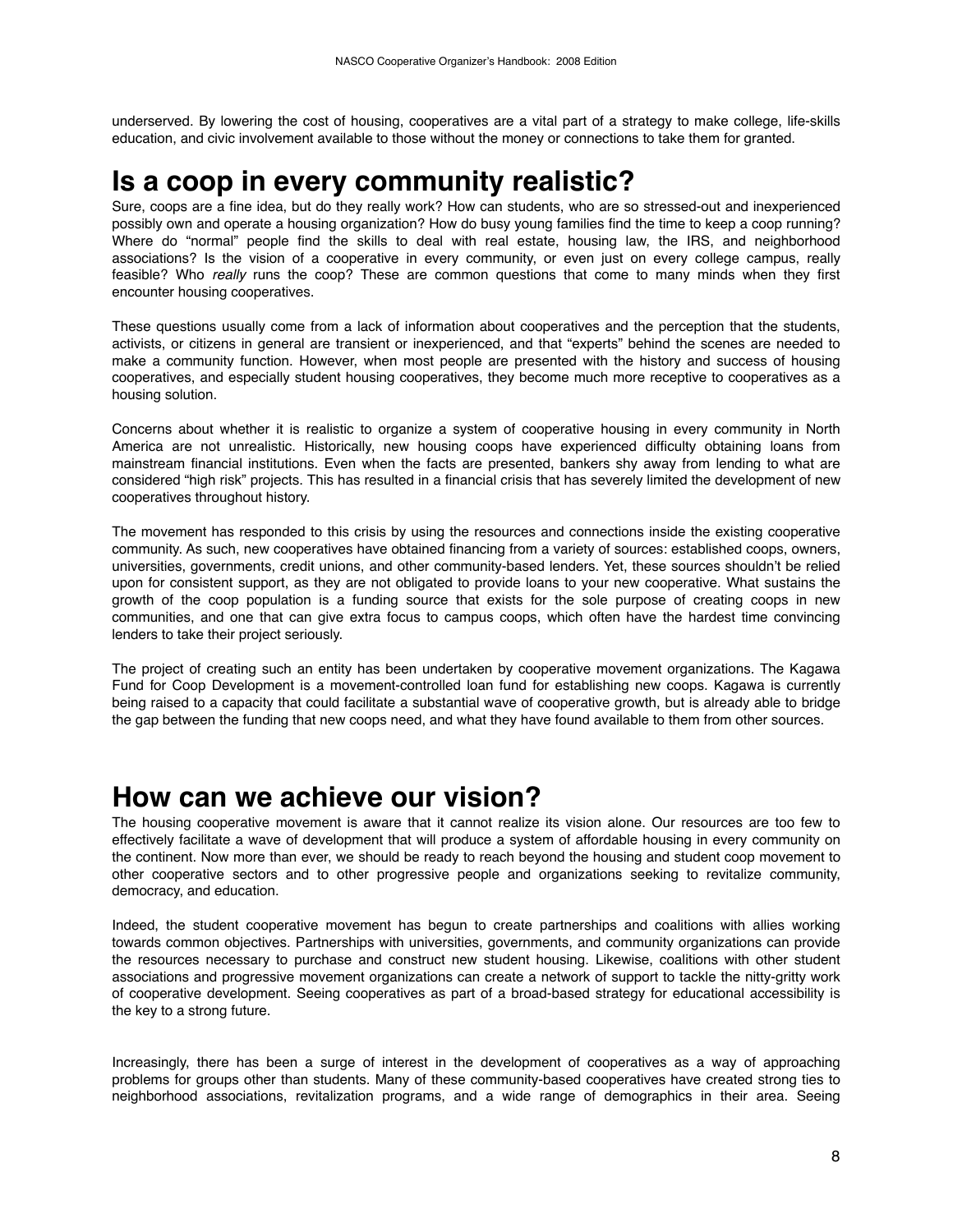cooperatives as a tool for solving problems in the community planning process is becoming more and more important for those looking to develop new coops, and do so without dealing with the concerns of University housing officials.

# **The Cooperative Movement**

*Cooperatives Student Cooperatives Student Cooperative Management Structures Building Structures Movement Organizations* 

Cooperation, economic and otherwise, is something that comes naturally to people. The history of human economic cooperation is perhaps older than the history of competition, as the story of cooperation is tied into our definition of what a society is. The modern cooperative movement is generally recognized as dating to a group of twenty-eight textile workers who organized the Rochdale Society of Equitable Pioneers. In 1844, these weavers pooled 140 British pounds to open a small dry goods store stocked with oatmeal, sugar, butter and flour. Their effort was rooted in poverty and desperation, as the previous year they had been fired and blacklisted by employers after an unsuccessful weavers' strike, and were unable to find fair terms by which to acquire the goods they needed.

The Rochdale Pioneers incorporated several important features of democratic organization previously tried by earlier cooperatives. Most importantly, they codified their features and rules into what is commonly known as the Rochdale Principles. These principles helped strengthen the organization and formed the basis of a growth-oriented movement. The International Cooperative Alliance revised the principles in 1995 after the 150th birthday of Rochdale. The new document, called the Statement on Cooperative Identity is recognized as the basis of any cooperative.

These principles make several distinctions about cooperation. First, cooperatives are member-owned and controlled businesses, in which all members have an equal say in the governance of the business: one member, one vote. Coops stand in contrast to proprietary ownership, in which one person holds all of the authority, and "traditional" corporate ownership, in which bases control on the size of one's investment. Second, cooperatives serve their members, and not the interests of those investing capital. By establishing limits on the return of investment and on share holdings, cooperatives allow profit-seeking investments, but not at the expense of those who the cooperative is intended to serve. Instead coops encourage local control and investments by the people who use the business.

Third, cooperatives help the members actively govern their organization through education, giving them the tools to take meaningful control of the coop. Giving someone a vote on paper makes is not the same as giving them the trust and control of the cooperative, but through education and transparency the coop can make this vote more valuable. The fourth cooperative principle states that cooperatives work to help other cooperatives to better serve their members. This is done through buying goods from other cooperatives and providing development assistance to organizing groups, so that the resources of cooperatives stay inside of the broader cooperative community, in the same way that each individual coop tries to keep the business it generates inside its local community.

Finally, cooperatives exist not just for the benefit of the members but to serve, strengthen, and sustain local communities. They are community organizations, and they return the interest the community show in the coop by keeping a concern for their community at the front of all decisions. It is of interest to note that the cooperative principles state nothing about member labor or low cost, two common perceptions of cooperatives. While member labor is a method frequently used by smaller cooperatives to keep the costs of operations low (thereby maximizing savings to members), member labor is not a principle or even an overwhelming characteristic of the cooperative movement. Member participation in the business of the cooperative is, however, an essential part of cooperatives.

Involving membership in the daily operations of the cooperative through labor contributions, however, is another means of fostering cooperative education, participatory democracy, and a sense of community amongst the members. Similarly, although cooperatives operate as close to "at cost" as their members want them to, and keep their prices as low as possible, many people equate cooperatives with the potential to under-price mainstream competitors. In many cases, it is possible to price below competing businesses, particularly through the use of member labor.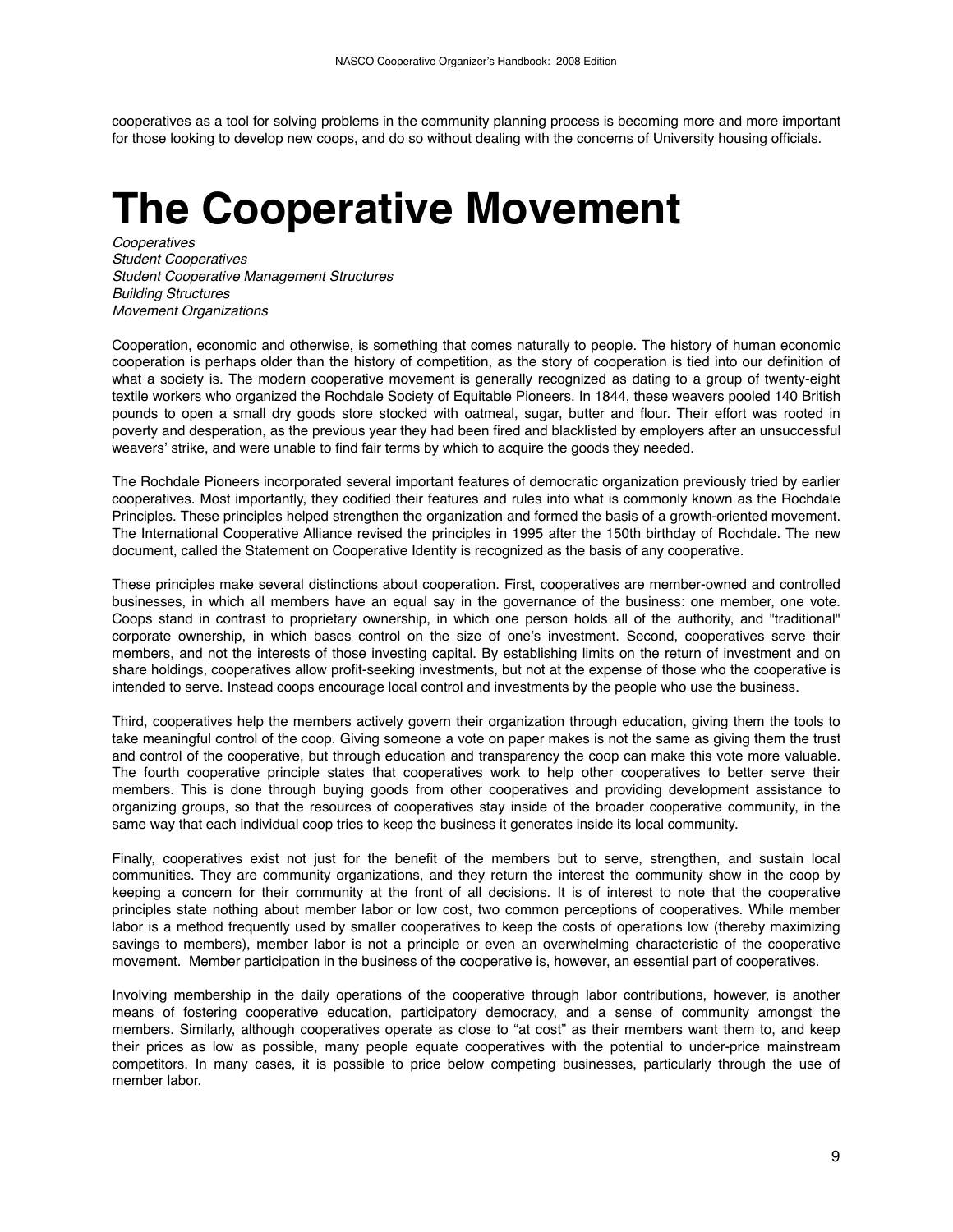However, cooperatives are generally subject to the same market conditions as other businesses, and there is no magic, nor mandate, that cooperatives' prices be lower than that of the competition. In fact, in contemporary markets, national and transnational corporations sell merchandise at incredibly low prices by paying their employees poorly, and/or relying on the lower costs of labor and materials in other countries. Some cooperatives have made a conscious decision to keep prices high enough to pay their employees fairly, provide higher quality goods, offer some additional service, or achieve other social goals. it can be helpful to think in terms of value instead of price. It may cost less to rent an apartment or buy your rice from a chain store, but there are factors other than the dollar value to consider. There are issues about the sustainability of the cooperative, the coops ability to keep money circulating in the local economy, or services added to the transaction that increase the value.

For housing coops, the labor of members is usually the source of this added value, where a room may cost more per square foot than an apartment, but will also often include meals, utilities, laundry, spacious common areas, and other perks that more than make up for the price difference. In housing, it is common for a new coop to be constrained from offering low rates due to the expensive nature of purchasing property. While members may realize some savings due to the coop's non-profit nature, through increasing the density of people in the building, or through the use of member labor and group purchasing, most new housing coops will operate near market rates.

Fortunately, fixed-term mortgage payments remain constant over the term of the mortgage, and, due to inflation, the coop can become lower in cost over time. This would mean that the coop still has to raise rent every year or so to keep up with rising costs, but that the rents can go up more slowly than the surrounding housing, which makes the coop a better value over time. In the meantime, the coop members are building equity for themselves and future members. To make sure that the real value of the coop is communicated to prospective members, a new coop should make sure to be up front about the things that the coop offer that other forms of housing do not.

## **Cooperatives**

On a world-wide basis, modern cooperatives have developed for over 200 years. In many countries, such as Sweden and Japan, cooperative businesses figure prominently in their national economies. More importantly, cooperatives exist all over the world providing goods and services which would otherwise be unattainable. In many Third World countries, cooperatives such as credit unions and agricultural organizations have been very successful in helping people provide for themselves where private and other corporate capital do not see high profitability.

In Canada and the US, the roots of the cooperative movement sprang up for similar reasons. Rural electric coops, credit unions, and agricultural coops were founded to meet the needs of populations, particularly rural, which did not attract investment or where goods and services were provided at unfair prices. In the early 20th century, cooperatives in these two countries began to see a need for national organizations. In the US, cooperatives organized the Cooperative League of the USA, which later became the National Cooperative Business Association (NCBA). NCBA provides networking, technical assistance, and development assistance. One of NCBA's major contributions has been lobbying at the national level for cooperatives. For instance, it lobbied for legislation which made cooperative incorporation possible and helped pass legislation which formed the National Cooperative Bank in 1978. Today, NCBA remains the premier cross-sectoral link among coops in the United States. One recent lobbying success of the NCBA that you may be aware of as the creation of the .coop web domain, allowing cooperatives to have a presence on the web that reflects that they use a model that is not entirely for profit (like a .com) nor entirely not-for-profit (like a .org).

Canada enjoys an even stronger network of cooperative support organizations. The Canadian Cooperative Association (CCA), formed from a merger of the Cooperative Union of Canada and the Cooperative College of Canada in 1987, provides educational services to its member cooperatives and sponsors cooperative development in lesser-developed nations. The Cooperative Housing Federation of Canada (CHF) provides technical assistance to developing and established coops throughout English-speaking Canada. Canadian cooperatives have also benefited from the support of the Canadian Mortgage and Housing Corporation (CMHC). However, the CMHC has not provided financing for a student cooperative since the early 1970s, and funding for the program has dropped off sharply in recent years. Other sources of financing are available, primarily from within the cooperative movement itself.

The contemporary cooperative movement is strong and diverse. Cooperatives exist all over Canada and the United States. Some of the larger cooperatives have an annual income of several billion dollars. In addition to rural electric coops, credit unions, and agricultural coops, there are cooperatives to serve almost every need: food coops, automotive coops, insurance coops, housing coops, daycare coops, book coops... the list goes on.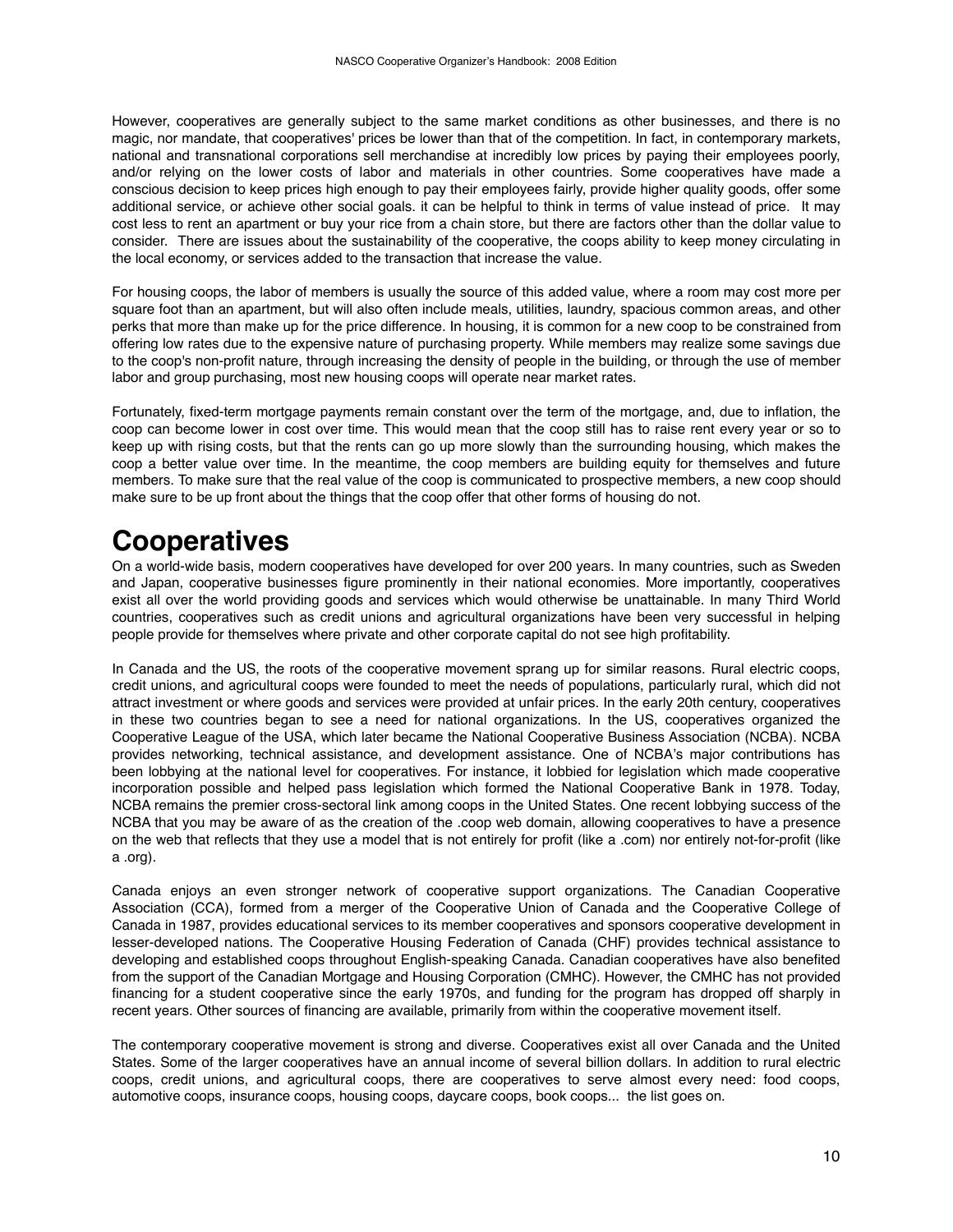## **Student Cooperatives**

The beginnings of student cooperatives are unknown, but it is believed that the first coops were bookstores and group houses that began in the late 1800s. The Harvard "Coop" is the best known example of the early bookstores. Recent research by Deborah Altus has documented the existence of women's housing coops during this period. These houses, owned and controlled by the university, were established to provide affordable housing for women. They were "cooperative" only in that the members shared responsibilities and ate meals together. Most of the pre-Depression Era student housing cooperatives were university owned and operated.

The Great Depression of the 1930's brought many student cooperatives into existence in both Canada and the United States. This period of economic hardship encouraged people to think in new directions and a wave of new coops was started. If one event can be seen as the birthplace of student cooperative movement it was a lecture by an internationally-renown Japanese labor, cooperative, and peace activist, Toyohiko Kagawa. Kagawa spoke at a Student Christian Movement conference in Indianapolis, Indiana. Students from Ann Arbor and Toronto went to this conference and returned home to start student housing cooperatives that thrive even today. Other student activists saw him speak elsewhere and where similarly inspired.

The 1930s also saw the start of other long standing cooperative systems including Berkeley, Austin, Los Angeles, and Eugene. By 1941, about 150 cooperative housing associations had some 10,000 student members. An association was formed called, the North American Students Cooperative League (NASCL), which survived into the 1950s. The Second World War deflated much of the momentum of this period, drafting members for the war. As most of these coops were in rented buildings, most of them died during the war. The organizations that survived were usually the ones that had begun to purchase their own buildings. In the 1950s, new systems in Kingston, Ontario; Oberlin, Ohio; and Lincoln, Nebraska were established.

However, McCarthyism and the public discomfort with anything that could be branded as "communist" or "socialist" did not encourage progressive answers to social problems. No one can tell, with cooperatives or other progressive movements, to what extent the fear and guilt of the McCarthy era damaged the chances for revival and expansion. At any rate, there was little new development of cooperatives during these years.

In the 1960s, the political fervor over the civil rights, free speech, and anti-war movements brought new enthusiasm to student communities around the world. This enthusiasm translated into a keen interest in non- traditional forms of democracy, such as cooperatives. New cooperatives were started in places such as Austin, Texas; St. Paul and Minneapolis, Minnesota; and Providence, Rhode Island, among others.

Throughout the 1970s, former student activists put their ideas into action by creating food and other cooperatives based on the idea of participatory democracy and a healthy life. This activity translated into what is known as the "New Wave" cooperative movement, as opposed to the "old wave" coops of the 1930s. Some of these organizations existed on college campuses but most were integrated into communities and served community needs. The New Wave cooperatives, with their emphasis on healthy and organic foods, were the beginning of the contemporary health food movement.

In 1968 at a conference sponsored by the Inter-Cooperative Council at the University of Michigan a proposal was passed to form an organization to meet the growing needs of the student cooperatives in Canada and the United States. Three weeks later, a group gathered in Chicago to organize the North American Students of Cooperation (NASCO), based on the NASCL model of the 30s and 40s. During the 1970s, NASCO was composed not just of student cooperatives but of the new wave coops that were popular in youth circles. The contemporary NASCO is composed mainly of student cooperatives and serves as the voice of a strong and future-oriented movement. In recent years, however, many community organizers and coop alumni have taken the model used by NASCO member coops and applied it to non-student cooperatives, which have then become members. As of this edition of the Organizer's Handbook, roughly 90% of the population of NASCO member coops are in student coops, but roughly 50% of the member organizations are not student specific, with more each year, as students and non-students alike seek to benefit from the benefits of cooperative housing.

In the realm of development, an important change that took place during the late-60s and early-70s was in the area of federal funding provided by the US and Canadian governments. Most of the existing student housing cooperatives took this opportunity to expand rapidly. However, the late-70s and early-80s were the end of this period of fantastic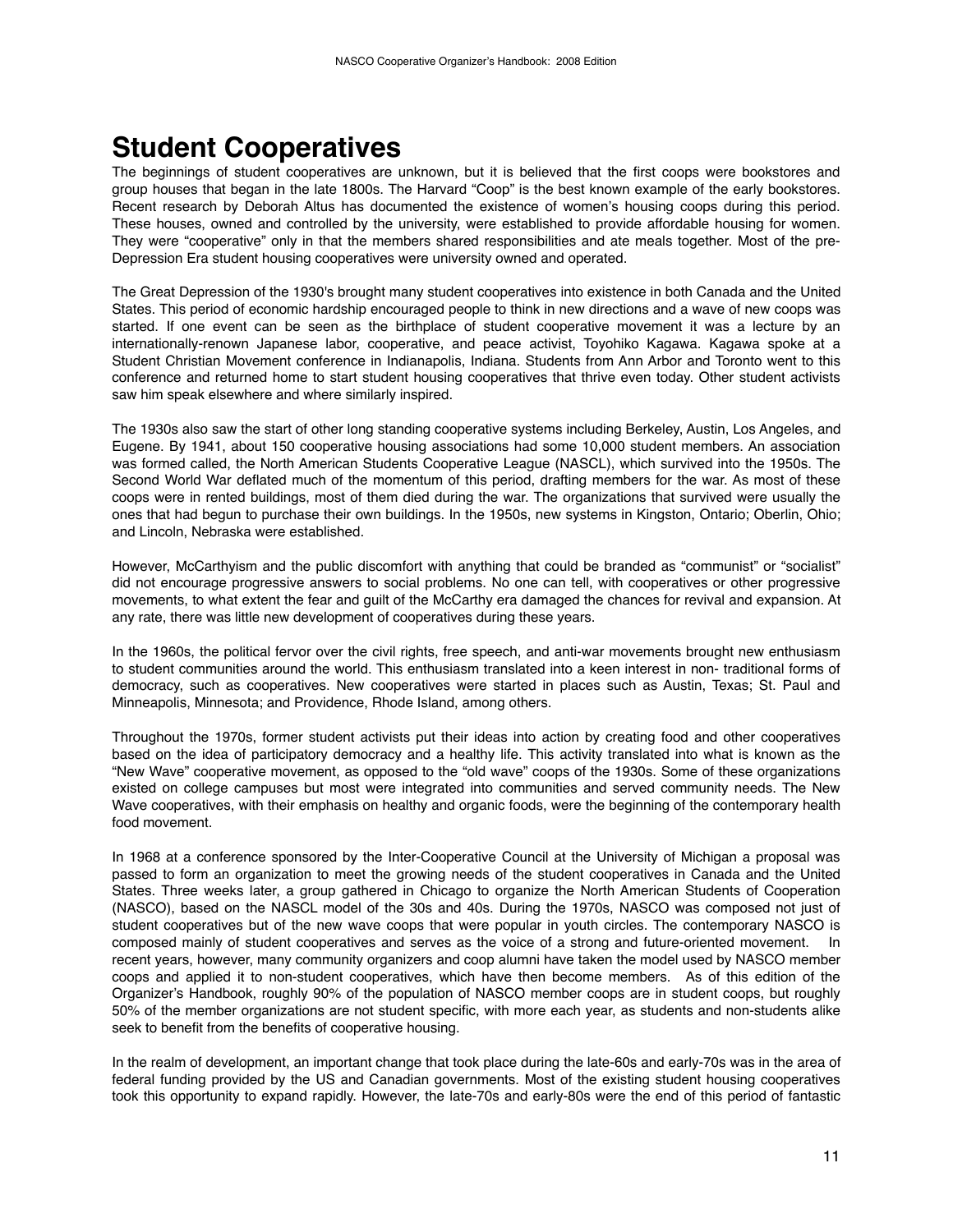growth. Established cooperatives expanded during this period, but only a few new systems were started. For this reason, in 1987, the NASCO Development Services (NDS) was founded as the development partner of NASCO. With the vision of a coop system on every campus, NDS has advocated for and assisted student groups.

Student cooperatives are considered to be unique in relation to the rest of the cooperative movement in many respects. First, campus cooperatives have higher rates of member turnover than most because of the limited time students attend college. Second, most student cooperatives have a higher degree of member participation —both in governance and operations— because of the labor responsibilities of membership. Third, coops often serve the social needs of their members more intensely, since they are frequently based upon group houses and/or shared dining groups.

## **Student Cooperative Management Structures**

For the day-to-day operations of their organizations, student members have developed a variety of management structures. However, most structures contain the two following types of participation:

• Member Participation: Almost all campus housing coops require labor or work hours from their members. By providing much of the routine custodial, kitchen and maintenance labor, members significantly reduce costs. On a broader level, the members control the coop through their involvement in committees and the Board of Directors.

• Management Continuity: Experience, expertise, and continuity are gained through either hired management or through direct affiliation with the university. These people provide the long-term guidance needed to keep the organization alive and healthy, especially in the areas of long-term maintenance and finance.

A balance between these two aspects should be maintained. If the balance is unstable, the cooperative might close its doors or loose its cooperative identity. Without the member volunteer labor, the housing becomes too expensive, the commitment of the members declines, the member education becomes negligible, and the understanding of member control is insignificant. With member labor, a "sweat equity" investment is developed by all members, learning and control are maintained, and a strong sense of community develops. Similarly, with long-term management, the cooperative can maintain its properties in good condition and remain financially healthy.

Many student cooperatives that lack this continuity and expertise have withered away into nonexistence. Recognizing the need for skills and continuity, some campus cooperatives have also worked to put community and university resource people on the Boards of Directors, to complement the students decision-making abilities and create a link between the organization and the outside world. Teaming these two aspects enables campus cooperatives to provide on-going housing services at an affordable price. This teaming has proven in the past to be the most successful way to operate a coop within the given constraints —high student turnover, inexperience, limited financial capacitybecause it is the least expensive management structure and enables students to learn about and invest in the organization in a way they can afford given the limitations of the student lifestyle.

## **Building Structures**

Over the years, the housing cooperatives around the continent have built or purchased several different types of facilities designed to meet the particular needs of an individual community. While there are examples of many types of structures which can and should be considered for use by the cooperative, including some examples such as geodesic domes and warehouse lofts, in most situations one of four basic types of building styles have been used.

#### **Small Group House**

In this model, fifteen to fifty members share a house, which is often an older, converted building. This "group house" usually has shared meals several times per week, often every day. Members generally contribute about four to six hours of labor per week to the operation of the household. This labor includes preparing meals, cleaning the kitchen and "common areas," collecting rent and paying bills, minor maintenance, and possibly office work within the central management structure. Coops of this size will have elected officers responsible for administrative tasks and networking with the central organization.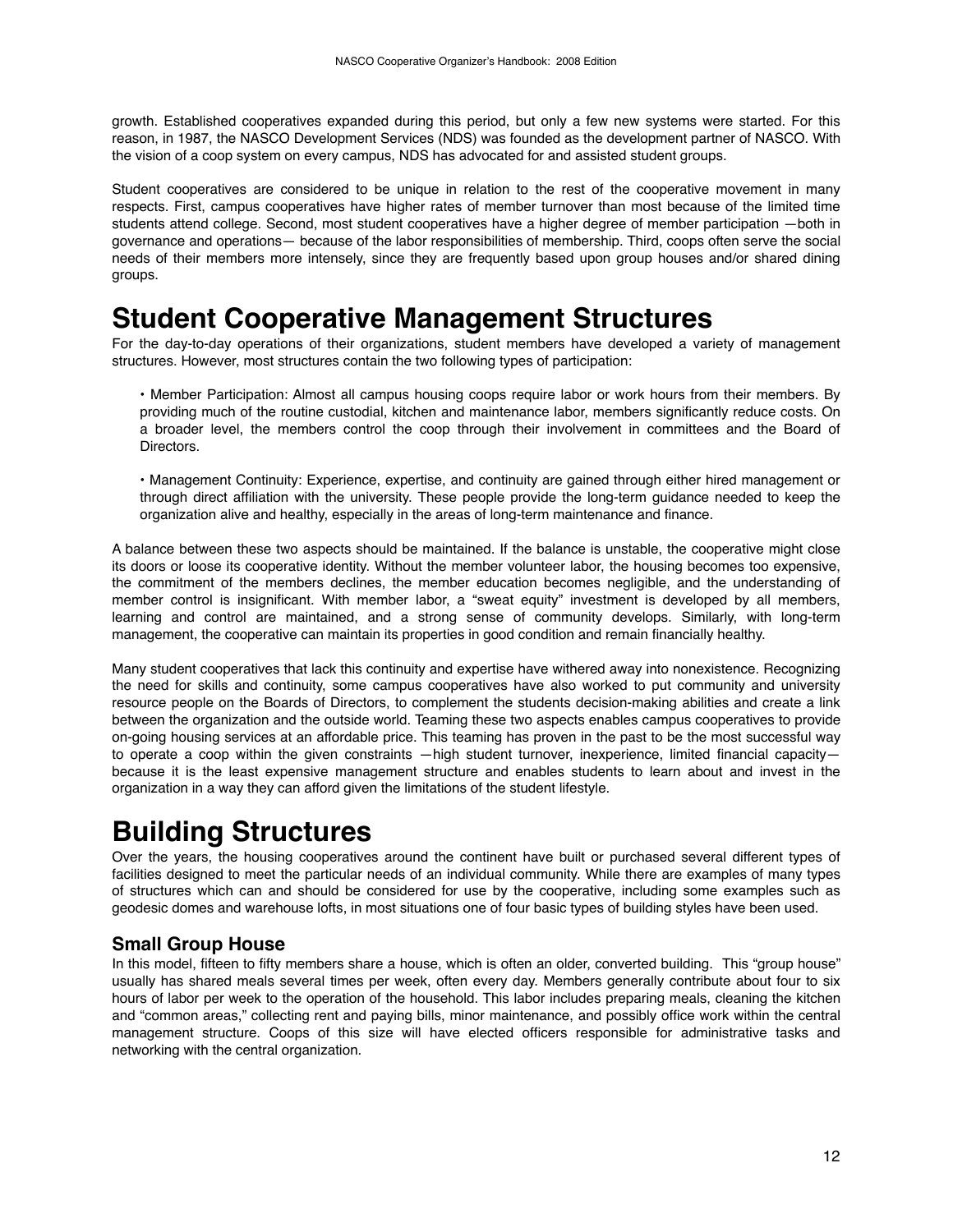#### **Large Group House, or Small Dorm**

In this model, approximately 100 members share one large coop, either as a single high-rise or dorm-style building, as several buildings sharing one location. There are usually shared meals. Some have constructed their own buildings for this model, usually resulting in a structure of about eight to ten "suites" which offer cozy areas in a large building. Most of these large houses are operated quite similarly to the small houses, but it has been observed that houses of this size require more people in administrative positions and may require staff specific to the building; i.e., a building manager, cook, or maintenance personnel. On the other hand, coops of this size offer a better economy of scale, and are able to deliver more goods and services for the same amount of money and labor per person.

#### **Small Apartment Building**

These buildings are often purchased or built by coops that have group houses to give older members more privacy. Some organizations with these types of buildings do require a work contribution, often for groundskeeping or maintenance. There are usually no shared meals and there is generally a "small" feeling to the coop but with a high degree of privacy. A similar structure is the townhouse complex, organized very successfully as a cooperative in many family-housing situations.

#### **Large Apartment Complex**

In this model, members will share apartments of two to five bedrooms. This model often allows the largest number of members housed per square foot of land, but may lack a "sense of cooperation". There are no shared meals. Students are usually required to contribute very little labor to the cooperative in this model, although they may organize their apartments as "mini coops."

There are many cooperatives that consist of only one group house, but the majority of cooperative members live in a building that is part of a cooperative system. These coops are organized into a central organization governed by a member-elected Board of Directors, which is accountable to the membership. In a system of several group houses, or one with houses and small apartment complexes, Directors are usually sent to the Board as representatives of a building. In high-rise apartment complexes, Directors may be elected at large, or represent a floor or wing of the building.

### **Movement Organizations**

The existence of organizations whose mission is to educate and expand the housing cooperative movement has furthered the general interests of housing cooperatives, and especially student housing cooperatives. NASCO, NDS, and NASCO Properties are three movement organizations that have been created by and for the coops in Canada and the US. They have provided a forum to discuss issues affecting member coops and an impetus for assisting organizers in creating new coops.

#### **North American Students of Cooperation**

NASCO's creation in 1968 meant that student cooperatives began working together towards their common interests. NASCO began its work almost immediately on creating tools to develop more cooperatives. Through a strong lobbying effort, coops were able to get the Department of Housing and Urban Development to make loans directly to coops.

As part of its goal to serve active member cooperatives, NASCO developed educational programs to assist coops in educating their own members. After first focusing on regional conferences, NASCO developed a binational conference, called the Cooperative Education and Training Institute (often referred to simply as "NASCO Institute") to train coop members and organizers in the principles and best practices of cooperation. Other programs were developed to educate and link NASCO members from around the US and Canada. Today, NASCO keeps the group equity and student cooperative movement strong and develops leaders for the future. The services currently include the following:

- NASCO Institute: an annual educational conference attended by 400+ coop members
- Coop Voices: a e-newsletter with articles to inspire involvement
- Member Visits: educational workshops and consultations done on-site at each coop
- Staff and Managers Conference: an annual conference of coop staff and managers to compare methods
- Information Services: provides info on cooperatives to members, media, policy makers, and the general public
- Internship Network: provides students with connections to jobs in cooperatives around the continent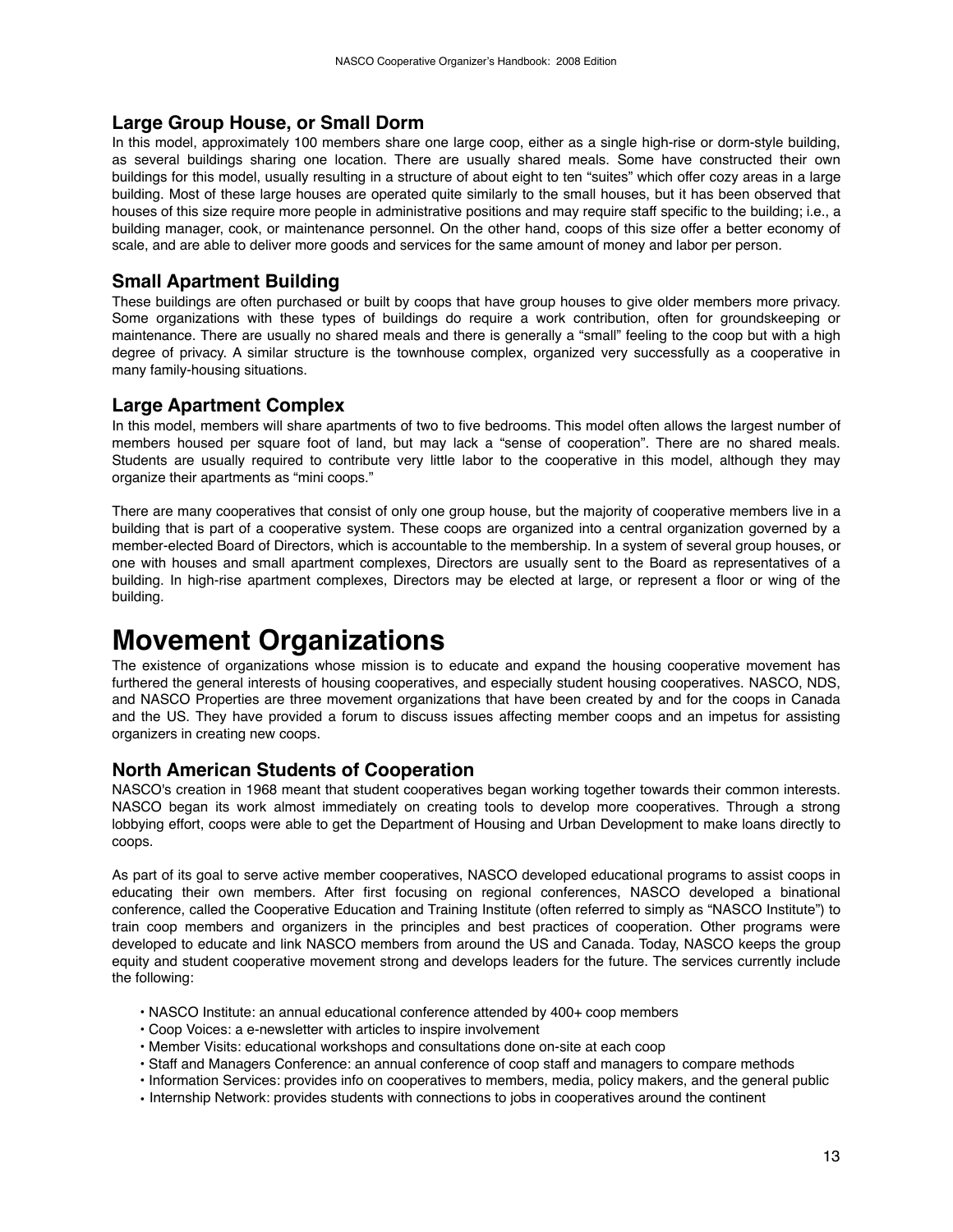- Action Camp: a week long retreat for coop leaders to confront social inequalities in their coops
- Emerging Coop Leaders: an annual conference bridging different coop sectors to compare methods

#### **NASCO Development Services**

The late eighties and early nineties brought the development and implementation of a new business plan for NASCO, which called for increased efforts in maintaining the growth which our member cooperatives had achieved through enhancing member services. The plan also called for increases in development activity and resulted in the creation of the NASCO Development Services (NDS).

NDS was founded in 1987 (as the Campus Cooperative Development Corporation, or CCDC) by NASCO and its member cooperatives. A non-profit organization dedicated to cooperation among cooperatives, NDS was created because NASCO found that, due to limited resources, it could not effectively assist coop organizers. The organization encourages and initiates coop development on a continuous basis by providing financial aid, consulting, and comprehensive technical assistance primarily to student groups looking to establish coop housing. NDS works with organizing groups on cooperative structural aspects, legal incorporation, feasibility studies of potential properties, finding appropriate properties, arranging financing, and assisting in the design of the organization.

NDS is a separate organization from NASCO, with its own membership, which allows for special participation in a development effort that is not perceived as a drain on NASCO's educational efforts. While NASCO and NDS are different organizations, there are substantial connections between the two. First, the memberships in the two organizations overlap extensively. Second, the organizations consider themselves to be development partners, meaning that they coordinate their efforts. Finally, NASCO, NDS, and NP all share one staff and office space.

As a part of their strategy, in 1988, NDS and NASCO incorporated another organization, NASCO Properties (NP), which provides ownership and management services for several cooperatives. NP seeks to combat the problem of coop organizers' lack of access to mainstream financial resources. By showing itself to be a reputable national property owner, NP is able purchase a property for local housing cooperatives. A more detailed description of NASCO Properties can be found in the "Purchasing Property" chapter.

# **Getting Organized**

*Organizing a core group Campus organizing Educating the group*

In the contemporary world, organizations are a fundamental part of a democratic society because they represent the interests of a certain constituency. Likewise, organizing is regarded as a key aspect of creating progressive social change.

For housing advocates, students, or citizens looking for a richer community life, the organizing process can be an integral part of the social and educational experience. Larger sociopolitical, and economic issues that organizers may care about or be studying can function within the dynamics of the project, painting a clearer picture of how the world works. Furthermore, for student housing coop projects, the students may be able to integrate the coop's development with school work to receive college credit for organizing, saving time and sanity. Whatever the case, coop organizing is an enriching experience that teaches people how to lead an active life and become a more engaged citizen of their community.

The first section of the Handbook addresses a host of fascinating issues that will get the project on its feet and moving forward. The tasks of recruiting new members, educating the public, and building a strong core group are the keys to a healthy project. Likewise, mobilizing community support, creating a system of governance, and incorporating as a non-profit organization prepare the group to tackle the forthcoming challenges presented by the housing market.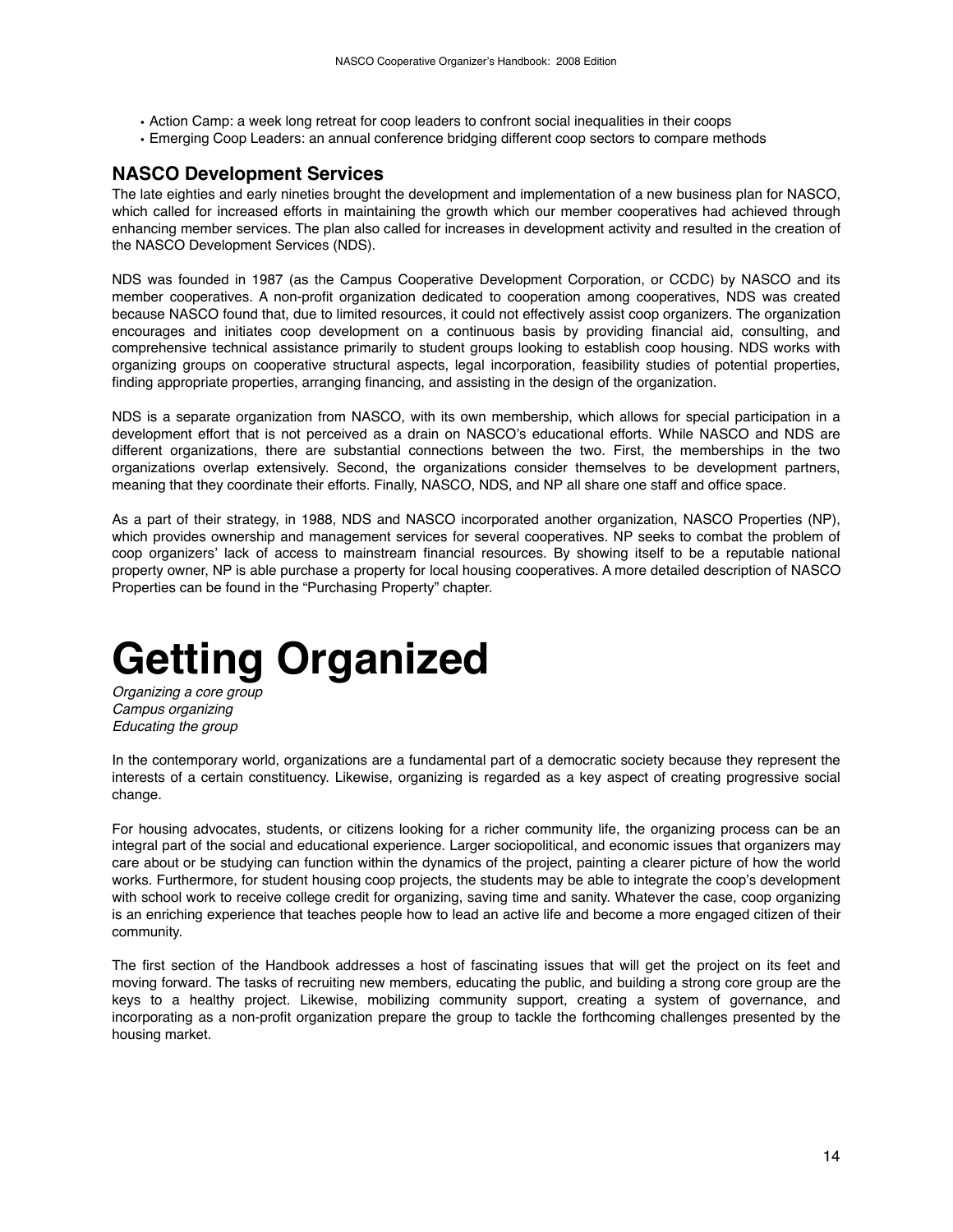## **Organizing a Core Group**

An organizing group could be formed by a couple folks who come up a great idea, create a vision, and then recruit people into the organizing group. Others could be a group friends who decide to embark on a project together, form a core group, then create a vision. Groups can be pulled from the membership of existing coops, from student or community groups, or from online resources such as Craigslist.org. There are many possibilities for different scenarios. Whatever the sequence of events, forming a core group of people who are dedicated to making the project a success is essential.

Developing interest among participants and potential supporters is something an organizing group can do productively. In addition to establishing an effective and committed core-group, some of the initial projects that can be tackled are establishing contacts for advice and support. NDS can help in this process by working with you to make presentations for local groups in order to develop interest, clarify intentions, or reassure the wary inside and outside of your group.

#### **Identifying your Core Group**

At some point, perhaps after the initial outreach effort, a "core group" should be firmly established to actively develop the cooperative. The difference between a core group and an organizing group is that the latter may include many supporters that do not have the time to participate, and the core group actually does the organizing work. The core is more dedicated and tightly networked, and can be relied on to "bottom-line" major goals and deadlines.

Issues of importance in establishing a core group are as such: Are potential members team players? Have they shown a commitment to the project? Does the core group need to expand, or is it already an optimal size? Does the group need more participants to achieve its development goals? Ideally, the group should be large enough to be able to accomplish the various sets of goals that will come up, but small enough for everyone to have a good idea what everyone else is working on, and where they are in their processes.

If it is decided that more members are needed, consider the following issues when recruiting. What sort of background experience do potential members have? Experience in the areas of cooperatives, housing, business, governance, activism, community service, and maintenance are all helpful. What does a potential member bring to the project? How can this increase the chances of success?

Be careful, however, not to expand the size of the group just for the sake of expansion or general enthusiasm. While large groups provide extra labor power, groups that are too large are difficult to manage. The core should be "optimal" in size, which is a subjective trait to be judged by the intuitions of the current participants. It is important that the members of this core group are all willing to commit significant time and energy to creating the cooperative.

Down the line the coop may need more people to move into a house. It may prove useful to keep a database or a list of names, phone numbers, email, and addresses, of all those who have expressed support. This will make staying in contact and new member recruitment easier.

#### **Creating a Vision**

An important starting point for organizing groups is a discussion of the issues and aspirations that lead them to work towards a cooperative. Many cooperatives are conceived as responses to pressing social and economic issues. Others are started to fulfill more personal needs, or to provide lifestyle alternatives. An important part of the development process is researching these issues and how a cooperative can respond to them. This prepares the organizing group to persuade others —funders, future members, university officials, local governments— that a coop is worthy of their support.

Part of the process of creating a vision is defining the organization's goals and purposes. This dialogue is usually one of the first discussions that a group has, as there are often pressing issues bringing a group together. Sometimes the group will not see the need to even have the conversation, as the members of the group will share a common set of assumptions that lead them to work towards the coop. However, these issues should be discussed, and the work of creating a vision it does not end after the first discussion, as the fundamental nature of the subject is cause for extensive and continued deliberation. In fact, cooperatives that have been in existence since the Great Depression, such as the large student coops around North America, still review their organizational mission periodically. Below is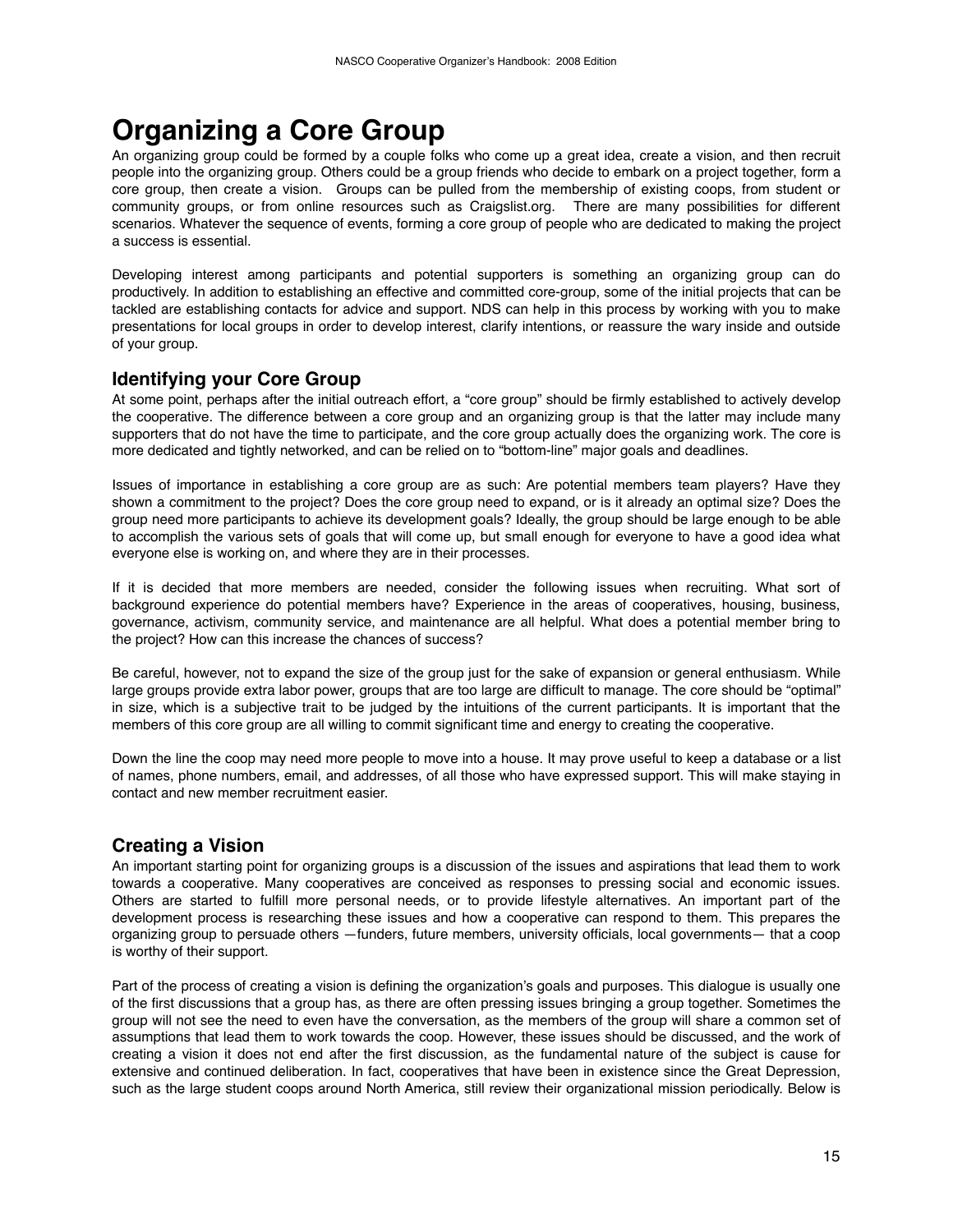a list of provocative discussion topics that may prove useful in guiding a visioning discussion for a student or community coop.

What is going on in the community that makes a cooperative seem desirable? Often, social, economic, and political trends form a basis of interest in housing cooperatives. In the 30s, economic woes and racial discrimination led students to create coops as housing alternatives to the oppressive policies of dorms. Likewise, the student cooperatives of the 1960s were energized by the idealism and activism of the period. The housing cooperatives of today and beyond will likely emerge from a combination of factors and interests, including diversity, accessibility, community, civic engagement, and economic democracy.

What are some of the issues that are alive your community or on your campus? Is there a housing crisis? Are residents dissatisfied with the housing options offered by the local market or the university such that they are open to consider alternatives? Consider the relevant issues on the community and imagine how a cooperative could address them.

What will the mission for your coop be, and what is the target group that this mission will serve? How will this group benefit from a cooperative? Most communities will be composed of a series of social groupings and circles. Will your cooperative target a specific population in its focus, advertisements, and outreach? It is important to be aware of how the environment that is constructed affects who is interested in living at the coop, so that you do not unintentionally limit your impact in the community.

In what area will the cooperative be located? In the neighboring communities of most universities is you can find, a rundown neighborhood composed primarily of students. These areas are known for their dilapidated housing, absentee landlords, and neglect from the broader community, and are generally seen as a menace by non-students. This is often not the fault of the residents, so much as the owners of those properties who profit from the rents of students, but who have little incentive to keep the properties in decent shape. Also, sometimes property speculators will buy up property in poor neighborhoods and rent it out to students at higher rates, gentrifying whole areas.

Will the cooperative occupy housing in a student neighborhood? In what ways will the cooperative address the problems of other low-income people in the community? Organizing groups should attempt to instill in themselves a heightened sense of awareness about how they affect the people outside of the student community.

How do the members envision the cooperative's operations? This chapter presents some introductory information designed to give organizers a fair idea about how different housing cooperatives function. While coop operations evolve out of a process of trial and error, it is important for organizers to take the time to envision the initial policies and practices.

Will the food be organized on a common or individualized basis? Or both? To what degree will the members be involved in the governance and operations? How will the governance and management of the organization work? Who will clean the toilets? It is strongly advised that organizing groups visit other student cooperatives and discuss their operations. Internships at existing cooperatives provide an excellent opportunity to experience first hand coop operations.

## **Community Organizing**

An important task in building a core group is increasing the level of community interest in cooperative housing. Beyond the people who are doing the leg work, are there other people interested, or potentially interested, in cooperatives? There are many different kinds of activities which can help reach-out to potential members and other supporters and develop interest in the organizing effort. Any efforts you put into organizing or outreach should be based on the needs that your coop is meant to fill. A student or campus based coop will use different approaches and resources than a coop for single parents, affordable community housing, or commercial/residential mixed use.

#### **Promotion**

Leafleting and postering are the traditional means for community organizers to get the word out about issues and events, and are still very effective for student coop organizers. As online organizational tools become more widely used, both student and non-student coop organizers have found them to be very useful. In most cities, Craigslist is a great way not only to advertise spaces in your coop once you get rolling, but also to solicit for people who are interested and specific forms of support needed. Other tools that can be very useful online include creating a Google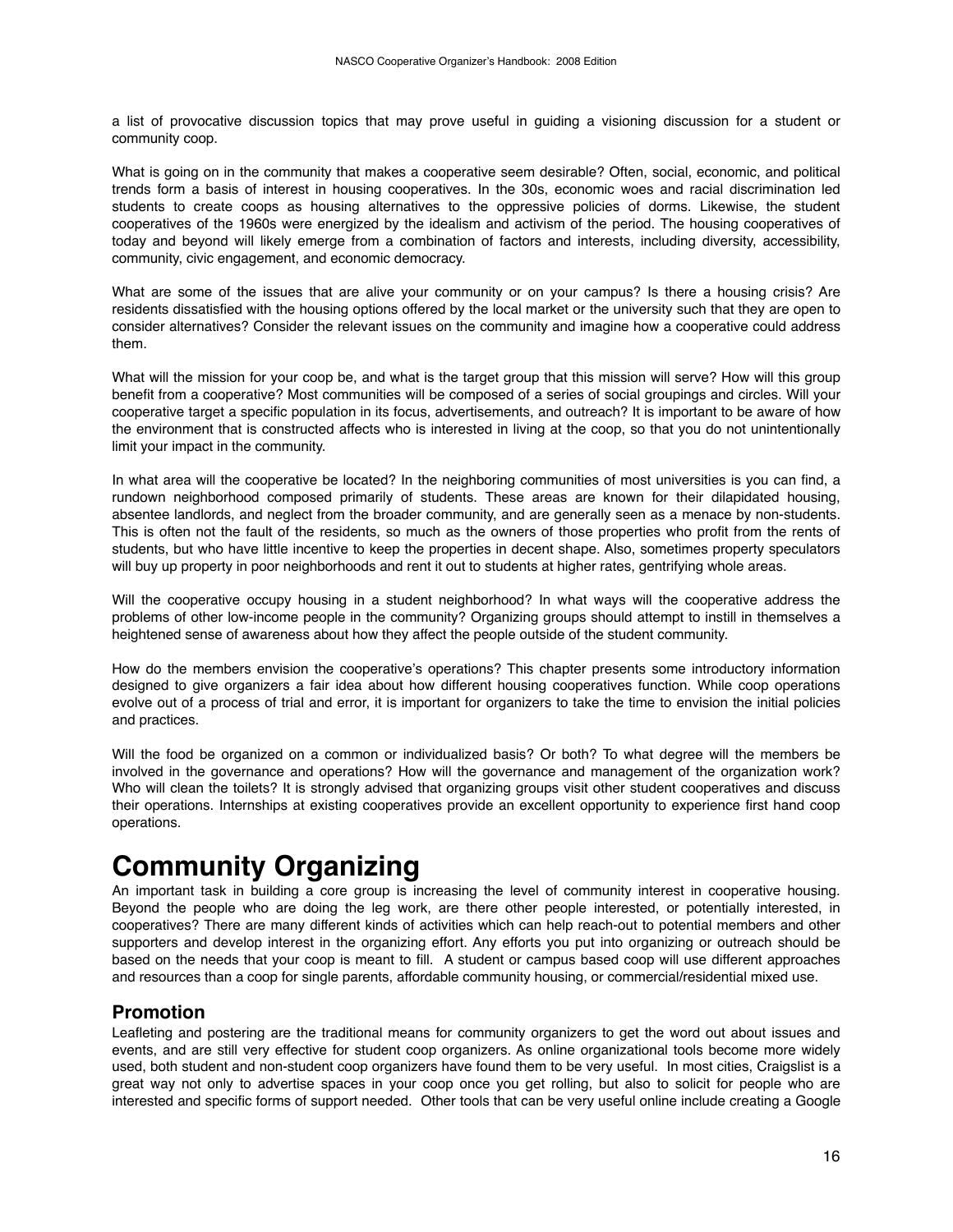Map with likely neighborhoods outlined and potential properties pinpointed on the map, or a social network group with announcements on upcoming meetings and events.

But online organizing will insert a bias into which parts of the community get to hear about the work you are doing, so organizer's should make sure to use several channels of communication to get the word out. Try creating eyecatching flyers and posters to place in areas where people congregate, especially in places that serve the same demographics as will be interested in your coop. For student groups, plaster campus kiosks with flyers, and talk up your alternative housing to folks in the local dorms and at student life events. Creating such materials can be a catalyst for clarifying vision and purpose. See the discussion of recruitment in the "Opening the Cooperative" chapter for more ideas about promotion and recruitment.

In any organizing situation, try to test the level of interest in your project. You can certainly et enough people to work as your core group, but will you need to plan on a core of four people who will raise awareness in the public later? Or do you have 20 people chomping at the bit to file papers with the secretary of state next week. Host a dinner or a forum on the topic, and see what the intensity and amount of interest look like. It may take a few tries before you find the right venue, and the right way to communicate this, so don't get discouraged if you "throw a party and nobody comes."

#### **Public Meetings**

Consider hosting two separate meetings, one for social interaction, and one for business. This will help publicize the organization to all interested persons, while allowing you to identify those who are truly interested in the idea of a housing cooperative. Some of these people could be those who will join your group and spend a considerable amount of time on the project, or they could just want to move into your cooperative. Others might become sympathetic advocates, spreading the word, although not remaining active participants. Consider anyone to be a potential ally.

Circulate a sign-up sheet to get the names, addresses, phone numbers, and email addresses of people who might be interested in joining the cooperative. Most people have some level of "email list burnout", so be careful to give folks an idea of how much traffic or mail will be going around, and give them the option to get out, or to only get very relevant updates. It might also be useful to find out how many more years each person expects to be in the area, especially among student organizing groups, and if they have any skills relating to cooperatives, business, or housing. Getting other community members involved is usually some of the easiest, and most fun, outreach work to do —an opportunity to dream and to motivate.

It is important to distinguish the people who may be interested and who will participate from those who will be the leaders and form the core group. At this stage, organizers should look for leaders: in particular, people who will come to meetings, who will work outside of group meetings, and who are committed to bringing a cooperative to life. This is not to say that anyone should be discouraged, but it is important for movers and shakers to step forward.

#### **Educational Events**

Often the most productive way to get potential members motivated to create a housing cooperative is to organize an educational event. A conference, workshop, or other one day event can focus attention on local needs and models of response. In the past, organizing groups have invited speakers, organized public booths and displays to coincide with major dates in the cooperative movement (for instance, October is Coop Month), and convened debates during election time to talk about local housing issues. These events have proved to be excellent forums to introduce the concept of cooperative housing and publicize group activities.

On a smaller scale, an educational event could be a workshop for a more focused group, to get your potential members more comfortable with local housing and zoning laws, skill-shares on some basics in maintenance and renovation, or a discussion about some of the terms used in real estate. You can find knowledgeable folks in your area to speak on these issues, or members of the group can study up on specific pieces of this information, and come back together to teach each other what they have learned.

#### **Fundraising**

In the initial stages, organizing a student cooperative doesn't take much money. However, the cost of phone minutes, gas, and printing can add-up, and it is often not realistic to expect individual members to foot the bills. Fundraising can also help reduce the cost of coop education conferences, and get more members of your group to get helpful trainings. For instance, events such as film nights, bake sales, and bottle drives can help raise funds for the group.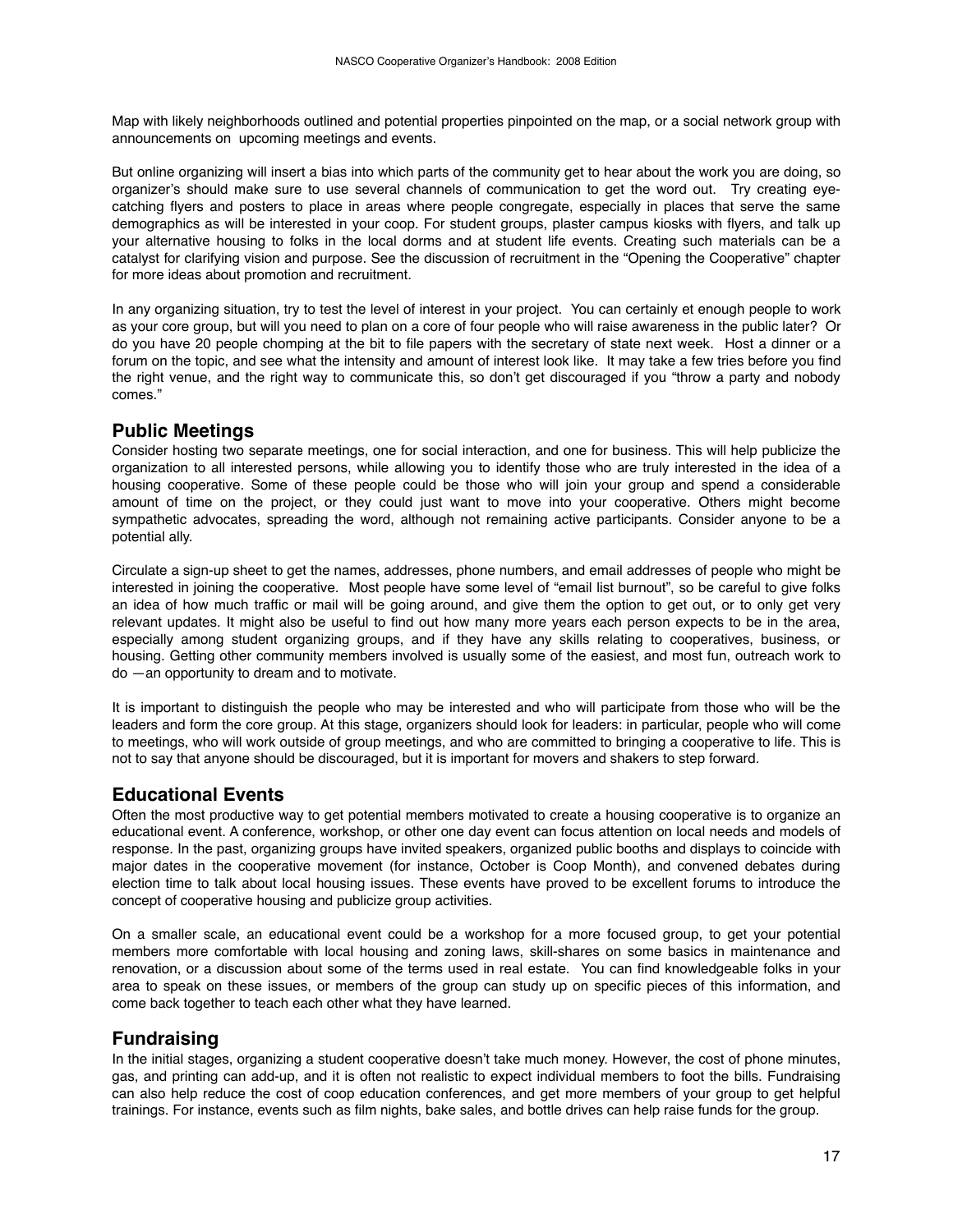Other fundraising strategies include: educational community events (perhaps about local housing problems), pledge campaigns, and getting the local food coop to donate money. Funding sources to research include: foundations, alumni associations from existing coops, universities, and city governments.

Successful fundraisers combine traditional techniques with creativity and innovation to produce a campaign that suits the group's needs and abilities. For instance, combining efforts to recruit organizers and build support for cooperative housing, a group might initiate a campaign to educate the community about local housing problems: exploitation, affordability, housing conditions, or overcrowding. If successful, the campaign could segue into a local ballot initiative. For example, in a university community, the ballot could be to raise student fees one dollar per semester to be allocated to an affordable housing development fund. In a non-student community, similar suggestions could be made to local affordable housing advocacy groups or municipal funds for housing, in order to create or gain access to a pool of money to be used for cooperative or affordable housing. The fund could support the organizers during the initial stages and yield a down payment for a building after a few years while the coop lives in a leased property to start.

#### **Student Government**

In broadening the scope of outreach for student organizers, the student government is an excellent resource. Student governments can offer organizational advice, assistance, and encouragement. Often they have literature which is designed to help student groups organize, and will be able to provide information about the benefits of becoming a registered student organization.

This designation often provide groups with a number of benefits, including funding, copies, meeting space, office space, organizational development assistance, advertising advice, etc. Registering also shows that a group is committed and wants to be a part of the campus community.

Furthermore, the student government may become another supporter of the effort. Even if the support is in name only, having such backing could generate further support from others who might have be reluctant. Some student governments are active in the area of housing and tenants' rights and might have housing committee or program that will prove useful.

#### **Student Organizations**

There are several different types of groups which may be interested in lending support the effort. Are there groups on your campus interested in educational accessibility? While affordable student housing is always not considered part of a strategy to improve the college accessibility, it is not uncommon to find groups which recognize that affordable student housing help keep students out of debt.

Social justice and students' rights group may also prove to be helpful allies, as the self-determination and values of coops often align closely with the goals of campus-based social justice groups. Environmental groups will also often show support for cooperatives, as group housing is much less resource intensive than other forms, and also frequently involves environmental education programs within the coop. Does the university have a local student Public Interest Research Group (PIRG)? Is there an environmental center? Many campus activist groups may be willing to sponsor organizing or provide funding for housing cooperatives.

Organizers who reach out to other groups often encounter a lack of knowledge about cooperatives and sometimes disbelief that students can run their own housing organizations. NASCO may prove useful in overcoming this challenge by providing the group with pamphlets or reports about student cooperatives that can be used for outreach. This literature adds validity to the concept and helps build support. Persistence certainly has its place in organizing.

### **Educating the Group**

Even an organizing group composed of experienced cooperators should provide for member education. A commitment to education breathes meaningful life into the cooperative structure and empowers the members to take control of the organization. There are a few areas of particular importance for member education in creating a new housing cooperative: cooperatives in general, housing in general and the specifics of housing coops.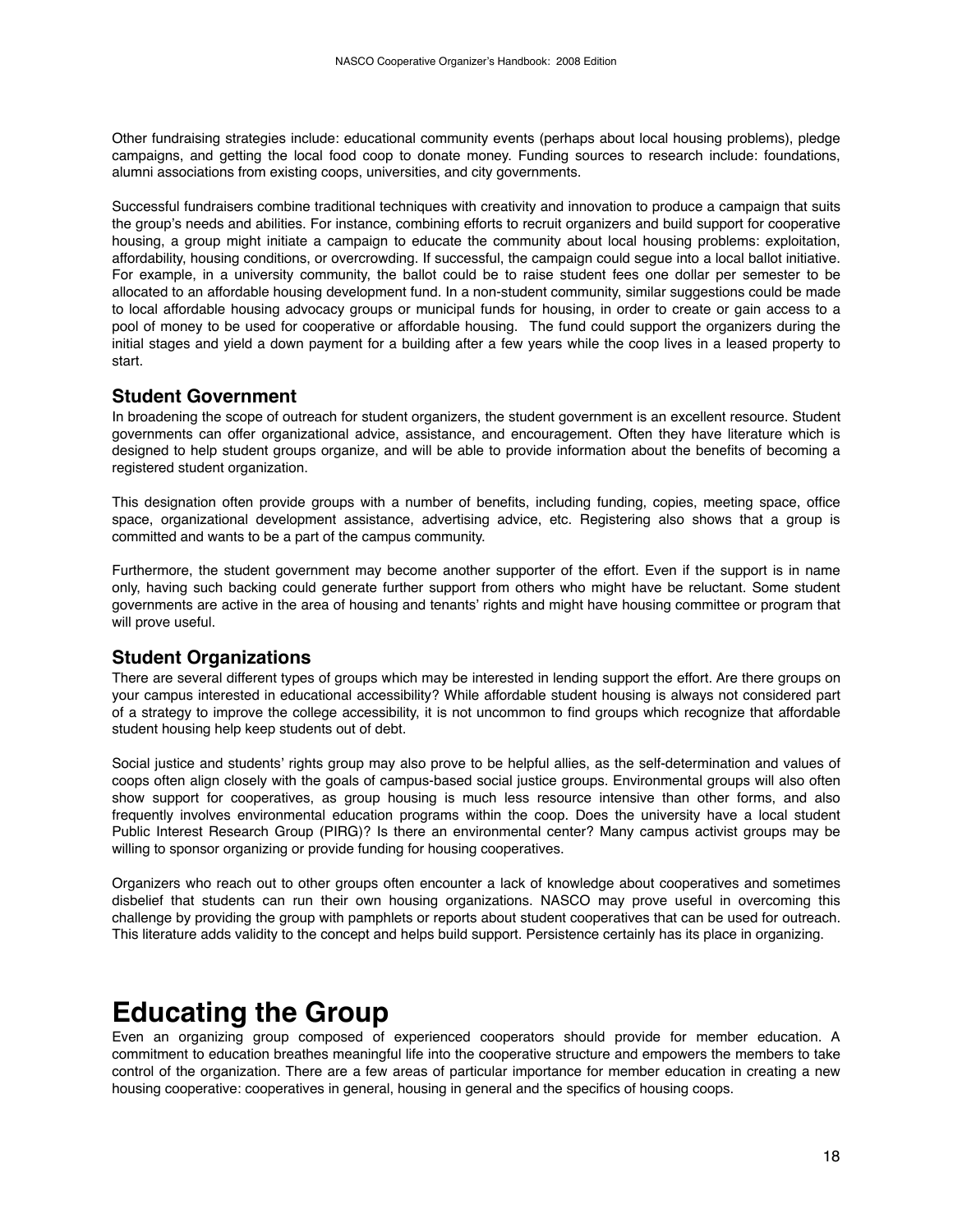#### **Cooperatives**

Opportunities for education about cooperatives are a lot more plentiful than one might think. In many cities in North America there are cooperatives and experienced coop activists. While your organizing group may be involved because of some specific motivating idea of what their coop will do for them, and therefore what a coop "should be" in their minds, there are many different types of coop, and each has developed interesting democratic techniques for solving problems.

Maybe a local food cooperative has an education program. Possibly the manager of an agricultural cooperative will come and lead a discussion about the cooperative principles. You may also find co-housing, utility coops, worker coops, or other types of collective or coop in your area, and any of these that are willing to speak to your group about their experiences will help inform your decision making process. Think creatively, and, once again, look for allies.

#### **Housing**

Housing is another challenge altogether. Development, rehabilitation, maintenance, financing, and the real estate market probably seem to most like they are from another world. Indeed, many community activists know very little about property. But there are plenty of resources available to an organizing group from the community in general. Many of these topics can be approached by novices or experts alike through free workshops in may areas.

Proactive steps should be taken to empower your group in this area. There may be real estate courses offered at the local community college, and there are often free workshops for first-time homebuyers put on by the city. To learn more about zoning and housing regulations, you can speak to your realtor to get an overview, or meet with the staff at the city planning department to ask some questions about how your coop would need to go about finding the right kind of property.

In most cases, the properties your group looks at will need some amount of work, and your members will almost certainly need to either do this work, or supervise and coordinate it. To do this responsibly will require a bit of knowledge of how the systems in the building work, and how to change or improve them. Many hardware stores host free workshops on building topics as a way of attracting customers, which you can visit to become more aware of the sorts of issues attached to the work you will want to do. There are also extensive resources available online to help you understand the process for and reasons behind many types of construction and renovation.

It is hard to find accessible "how to" information on housing, which is one of the reasons for writing the Organizer's Handbook. Discussion is usually the best means for empowering student groups. An effective educational format is to make copies of one chapter of the Handbook, distribute them to everyone in the group, read it, and discuss. This process does not lead to mastery, but gets groups thinking and acting. If a group member already knows something about housing, efforts should be taken to share the knowledge through workshops or discussion. If no one in the group is knowledgeable, is there someone else that will facilitate a workshop?

#### **Different Models for Housing Cooperatives**

The final subject in group self-education is the housing cooperative movement. There are a few different ways to categorize housing coops, which generally relate to how they deal with their ownership structure and who they are intended to serve.

There are student-specific coops, which are near to campuses and house a community related to higher education. There are coops for families or single parents. Some coops are explicitly for retirees. A housing coop can be set up to serve any population, but most of the coops that NASCO has worked with over time tend to either be studentfocused coops, or "community coops", which is a catch-all term for coops which tend to have a younger membership, but are not specifically intended for students. Many "community coops" serve a post-graduate population who have not settled into a career yet, with some residents choosing to intentionally remain in a cooperative community into adulthood, and some still in school, but looking for a non-campus-life housing environment.

The different ways of dealing with ownership structure are usually related to how the equity in a house is treated, since this, for most housing coops, is by far the most financially valuable asset of the coop. In a "Market Equity" coop, a member joins the coop, buys a share, and lives in a unit. This is similar to something like a condo complex, but instead of owning one condo, you own a share in the whole complex. When you decide to leave the coop, you can sell your share at whatever the market will pay for it. The coop sets policies which affect all members, and the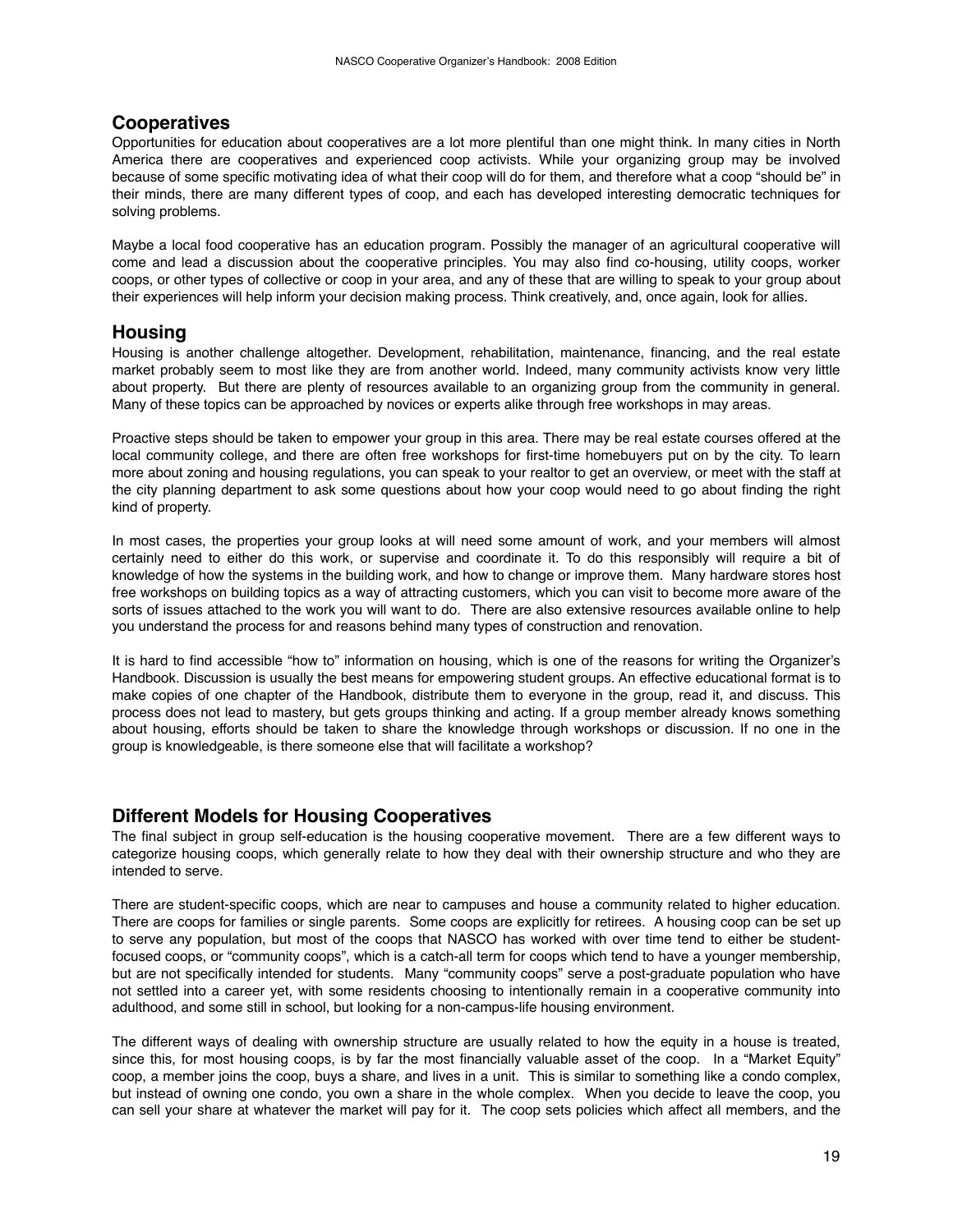cost for each member to live in the coop depends mainly on when they bought a share, and at what price, as they would have a fairly traditional mortgage on their share of the coop in their own name. This type of coop is normally dealt with by the National Association of Housing Coops.

In a "Limited Equity" coop, the coop and the member each have a stake in the equity of the property. When a member joins, they purchase a share in the coop in order to move in, just like in a Market Equity coop. As the value of the share changes, though, there is a relationship between the coop and the member for ho this change in value is divided. One example might be that 25% of the change in the value goes to the member, and 75% goes to the coop. The idea behind this is that by diverting some of the value to the coop, housing prices can be kept affordable by the coop, which has access to some of the equity in the building. A second major reason for the split of the value is to give members in the coop less of a financial incentive to sell with the market, so that a spike in housing values does not cause a wave of sales, followed by much higher costs to live in the coop. Limited Equity coops are often used to provide affordable housing, while allowing members to build some wealth with the increase in the value of the property. While NASCO has worked with a few Limited Equity coops, the National Association of Housing Coops has dealt with Limited Equity coops in more detail.

Most of the groups that NASCO and NDS work with use the "Group Equity" coop model, where the assets of the coop are owned by the group as a whole. In a group equity coop, members either pay a deposit to move in, as one would in a rental apartment, or else they pay a "share", but in these cases the price of the share is roughly the same as a deposit on a similar space, as opposed to the actual cost of, say, 10% of the value of the coop. In either case, when the member moves out, they typically do not profit from their time in the coop, but get their deposit or share returned minus any charges made to this money. This means that the cost to get into a Group Equity coop is generally much lower than the cost of other types of coop.

The Group Equity model came out of the student cooperatives, but has been adopted by non-student coops in recent years because of the low cost to get into the coop. Group Equity cooperatives tend to be better at making sure that the coop stays affordable for future members, and that the coop stays a coop permanently than other types of housing coop. The reason for this is that as the coop develops assets, those assets go to the coop, not returned to the members as cash. Because the coop is able to hold onto this value as it grows, a Group Equity coop is better able to fund its own growth, and build an economy of scale quickly. It is also able to resist the need to raise rents, because of the financial stability in the coop.

While Group Equity coops have been very successful in specific markets, such as in university towns, they still represent a tiny fraction of the total coop population, and the non-student group equity coops are a tiny fraction of that fraction. In total, Group Equity coops make up about a tenth of 1% of the housing coops in the US.

Originally, the Group Equity model came out of student coops because at the time, students were one of the few groups in society not concerned with building equity through the purchase of property. For similar reasons, many Senior Retirement Cooperatives used this same model, because the members were at a stage in their life when they were not concerned about personally profiting from the value of their housing. As the housing market changes, more young people are looking at alternatives to the traditional path of buying a first home while young. A Group Equity coop allows people to live affordably while giving them the flexibility that people increasingly want form their housing.

Keep in mind that all coops are different —and take everything you see, hear, read, and experience with a grain of salt. Knowing which aspects of other housing cooperatives make sense to the group is useful during the process of creating a set of share goals and system of operations. Members can learn about housing cooperatives via fellow organizers, road trips, and educational conferences. There may be a coop alumni in the group, who can provide valuable information but should not be relied upon as the only source of knowledge. Group road trips to other housing cooperatives are fun and provide an opportunity for members to get to know each other better. Most coops, in the spirit of the movement, are quite willing to host guests overnight, but plans should be made in advance. Road trips provide a organizers with flavor for what others have done. The annual NASCO Institute and regional conferences organized by local cooperatives are unique opportunities to meet cooperators, discuss strategies, learn about new ideas, and energize the group.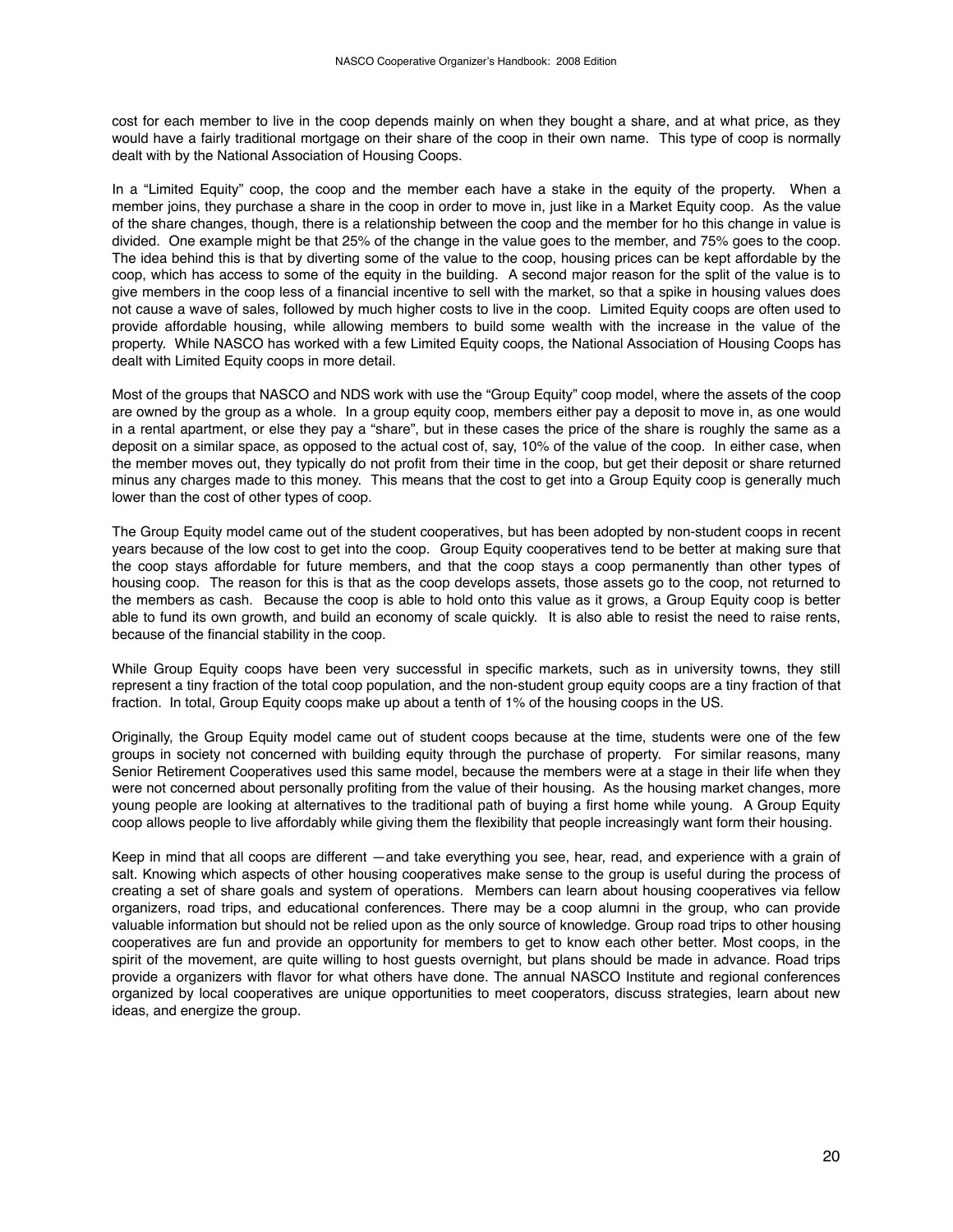# **Moving Forward**

*Working Together Technical Assistance Advisory Committee Getting Legal Governance* 

An obvious place to look for support for a housing cooperative is the local campus or youth community. However, venturing into the larger population makes a project more dynamic by giving it a broader base of resources. Once the organization establishes a more concrete form and makes strides in the real estate market, such support will prove valuable. Many coops find early on that bringing interested persons from the community into the process as stakeholders brings not only a helpful perspective and support from those involved, but a real sense of civic engagement for the members.

Another significant aspect of organizing a cooperative is establishing a legal status and system of governance for the future organization. Creating the legal documents is necessary for incorporation but also provides a good opportunity to envision the purpose and how the cooperative will work, and will also give your group a real-world chance to put your ideas to work. Contemporary organizers are in a unique position of being able to integrate historical lessons into their plans for how their organization will work in the future by talking to others who have gone through a similar process.

As the organizing group begins to work closely together towards achieving common goals, members should pay special attention to creating healthy group dynamics. In order to work together as effectively as possible, groups should establish a process of communication, evaluation, and decision-making, as well as making an honest attempt to maintain a sense of equality. Try to take a few minutes out of planning sessions to have a "meta-meeting" where people can talk about whether they feel like things are working well, whether people's time and abilities are being respected, and where people feel like they are gaining, rather than losing energy out of the process. This should be an exciting process, but it is possible that your group members can start to feel disrespected or burned-out, so try to avoid this.

## **Working Together**

A misconception about cooperatives is that everyone involved gets along, there are no arguments or divisions, and everyone is always smiling: the members are "cooperative." In reality, human interaction involves interpersonal and group politics. Participation in a housing cooperative involves living, playing, making decisions, doing chores, and managing an organization.

Yet the ability to work together is a skill that is acquired over time through practice and honest effort. As an organizing group moves forward, members should simultaneously consider the issues of working together and dividing responsibilities in an equitable fashion. Rather than discussing the tasks of organizing, the next two sections will discuss the process of organizing.

Task and process are two concepts that are interwoven because how one does a task affects its outcome. For instance, if a group is working on a project and there is poor communication or some members feel they cannot speak about what's on their mind, the decisions and the work completed by that group will lack in quality because not everyone has voiced an opinion.

Communication is a third means of achieving healthy group dynamics. Talking about strategies for the near future, the purpose and vision of the coop, and the progress of each of the members of the group are some examples. Most importantly, when problems arise, the group should talk about them, and try to conceive solutions that meet everyone's concerns. Once again, regular meetings create a basis for good communication.

Finally, it helps to get to know other members on a personal basis: get-togethers, hanging out after meetings, going out on the town, etc. As mentioned in the previous chapter, educational trips are excellent ways to learn about the cooperative movement and build and a strong sense of community.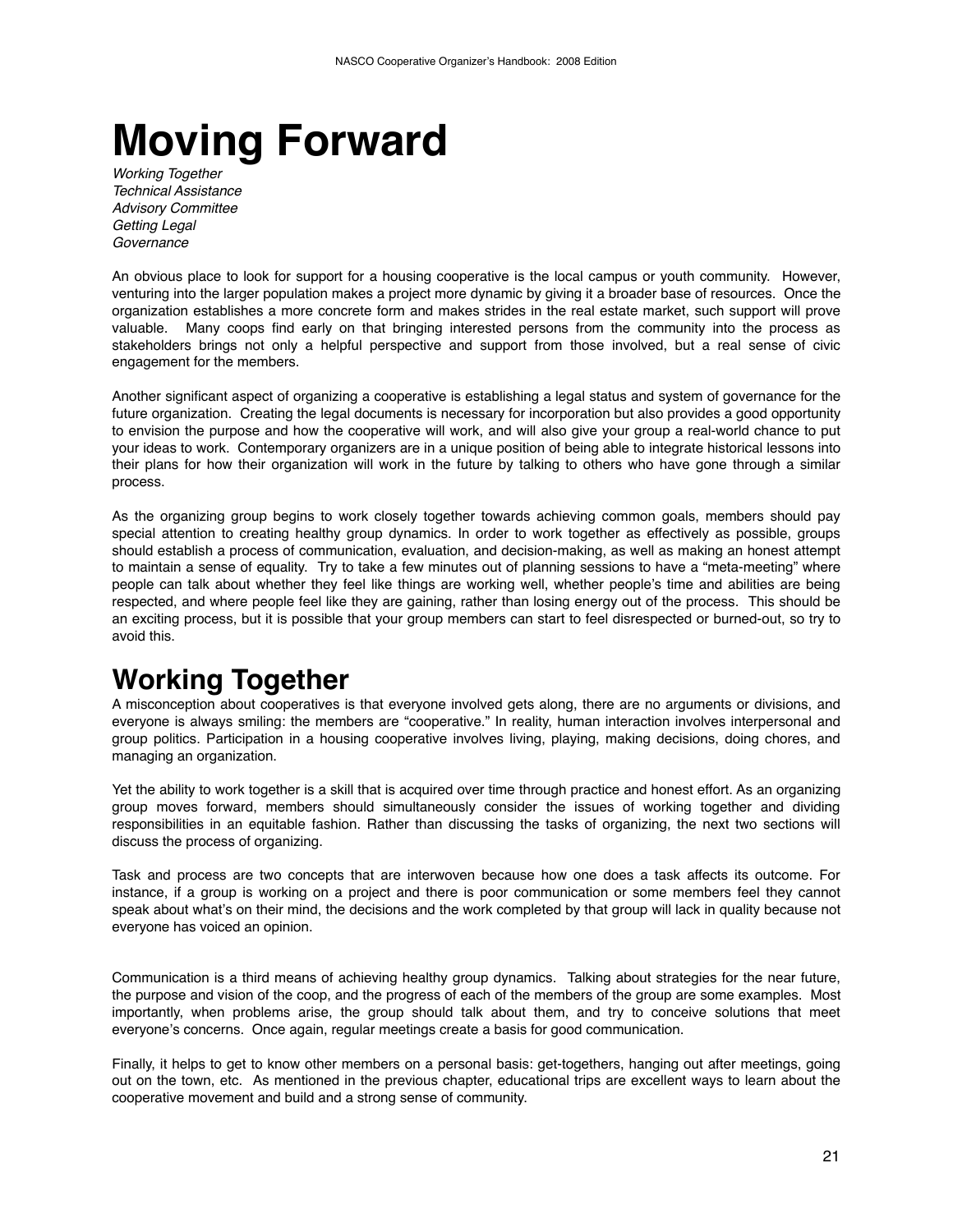## **Technical Assistance**

Unknown to many organizers getting started is the plethora of resources available at the local and statewide levels, which can assist organizing groups in tackling the technical aspects of cooperative development. Starting a cooperative does not require magic — founders usually learn most of what they need to know during the organizing process— but time and frustration can be saved by knowing allies and seeking assistance. Most of all, talking to those who work regularly with the issues you will need to become familiar with, such as real estate, tenant law, zoning, and other issues, will be the best way for you to not only learn what you need to know, but also to put it into a bigger context for your coop.

Local, statewide, and provincial forms of technical assistance are powerful tools which organizing groups can take advantage of. Technical assistance and help with the more specialized aspects of housing development and legal structures can come from local non-profit housing organizations, cooperatives, government agencies, university administrations, and supportive citizens or neighborhood associations.

One technical assistance provider that readers are probably familiar with is NASCO Development Services (NDS). While NDS works with orgaizers from across the continent, it is a small organization that does not have the resources to give all the help that is needed. Therefore, in addition to working with cooperative movement organizations, organizing groups should seeks assistance from others that can aid in its struggle.

Resourcefulness and persistence are key factors in seeking out such assistance. Most organizations will not be familiar with the operations, governance, or finance of housing cooperatives. Furthermore, not everyone will be receptive to the concept of a cooperative, and young organizers may encounter prejudice based on their age, idealism, or lack of formal experience and resources. On the other hand, technical assistance providers are the best hope for access to such amenities as: legal and development aid, business advice, meeting space, office space and machinery, other resource connections, etc. Indeed, most socially-conscious people, once the concept is wellarticulated, agree that the educational and affordability components of cooperatives contribute significantly to college education and accessibility, keeping neighborhoods affordable, and training people to be involved citizens.

Organizers should delegate the responsibility of researching technical assistance to persons in the group. Yet, it is important to remember that outreach consists of more than mere research. Effective outreach consists of building a presence in the community and then approaching constituencies for support. Such work might involve taking advantage of local networks, tabling at community events, organizing demonstrations, attending meetings of the neighborhood associations in likely locations, and communicating with local media. Once a key constituency has been identified, a strategy might include: phone calls, letters, visits to the office, and an invitation to a dinner potluck. Another approach could be to intern with a prospective organization for course credit or volunteer hours to learn firsthand about the issues they address and build a strong relationship.

While the services of a technical assistance provider may be available to benefit the general public, that does not mean it will be given to anyone who walks through the door and asks for it. Success can be achieved through convincing staff that those involved are a group of motivated and organized human beings and that the project will benefit from their help and have a chance to succeed.

There is no comprehensive master list of technical assistance organizations across the nation that can be referenced to find the desired groups. But the following is a list of some categories that will give an idea of what form these organizations take and where to begin looking. Some of the categories may be familiar, like a tenants' union or university housing office, and others may be foreign, like a mutual housing association or affordable housing corporation.

A place to begin looking is online. Many universities and colleges keep records of local non-profits, or you can check sites like www.idealist.org or www.craigslist.org. Further, NASCO has a limited database of cooperatives and technical assistance organizations, which could be helpful. Each time contact is made with an organization, ask if they can provide leads to other sympathetic resources. Persistence is key. After compiling a list of potential allies, try a few different kinds of outreach. For example, try practicing an "elevator pitch", where members of your group can try in a minute or so to explain your main goal, how you plan to get there, and why your contact with this person can help get to that goal. Or try to send out invitations for a dinner party and discussion of aspirations and goals. Often, people will not be interested until they know the organizers and are able relate with them as human beings.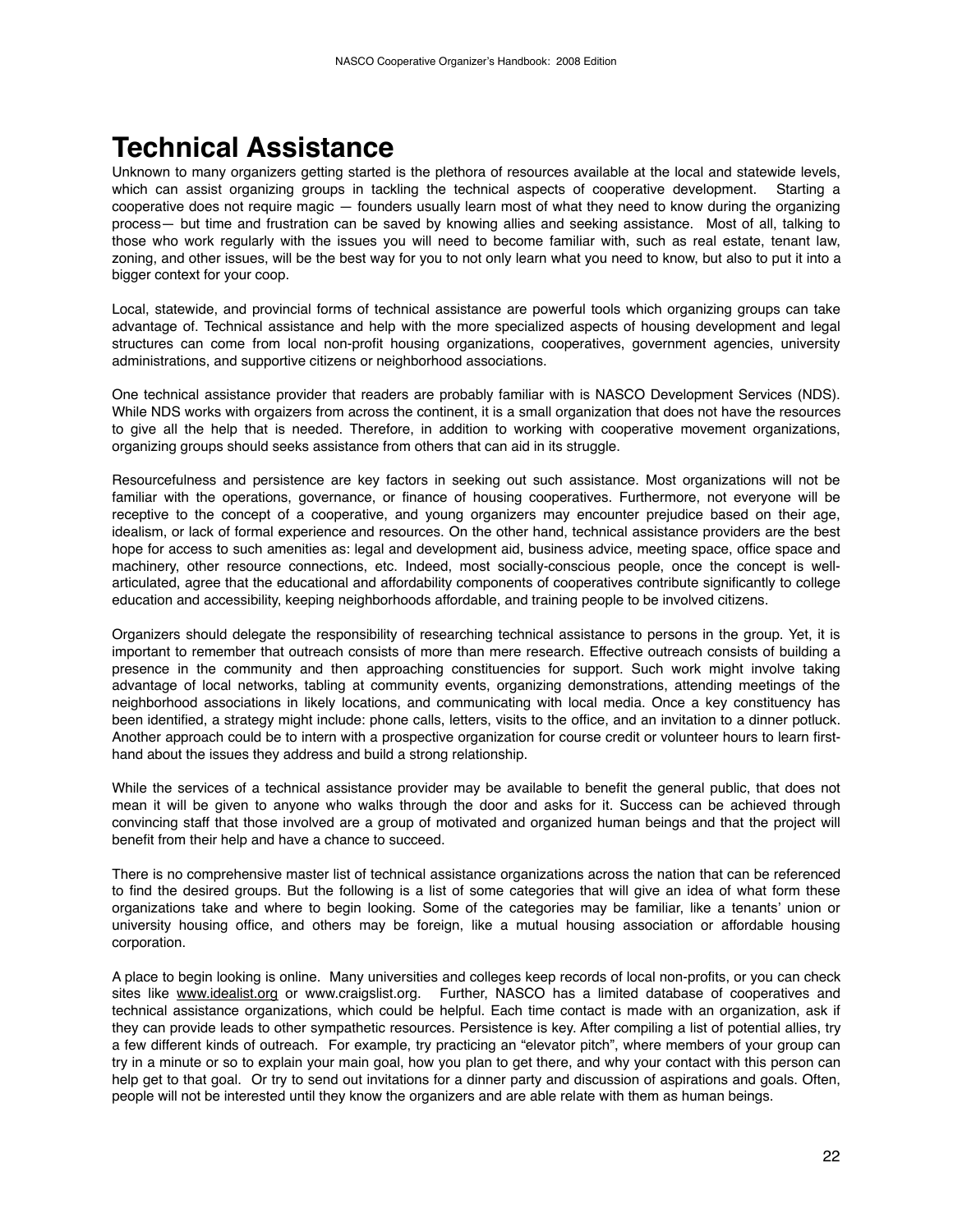#### **Cooperatives**

A comfortable place to start the outreach process might be with other cooperatives in the area: a food coop, book coop, community housing coop, agricultural coop, or a utility coop. These organizations may not be familiar with the needs of group equity or student cooperatives, particularly in aspects of development, but could prove to be enthusiastic providers of information and advice. Most of the concerns about membership and governance will be very similar for all types of coops. Local cooperatives may also be able to offer access to their office facilities, space for forums, informal business advice, and cooperative education resources.

A local housing cooperative may be willing to play the role of a "big sister coop." It may be willing to donate staff time to help inspect potential properties, offer advice on the local housing market, donate old tools and equipment, and so on. In many cases, these organizations can do better than NDS because they are local. They are easier to contact and have locally relevant information.

Existing student cooperatives have been important sources of support for organizing groups in the past. These organizations, both young and established, can be invaluable sources of information and encouragement. Many have a history of providing financing for organizing groups. Even if individual cooperatives are not in a position to provide financial support, they can use staff and other resources to help groups grapple with the challenges of getting project off the ground.

#### **Universities**

Even though it may at times feel like a force working against students, the university can be a valuable source of assistance for an organizing group attempting to start a student or campus-based coop. In the past, universities have played various roles with student cooperatives, both positive and negative. On one hand, history has many stories of universities that have tried to exert control over the policies and lives of coop members. Recently, coops have had major conflicts with the campus administrations of UC San Diego , U of Florida, and Brown University. On the other hand, the student housing cooperative in Berkeley leases several properties from the university at the cost of only one dollar per year. This functions as a subsidy for the organization that makes the housing more affordable. University relations remain a mixed bag for student cooperatives, dependent on the people involved and how relations are conducted.

The housing office or student affairs office are good places to begin communication. It is likely that most of the administrators will not know about student housing cooperatives. Come prepared to explain the concept of cooperative housing and the resources the university may be able to provide to the group. If appropriate, NASCO can provide pamphlets or letters of support about coops which explain the concept and add legitimacy. Universities often own buildings or land in the community or on campus that could potentially benefit a cooperative. It is unlikely that the university will be willing to make a commitment at this stage, but early contact plants the seed for a future partnership once the organization is established. For instance, a sympathetic administration might be willing to provide financing when the cooperative purchases a future house. There are many possibilities. At the very least, the university can add the cooperative to its list of recommended housing to aid in member recruitment.

Another useful place to visit is the community housing office. Usually there is information on local average rents, tenant-landlord laws, reputable and disreputable property managers, and lists of available housing. Because the staff in this division deal with community housing and are familiar with the problems associated with it, they may be sympathetic to the group's cause.

#### **Local Housing Organizations**

Most cities and regions of North America have at least one organization whose mission is to develop non-profit or affordable housing. Non-Profit development organizations, community development corporations, and community land trusts all have skilled staff who can answer questions and offer advice in housing development. They may refer you to sympathetic sources of financing or lawyers who are willing to offer their services free of cost. Also, many areas have a tenants' union which works on behalf of tenant rights. Tenant organizations will be useful in pointing out bad landlords, giving information on landlord-tenant law, and providing literature or statistics about local housing trends to reference when making the case for the need for a housing cooperative in your area.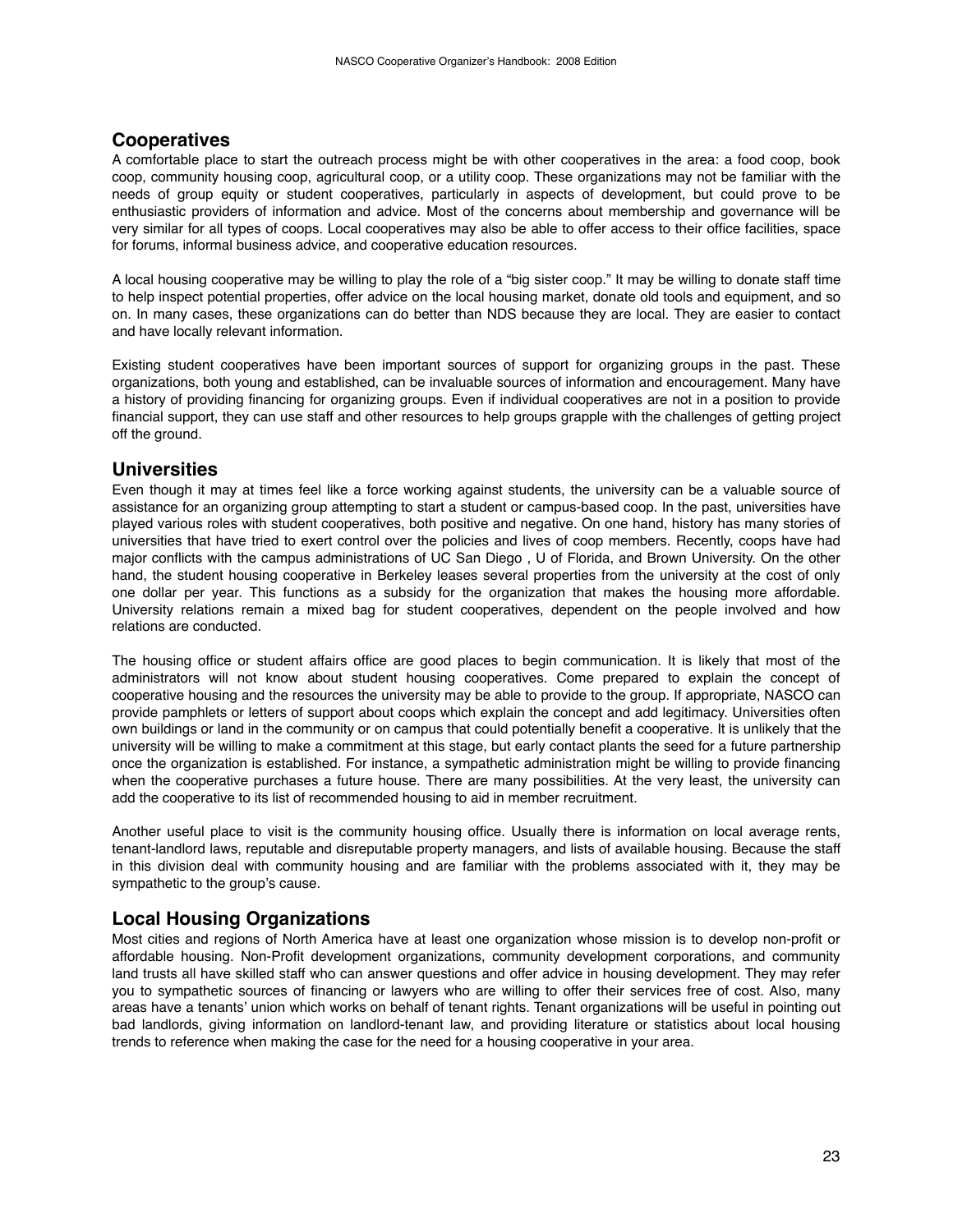#### **Government Agencies**

Many city governments have housing or community development programs which can be useful to organizing groups. Meeting with the administrators of these programs can give an indication of what kind of public resources are available for cooperatives, and what strings might be attached. City governments may be able to provide funding in the form of grants or loans for affordable housing —even affordable student housing. And city administrators can provide advice on legal issues, such as zoning and housing codes, and how feasible the group's plans are for certain neighborhoods. The Community Development Department is a good place to start, and may have information about other local affordable housing providers.

Most municipalities go through periodic planning processes where they analyze local issues, and try to match municipal resources to perceived problems. Making a presentation to the Planning Commission or other planning body about cooperative housing can help build political support. Coops have a rare combination of being affordable without lowering surrounding property values, being high-density and low-impact, and being easier to communicate with than most forms of multi-family housing. Additionally, most cities will have an office for normal citizens to go and speak to city staff about the technicalities behind hat they want to do, and these folks can help you understand what you will need to do to get to your goal. Some common key terms to ask about are "multiple unrelated persons" living together, "multi-family", or "group residence".

It is also worthwhile to seek the support of the local city council. Some organizing groups have been able to use the support of council members to reform local housing and zoning codes. At the very least, a supportive politician can be useful in dealing with the city administration. In many cities, a good way to win the support of the city council is to win the support of the local neighborhood association. Just by showing up at neighborhood association meetings and being willing to talk, members of your coop will already be more engaged than 95% of the residents in the area!

#### **State and Provincial Housing Agencies**

Most states have housing finance agencies which work to make housing financing more accessible. They sell bonds or use a portion of state income taxes to provide mortgage financing to individuals and organizations. Similarly, some cities in the US and Canada have para-municipal housing agencies or trust funds which finance or support housing development. The availability of these programs varies.

Sometimes such agencies have special programs which subsidize the costs of loans for housing which meet special needs or is developed by non-profit organizations. The program administrators can look over an organizing group's plans and comment on whether they match the criteria for established lending or subsidy programs. They are also good referral points for other sources of financing.

#### **Project Status**

NDS "Project Status" for a cooperative or organizing group takes the relationship beyond the stage of investigation and into the stage of development. In order to be considered for as an Active Project, the group needs to state its intentions and development plans. The questions are fairly straight-forward. Most committed groups have excellent potential to become NDS projects, and NDS staff are here to help you through the more technical parts of creating your development plan.

Project Status takes the form of a service agreement between the two organizations. It is approved by the cooperative's Board of Directors or membership and the NDS Board. The typical terms of the contract include the responsibilities of each party. Generally, NDS agrees to provide administration, pursue financing, negotiate and arrange for purchase and/or lease agreements, start up assistance, and follow-up. The cooperative usually agrees to coordinate local efforts, recruit members, and become and remain members of NASCO and NDS. The agreement will also describe the type of compensation NDS will receive for its services, which is typically a success fee after purchase. The fee is part of the mortgage, so the coop does not have to raise the funds, and will only be charged if NDS is successful in getting you the financing that the coop needs.

There are two additional aspects of the agreement. The first is that the cooperative agrees to commit to "continuous expansion." As an organization which was designed by, and entirely funded by, the coop movement, NDS seeks to strengthen that movement. Continuous expansion policies rest on the assertion that cooperatives are valuable contributions to their communities and that their expansion is therefore desirable. The basic idea is: the more coops, the better.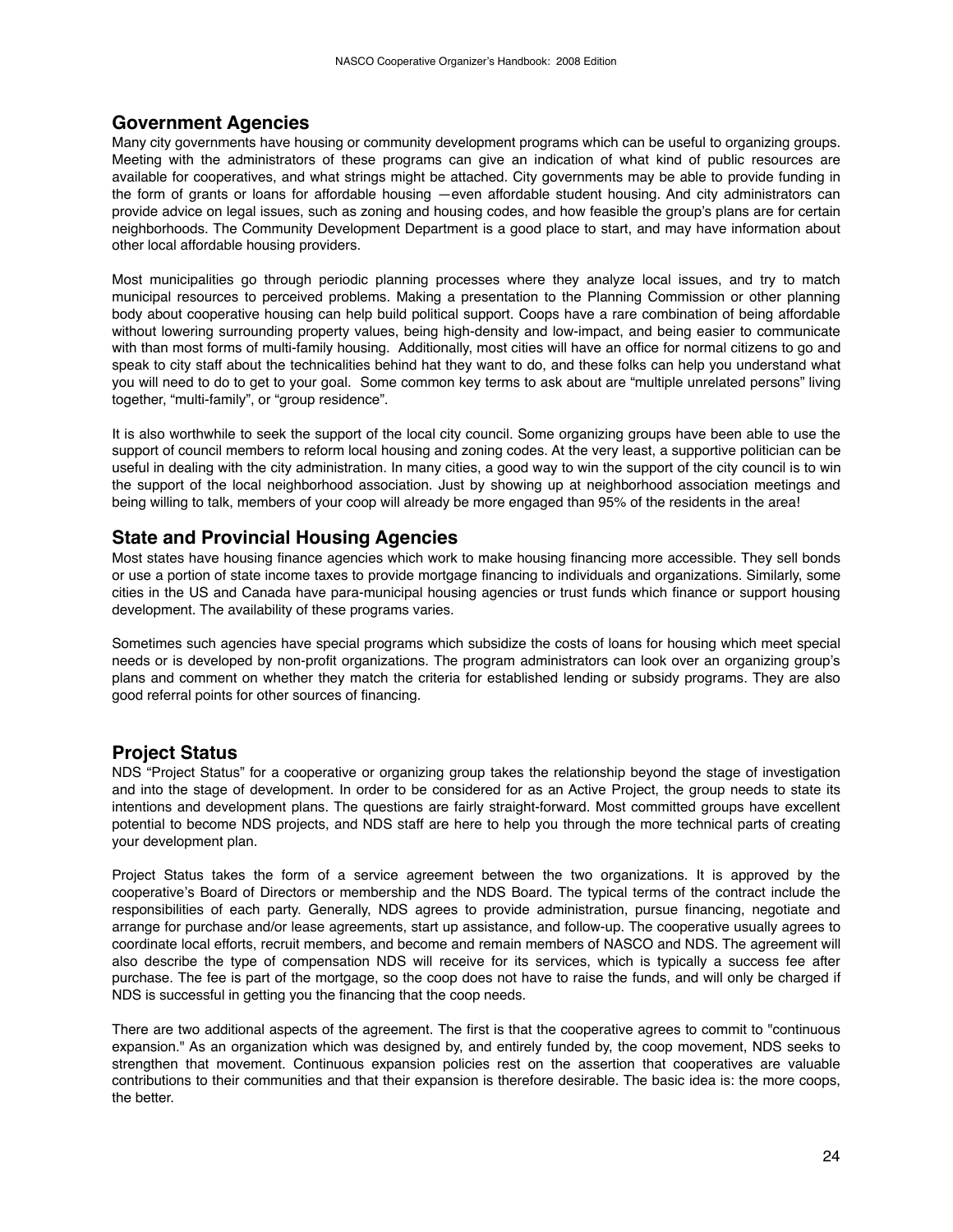Second, the service agreement stipulates that the cooperative participate in the cooperative movement and remain members of NASCO and NDS after its initial years. As a movement-funded organization, NDS asks the cooperatives that it helps create to continue to support technical assistance for other organizing groups. Likewise, membership in NASCO assures that the new coop has access to education, training, and consulting, beyond the initial years. Dues reductions are sometimes available for groups that have low funds.

### **Advisory Committee**

As organizers begin to build support from professionals and others in the community, a means of formalizing this support is an Advisory Committee. While many groups are interested in cooperative housing because it provides member-control and empowerment, this does not mean that they should not seek outside help. As long as the Advisory Committee maintains an advisory capacity —as opposed to a decision-making capacity— it will not affect the "cooperative" nature of the organization.

An Advisory Committee is made up of people from the community that understand the benefits of cooperatives and have time and skills they would like to contribute. Advisors should support the group's mission, purpose, and methods, and they should be willing to provide advice and technical skills for the cooperative. An effective Advisory Committee might include any of the following resource people:

- Fund-raiser: to gather financial support from the community.
- Community leader: to help build a base of support.
- Lawyer: to serve as a legal advisor.
- Architect: to do some drawings for changes to potential buildings to purchase.
- Loan officer: to provide assistance in getting loans.
- University staff: to serve as a link and offer services.

• Coop staff person: to serve as a point of reference for committee members and provide advice and encouragement to the organizers.

## **Getting Legal**

Sometime after the group has been established, action should be taken to incorporate as a non-profit corporation or cooperative. A corporation is a legal status for organizations, both for-profit and not-for-profit, that relieves the individual shareholders or members of legal responsibility. In turn, the members or shareholders elect a Board of Directors that, as a body, take legal responsibility for the actions of the organization and make the decisions that guide those actions.

Essentially, corporations are treated as separate "persons", distinct from those who own, manage, operate them. They pay taxes, enter into contracts, incur debt, and can sue in a court of law. Corporate debts, transactions, and activities may normally be advanced only against the corporate entity, not against any of the individuals associated with it or their own personal assets. Because the corporation is a "person", the corporation and board are responsible in anything that might come up, instead of individual members. If individual members, or board members, act in a way that is dishonest or negligent, they can be found to be responsible, but they will be shielded from liability for honest mistakes.

The organization acquires legal existence after complying with state incorporation procedures and formalities. Generally, this involves writing and filing a set of "Articles of Incorporation," which state the structure and purposes, and a set of "Bylaws," which outline the governance structure of the organization. These legal documents need to be produced by the organizing group in order to obtain corporate status.

There are three types of corporations: for-profit, non-profit, and cooperative. Interestingly, most student housing cooperatives are incorporated as non-profit corporations, not as cooperatives. The pros and cons for this practice are explained below, in the "Non-Profit Status and Tax Exemption" section.

#### **Articles of Incorporation**

Both the Articles of Incorporation and Bylaws are written in legal jargon that is initially slow to read through. But it is analogous to reading Shakespearean Old English: with some concentration and persistence, it can be mastered, even by non-literary (or non-lawyer) types.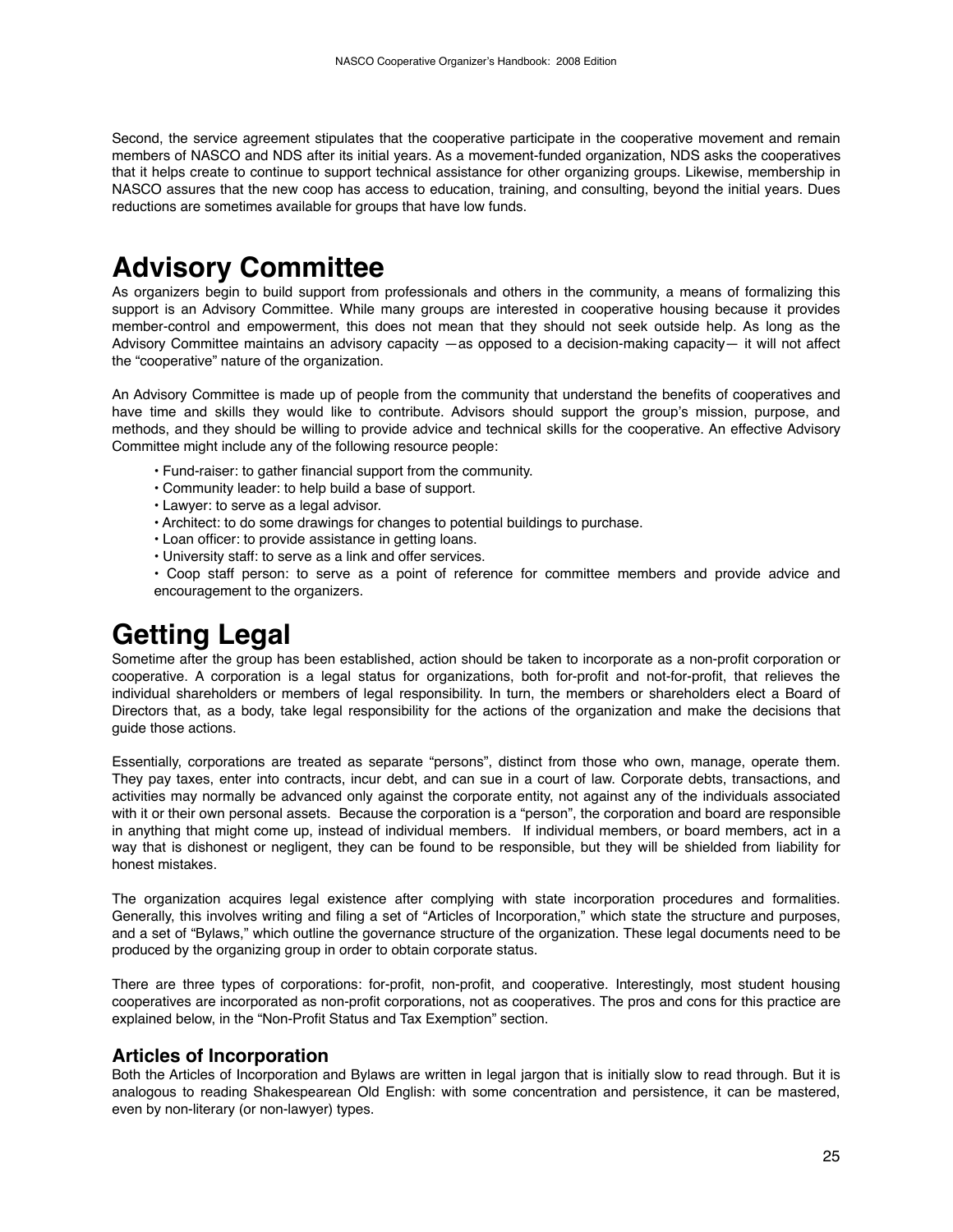Articles of Incorporation declare the nature of a corporation to the state or province. By and large, states and provinces have the same basic requirements for incorporation:

- Declare a name, which has not already been taken.
- State the purposes of the organization.
- State a primary location of business.
- Obtain the signatures and names of the incorporators.
- Name the initial Board of Directors.
- If you are non-profit, state how the assets of the coop get divided if the coop is ever dissolved
- Pay a filing fee.

Often, additional information is required, but is usually of a broad nature that is easily completed. The Secretary of State or the Secretary of Commerce are usually the departments that handle incorporation and can be found online. Most SoS or SoC offices now have extensive resources online, including info on all the steps that your group will need to take, a list of all fees, and contact info. Some may also allow you to file online, download any forms, or even provide examples of what a properly created set of documents might look like.

Articles of Incorporation are an important factor in a corporation's ability to receive tax exempt status from the US Internal Revenue Service. If a cooperative applies for tax exempt status, the IRS will look at the articles, which should contain several standard sections that pertain to private inurement, dissolution of the corporation, and corporate purposes. These sections are in the Articles of Incorporation of almost all of the cooperatives and many non-profits in the United States.

It is very important, in filing for incorporation, to be aware of all the options and have an informed assessment of what is needed to keep options open for the organization. While filing for incorporation is not particularly difficult, amending the Articles or the changing incorporated status once it is granted can be a time-consuming and annoying process. However, because the document affects the application for tax-exempt status, it is important not to make mistakes. Otherwise, the IRS might second-guess the intentions of the organization, which could cause future difficulties.

Therefore, before submitting the Articles of Incorporation to the state or province, organizing groups should send a copy to NDS to look over. Staff members can find errors and omissions. Furthermore, an attorney specializing in nonprofit law should also review the Articles.

#### **Bylaws**

The Bylaws are the governance structure for the corporation. Creating a governance structure can be an empowering process for a democratic organization. While all major economic organizations in the world economy have governance structures, they are not all accountable to the people they serve in the same way as cooperatives. As organizations that are created and governed by everyday people, coops have the potential to reorient our thinking about economic participation.

With this in mind, organizers should design governance structures that empower members and encourage participation in the organization. As the cooperatives grow, acquiring more properties and more members, there is the potential for the system to become centralized and alienating. While this is probably a process that happens over a long period of time, organizers have the responsibility to get things started on the right track.

While the Articles are a fairly standardized and brief document that can be put together with little work, the Bylaws are more time-consuming. The first thing to state in the Bylaws is that the corporation is a cooperative and has members. The qualifications for membership are broadly described and the Board of Directors is given power to further define or modify. Typically, the Bylaws separate the powers of the corporation into several different groupings, bodies, or divisions that have powers.

The membership is the broadest grouping. The Bylaws will specify that the membership at a general meeting can exercise all powers of the corporation. This is not to say that the membership will make all the decisions but that the corporation is controlled by the members, as opposed to the Board of Directors or the staff. There may be specific powers that can only be exercised by the membership such as amending the Bylaws, election of the Board of Directors, purchase or sale of property, etc.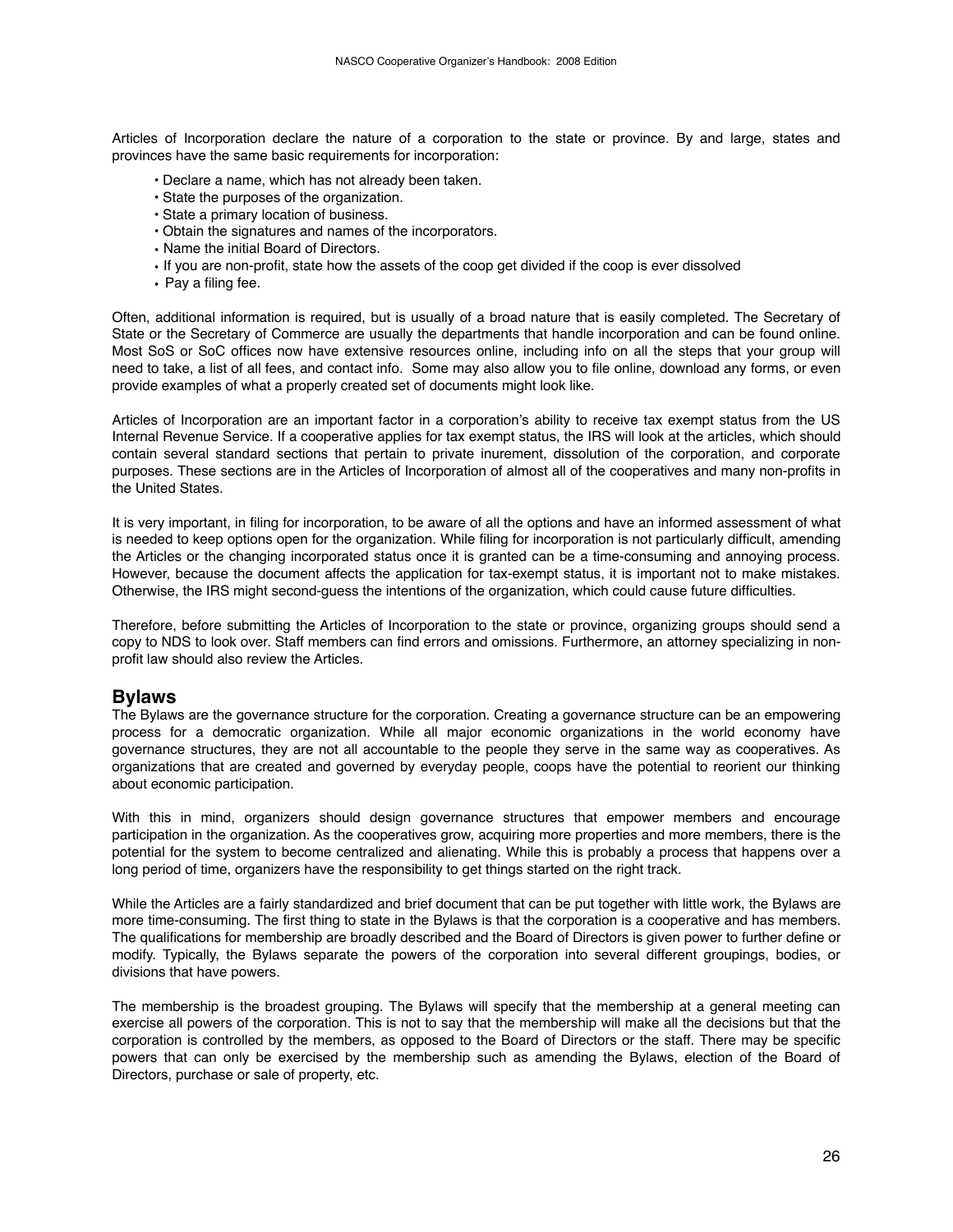Second, the Bylaws should specify the powers of the houses, which are commonly used to decentralize the governance and operations. Typically, each house is given the power to operate meal plans, perform minor maintenance, expel members, run house meetings, choose officers, and elect a Board representative.

Third, the Bylaws will specify the powers of the Board of Directors. This usually includes borrowing money, accepting gifts, purchasing property, controlling corporate funds, establishing committees, arbitrating between houses, interpreting Bylaws and Articles, and hiring employees. Often, there is also an "elastic clause" that states any powers not listed reside with the Board of Directors, unless otherwise decided by the membership.

The Bylaws of the corporation, more than the Articles, will remain a reference document for the Board of Directors, as Board members are responsible for ensuring that the corporation is operating legally. In this respect, Bylaws are much like a constitution and should be treated as such in terms of their thoughtful preparation. The guidelines presented in this section intend to give organizers, who often have little experience in this area, an introduction to the subject. The process of writing down the purposes and structure of the future cooperative should be approached by organizers with vigor and an open mind. Contemporary coop organizers are in a position to build on the experience of the past and capturing the fresh ideas and energy of a new generation.

#### **Non-Profit Status and Tax-Exemption**

Organizing groups, as mentioned before, have several options in the incorporation process: incorporation as a forprofit, non-profit, or cooperative. While it may make intuitive sense to incorporate as a cooperative, most housing cooperatives are incorporated as a non-profit corporations. Cooperative laws vary from state- and-province to stateand-province, and are generally used by agricultural cooperatives. Check with your state's Secretary of State to find out more about how cooperatives work in your area, as some states do have a classification that works very well for housing coops. Incorporation as a non-profit has both pros and cons. By far, though, the pros tip the scale.

To begin with the reasons against, regulation of non-profit corporations is more strict than that of for-profits. Cooperatives incorporated as non-profits must to be able to establish that the net income is not treated as profit. In most cases, this means that the assets of the organization may not be given or paid, other than for services rendered, to any other person or organization. Depending on the type of incorporation, the activities (such as lobbying) that the organization may engage in will be limited. It does *not* mean that the coop can never have extra money. The coop can and should have a surplus, but that surplus is to be treated as a was to grow the coop, to protect against loss, or to replace your facilities as they break down, rather than as a way of becoming wealthy.

But there are any reasons to be a non-profit. First, as organizations operating at cost and for the benefit of everyday people, non-profit status fits the mission and goals of a cooperative. Second, non-profit is the only corporate category that qualifies for tax exemption, which can add to affordability. Third, because the Directors of non-profit corporations are volunteers and cannot be paid for services rendered as Board members, most states and provinces limit the extent to which Directors are liable for the corporation. These protective laws are called limited liability laws. Fourth, non-profit status gives an organization the public stature accorded to non-profit, tax-exempt institutions. This allows the cooperative to receive charitable donations, low-interest government loans, access to special postal rates, etc.

In the United States, the most common type of non-profit tax-exemption for housing cooperatives is under Internal Revenue Code section 501(c)(3). A 501(c)(3) corporation is exempt from paying any federal income tax on any income derived from its tax-exempt purposes. A donation to a  $501(c)(3)$  can be taken as a deduction on the donor's tax return. A 501(c)(3) can be received for charitable, literary, scientific, educational or religious purposes. Typically, a student cooperative applies as a charitable or educational institution, either by claiming that they provide affordable housing (more on how to be "affordable" in a way which satisfies the IRS in XXXXXXXXX) or by claiming that they are an educational resource for students. Coops not explicitly for students generally apply on the basis of affordable housing.

A tax exempt application, can be obtained by visiting www.irs.gov or by calling 1- 800-TAX-FORM. To apply for 501(c) (3) status, form 1023 is needed, and form 1024 for other sections. These applications will ask for some basic information about the corporation, but much of what is most important to the Internal Revenue Service is information such as projected operating budgets and a balance sheet: information which may be difficult to generate in the early stages. For this reason, you can apply for provisional  $501(c)(3)$  status, where you state what you plan to do, and the IRS comes a few years later to check up on you, or permanent 501(c)(3) status, in which case you should be prepared to show several years of records showing that you have already been acting in the way that the IRS would require of you.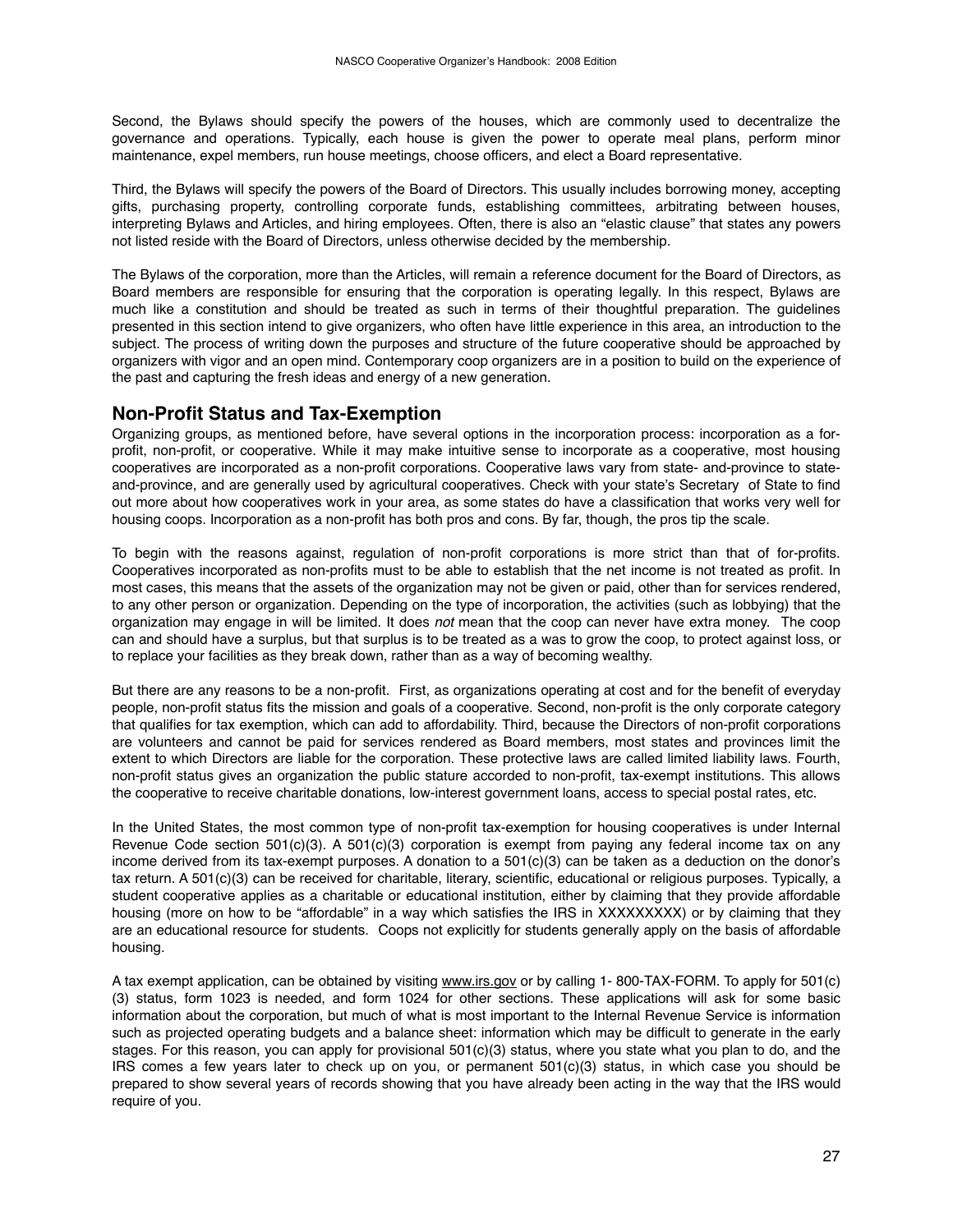Once again, as tax exempt status is extremely important, it is strongly recommended that organizing groups have the NDS review the application. NDS has copies of successful applications to follow and compare. It is also suggested that groups have an attorney review the application as well. While an attorney can cost a good deal of money, the benefits down the road will be significant.

It is situations such as this that underscore the benefits of activities such as fundraising and community outreach. If a group has a strong presence in the community, it is more likely to be able to find an attorney to do pro bono work, and if that is not possible, fundraising can help offset the amount that organizers will need to chip in out of their own pockets.

### **Governance**

Once the organization has been successfully incorporated, the Board of Directors should have its first meeting. There are two aspects of governance that the Board should address at this meeting. The first is corporate governance, the other is house level governance.

#### **Corporate Governance**

The Bylaws usually define the Board of Directors, its officers, powers, and decision-making process. Still, there are a number of other governance considerations to be taken into account at the Board's first meetings. The Board should ensure that it has all of the resource documents necessary to function.

• Legal Documents: Each Board member should be provided with a copy of the Articles and Bylaws for reference. Board members should also have copies of budgets, Board policies, and any contracts or agreements the organization has entered into. If any of these items are not present, it should be a priority for Board discussion.

• Minutes: As corporate minutes are a requirement to maintain tax-exempt status for 501(c)(3) organizations, it should be ensured that somebody (usually the secretary) is recording the proceedings and decisions. Non-Profit organizations should keep minutes of their proceedings to provide record of their decisions for future reference. Recording the decisions as well as the discussion helps to establish the intent of the Board, if it is not clear from the resolution. Boards also take minutes in order to protect themselves in the case of legal proceedings being initiated against them. Minutes should be stored in a readily accessible location for access by all members of the cooperative. Finally, Board members should receive copies of the preceding meeting's minutes before each meeting, and should vote to amend and approve minutes for the official record.

• Policy Notebook: A policy notebook will prove to be helpful to the organization in the long term. Although it might seem of questionable value at a stage when everyone can mentally recall all of the policies and resolutions of Board, a policy notebook will be of great use to the organization as time goes on and there are new members and new pages of policy. This Policy notebook over time becomes the foundation of the training and orientation for new board members.

#### **House Governance**

The Board should decide whether or not each house will have a governing body of its own. In most cooperative systems, where several properties are owned, individual buildings have house meetings and house officers which are responsible for facilitating the decision-making work of the members in that building. House meetings usually consist of all members of the house. Sometimes these meetings will have their own constitutions or other formalized structure which detail their decision-making process, officers, and other building-specific policies. If a system is not composed of houses but rather, say, a high-rise apartment building, meetings can be organized by floor or other relevant unit.

The cooperative should clearly establish the difference between decisions of the corporation as a whole, and those of each house. A policy limiting the amount of debt any member may incur to the organization is likely to be a corporate policy, whereas a non-smoking policy is usually building-specific, and is thus a house policy.

Initially, it may seem redundant to have a corporate governance system in addition to a house system, particularly if the cooperative begins with only one house. However, it is illegal for the non-profit organization to exist without a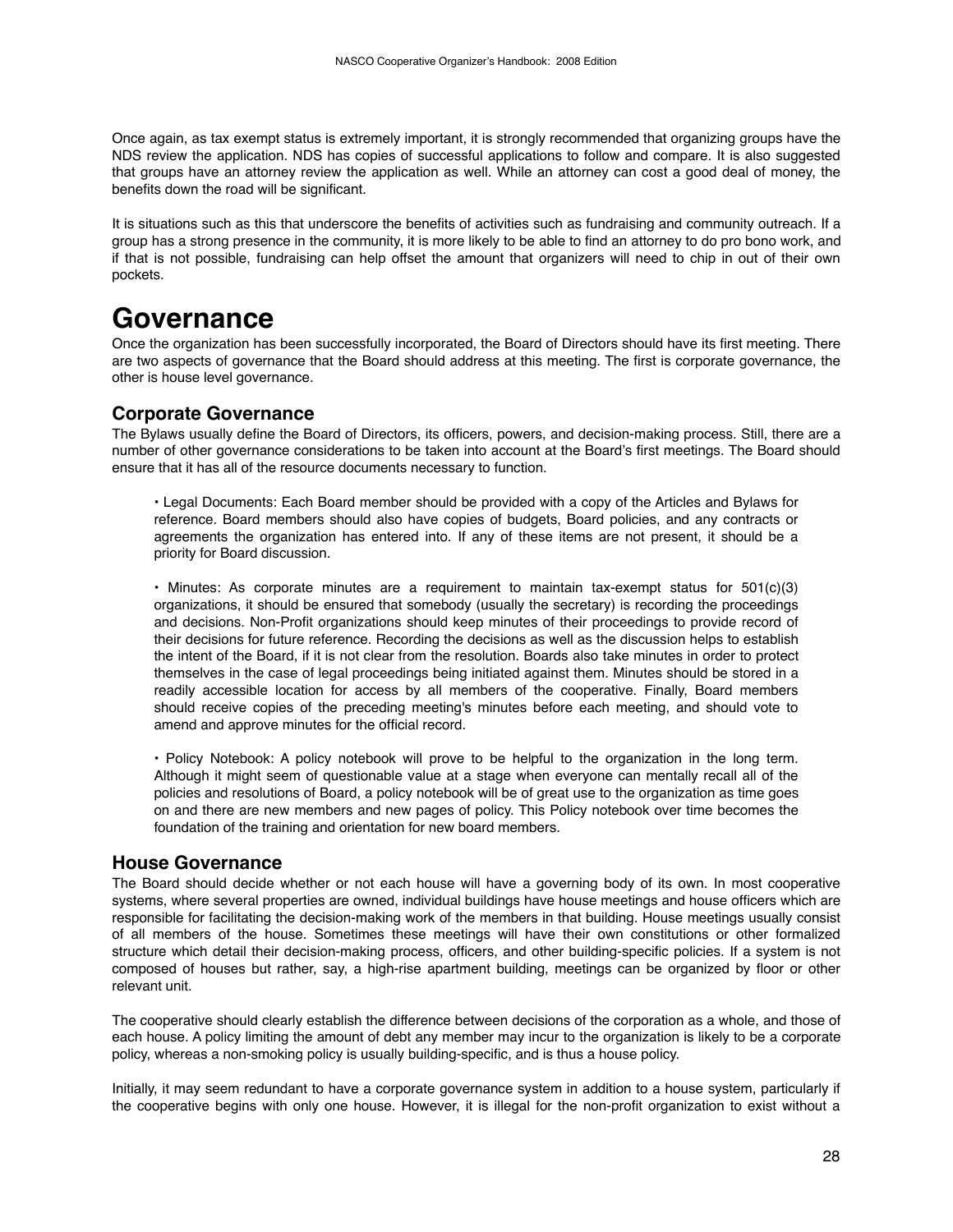Board of Directors. Also, it is important that the cooperative maintain a body that deals with the long term needs of the organization. Likely, the cooperative will have only one house for just a short period of time.

Before the first members move into a new coop, the basics of a constitution or a policy manual should be drafted to begin a dialogue about house governance. If possible, the dialogue should begin beforehand. Many constitutions begin with a preamble which contains a version of the cooperative principles and a general statement of goals. To avoid future confusion, it could include descriptions of officer positions, how they will be elected, and guidelines for meeting process. Whether the members choose to use consensus, majority vote, or some combination in meetings, it is imperative that the constitution be clear about the process.

It is a point of good communication to include the responsibilities of each member in the constitution, concerning both finances and house labor. Furthermore, the house should establish a schedule for paying the house charges, the procedure for assessment and rebate of net income, and a means of member expulsion. While it may not seem likely that a coop will need to expel a member from the house, it is helpful to have a process for dealing with problem members who are not living up to their responsibilities or are causing other problems. It makes the affair less painful, and will make sure that the problem member has every chance to remedy the situation, preventing the coop from being legally vulnerable.

Each decision-making entity should establish regular meeting times and post an agenda so that everyone has ample time to prepare for the issues to be considered. This is a good starting point for establishing a healthy system of communication and positive house dynamics.

# **Housing Challenges**

*Market Research Community Research Neighborhood Research Creating a Prospectus*

At some point during the effort to bring a cooperative to life, organizers venture out into the big, bad world of real estate. It's inevitable. Some groups start researching and exploring early. Others choose to first strengthen their core group culture, process, and vision. Whatever the case, the property search is a fascinating process that involves curiosity, persistence, tenacity, and perhaps a bit of political savvy.

Real estate agents, public officials, university administrators, and other professionals may not always understand who these ambitious idealists are, what they are doing, or why they should take them seriously. However, this is not cause for intimidation. Organizers should be ready to stand their own ground: explain what a cooperative is, how it will be achieved, and that such entities have flourished on college campuses across the continent for many years. Remember that laws and professions are things that were made by people and learned by people, and you can learn to "talk the talk" in order to gain the respect of those you talk to. This is one of the most empowering parts of the organizing process!

This second part of the Handbook addresses a slew of issues that will prepare organizers to overcome the challenges presented by the housing market. Researching the dynamics of the local community is a necessary starting point to the searching for property. Subsequent chapters on leasing and purchasing will address strategic and logistical questions relating to obtaining properties to operate as housing cooperatives.

Before leaping into the real estate market and making a hasty decision, organizers should understand the dynamics of the local community, economic system, and the details of their ideal building. Researching the housing market, the community context, the needs of your future members, and specific neighborhoods are important aspects of organizing a housing cooperative.

Market research involves understanding the local real estate market in terms of supply and demand, market trends, and resident needs. Community research fosters an understanding of context, existing resource networks, and local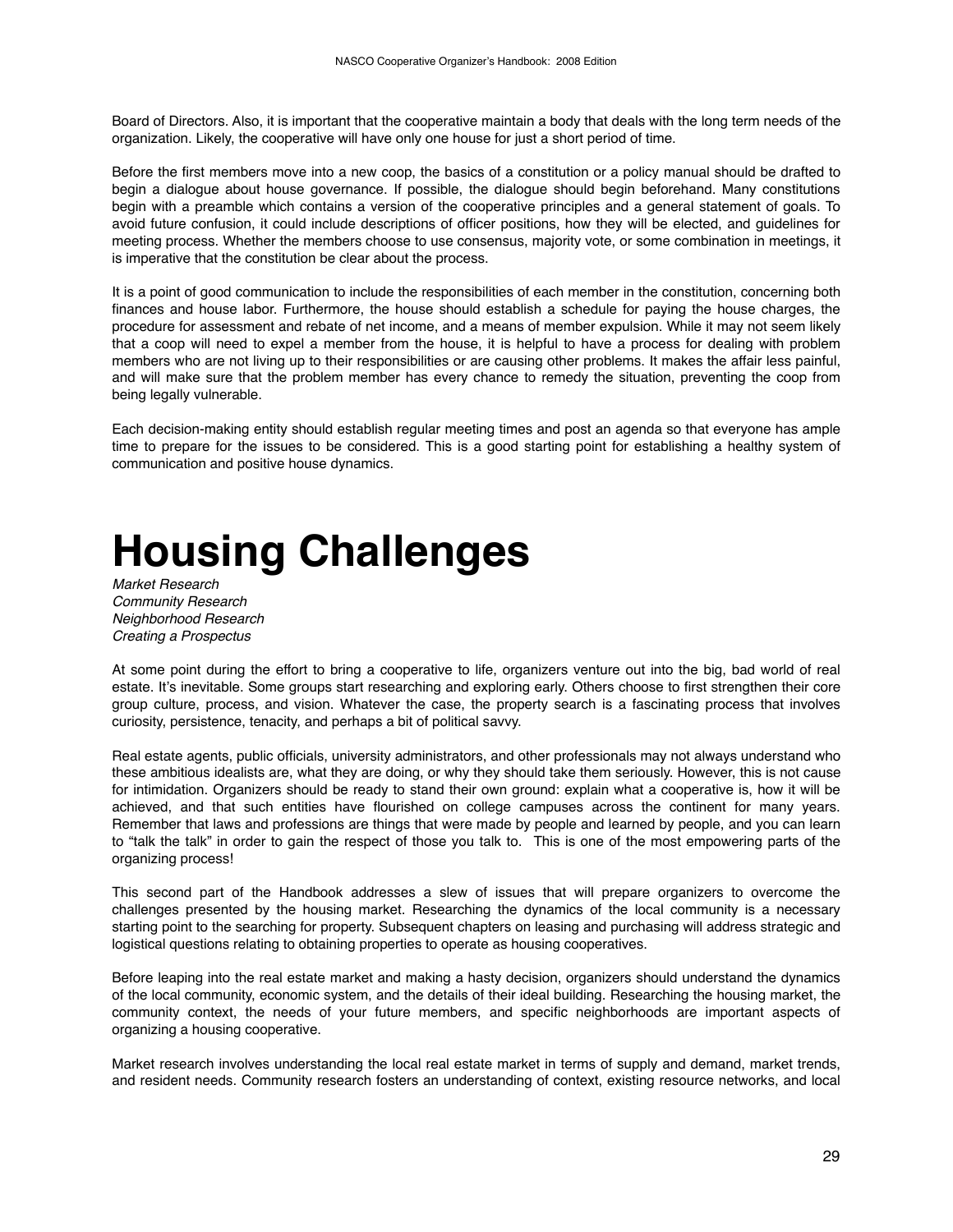laws and regulations. And neighborhood research focuses the housing search to specific area that meet the group's goals.

Once organizers understand the factors affecting their venture, they are in a better position to make good decisions about where to look and whether or not a specific property will work. Further, the research process poses another opportunity to create allies and build a broad base of support. With this knowledge in mind, organizers are wellpositioned to create a document called a prospectus to make an argument to the public about the need for cooperative housing. A project prospectus is a document that outlines contextual factors surrounding the cooperative such as: the need for a coop, a summary of the organization, the feasibility of a particular site, and the details of how it will be accomplished.

## **Market Research**

Researching the real estate market provides an organizing group with an analysis of the local housing market and resident needs within that market, whether the market be a campus, downtown, or just a desirable neighborhood. The goal is to understand the dynamics of how supply and demand affect the lives of the students, young families, or other constituencies for whom the coop may be intended. Market researchers might ask themselves the following questions:

- How much do our potential members spend on housing?
- What other factors affect their budget?
- What cost pressures affect these housing expenditures?
- How do sour potential members cope with economic challenges?
- Is there a housing crisis in our county? In our city? In the neighborhood our members need to live in?
- Are real estate prices rising or falling?

There are several sources of information. Organizers may already have some sense of what market conditions are like through personal experience and conversations with residents living in the area. The university may have a community housing office that can provide average rental rates for local student housing. The newspaper is another source of information, particularly the "Real Estate" section, which provides a good idea of the property values in the area. And of course, www.Craigslist.org and other online resources provide a very broad and constantly updated idea of what housing costs are like in your area.

Surveys are an excellent means of assessing resident needs in a particular community. The information may already exist, (city or student governments will periodically perform such work), or the organizers may have to initiate the effort. Such a survey might incorporate the above questions into a format that is easy to quantify and has the space for independent comments.

One useful tool for analyzing market conditions is vacancy rate, which is the percentage of an area's total available housing that is vacant. If an area has a 2 percent vacancy rate, then renters that are looking for a place to live have only 2 percent of the area's available housing to choose from. Conversely, the occupancy rate is the opposite of vacancy and refers to the total occupied units. So, a 98 percent occupancy rate is the same as a 2 percent vacancy rate.

Statistics about an area's vacancy and occupancy rates are useful because they indicate the shape of the local housing market. If an area's vacancy rate is low  $-$ say, 2 or 3 percent— then property values (and, thus, rent) are likely to be high because an increase in demand without an increase in supply pushes up the average price. This tighter housing market will lead to other things that will affect your coop. For example, a shortage of housing leads to landlords being less flexible about the length of a lease, or other bargaining items aside from rent cost. Statistics on these issues may be available through the technical assistance organizations discussed is the previous chapter.

Ownership patterns are also helpful to establish, particularly in smaller environments. To what extent is housing owned by the government, university, local landlords, or absentee (out-of-town) landlords? Is the situation such that any one of these owners effectively monopolizes the market? Researching ownership patterns can be done in some detail at the tax assessor's office. The records on-file are public information and can be looked up either by owner or address. These records will also have the assessed value of the properties, which will likely be lower than market value.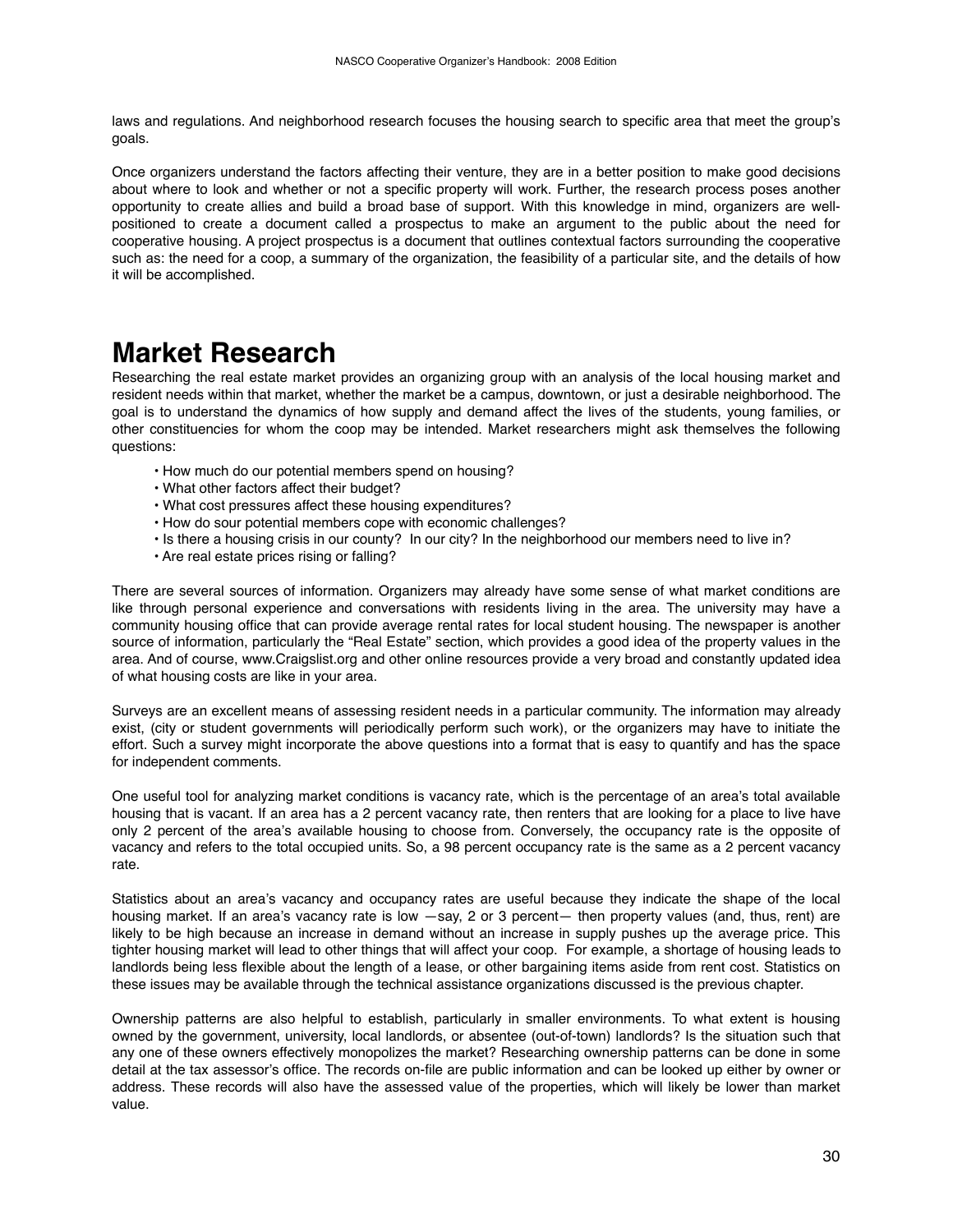## **Community Research**

Community research is a process whereby groups familiarize themselves with various aspects of their communities. The goal is to understand the local regulatory environment and the network of support from which housing cooperatives can benefit. Generally, the more knowledge organizers have about the surrounding context, the more effective their efforts will be. Community research is strongly tied to the discussion about Technical Assistance in the previous chapter.

#### **Local Resources**

Programs exist at various levels of government to develop affordable housing. Public sector programs, depending on the priorities of local government, may be used to develop housing cooperatives. Two programs, funded by the Federal government and administered at the local level are: Community Development Block Grants (CDBG) and HOME Funds. The disbursement of these funds varies widely, but includes both grants and low-interest loans.

Another resources is a city master plan. Local governments frequently produce master plans to prioritize the city's direction for 3 to 5 year periods. Such plans may call for allocating city funds for the creation of affordable housing. It may even recommend allocating provisions to address student-specific housing needs. Reading a master plan will help organizers understand the local political climate and, a more specifically, whether they can expect to get funding.

Depending on whether your planned coop is for students only, for other specific group, or for the community at large, you may be eligible for certain sources of funding, but not for others. By contacting the city Planning Commission, affordable housing advocates, university officials, or other relevant groups, you can get a better feel for what assistance will be available to your group.

More information about master plans and city programs can be obtained through the city departments listed in the Technical Assistance section of the previous chapter.

#### **Building Codes**

City and regional building codes can profoundly affect the process of looking for property. Zoning codes are essentially a means of dividing a community into numerous property zones; examples are: industrial, commercial, and residential. Each of these zones is divided by density and other permitted uses. Density codes include: high, medium, and low density. The average suburban neighborhood composed of single family homes is an example of low density zoning. Urban areas, or areas consisting of apartment buildings and similar structures are examples of higher density zoning.

In an effort to use space more efficiently, many communities adopt a mixed-use code, often in a downtown location. The code usually consists of a retail space on the bottom floor and living space on top levels. It has recently been creatively adopted by affordable housing providers to use the income provided by the retail space to subsidize the housing space. Coop organizers could use such a code to create a mixed-use cooperative, with, say, a member-run business on the bottom floor, and cooperative housing on the top. Organizers should look for high density areas because in order to make the housing affordable, the building's space needs to be populated as densely as possible. A map of local building codes can be obtained from the city administration (Housing Department, Community Development Department, Zoning Board, or Planning Commission). Likewise, cities often publish a zoning code handbook that lists specific properties and gives an overview of local zoning codes.

An important zoning restriction for coop organizers is commonly called the "unrelated persons restriction." This restriction limits the number of unrelated adults that may live in a housing unit. Such restrictions are often aimed at limiting student housing in a certain locale. The existence of such a zoning code will have a great impact on where organizers look for property and the overall feasibility of the project for any type of group-housing coop, but will not affect apartment or co-housing style cooperatives nearly as much.

## **Neighborhood Research**

Neighborhood research involves applying market and community research to specific neighborhoods. The goal is to locate neighborhoods which match the group's goals. So, for instance, a neighborhood that is zoned for high density, multi-family, residential use has the kind of characteristics that an organizing group is looking for. Another factor to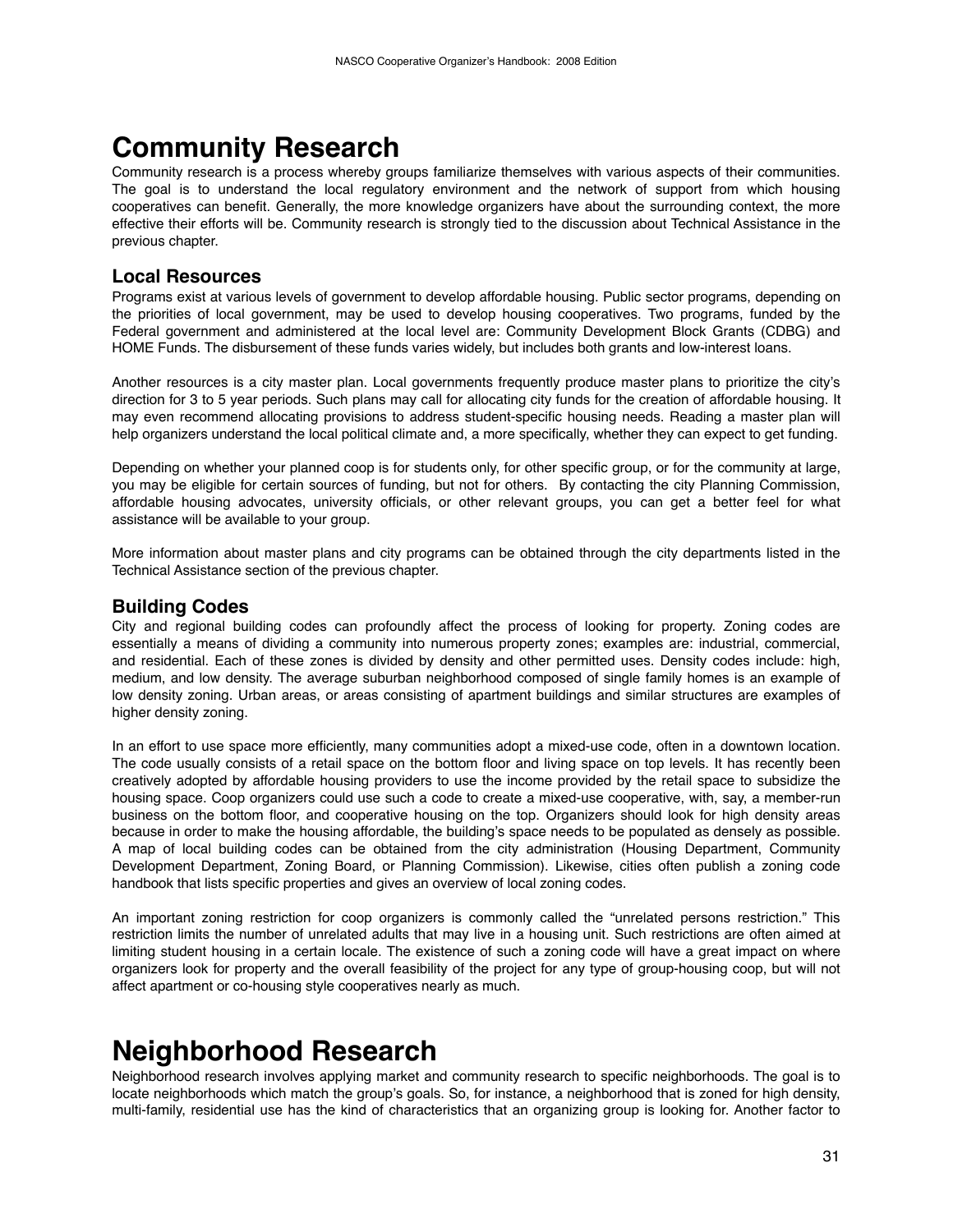consider is the property values of the area. One can get an idea of a neighborhood's property values by surveying buildings currently for sale. Also, student organizers should consider how accessible a neighborhood is to campus; either through close proximity or convenient public transportation. Affordable community housing coop developers should look into similar factors, such as accessibility to public transit, clusters of jobs, and other amenities which will serve your future members.

Typically, communities are composed of some neighborhoods that are more affordable than others. Most of the time, "affordable" neighborhoods are that way for a reason (i.e. the housing is "less desirable" to mainstream consumers). "Less desirable" could mean that the housing stock is deteriorated. Or it could mean that it is next to an airport that is extremely noisy. Students can also make a neighborhood "less desirable." Neighborhoods are usually considered "less desirable" due to a combination of factors.

Some issues to consider when researching potential neighborhoods are as follows:

- What are characteristics of the neighborhood? Public transit? Shops and restaurants? Close to campus?
- Is it in an area in which your future members will want to live?
- Is the organizing group going to focus specifically on searching for a house or an apartment building? Or will it consider both? Warehouse/Loft space? Empty motels? Vacant school or nursing homes?

• What will be the size of the first building? Estimates of the optimal size for small group democracy range from five to twenty-five. Successful new coops aim for the high end of this spectrum to maximize bulk food buying power and minimize the effects of member turnover.

### **Creating a Prospectus**

The goal of all of this research is to develop arguments which you can use to convince decision makers of the importance and feasibility of your cooperative housing project. The normal format for these arguments is a prospectus - a written proposal package which lays out the context and details of your plans for a housing cooperative.

The prospectus is more than just a report on your research. It is a statement about your vision, your understanding about the needs and justifications for resident-controlled housing, and your plans for the near and distant future. A basic prospectus can be modified as your group begins to find properties, becoming a project proposal which you can submit to bankers, University administrators, municipal officials and other potential sources of support.

# **Leasing Property**

*Lease Strategy Lease Logistics* 

Leasing property may seem like a counter-intuitive way to start a coop. After all, isn't "We Own It" a coop slogan? Well, yes. But it depends on how you define "it". It can be easy to forget the the coop and the building are two different things. Ideally the members own the coop, and the coop owns the building. But even in situations where the coop is leasing a building, the members still own *the coop*, and can make decisions for how to run the coops. It is true that there are limitations which the owner of the property may place on the coop as their landlord. On the other hand, if the coop buys a building, the bank and other interests may have more control over how the coop uses the building than the members might think.

Sometimes it is necessary to rent –especially for new housing coops. Two primary reasons that groups choose to rent housing before purchasing is that they don't have funds or cannot find a building that is feasible and for sale. Conventionally, banks expect a 20 percent down payment on a building and organizing groups usually don't have it. Even when an established cooperative is willing to lend the down payment to a group, many banks think that lending to a group just getting started, especially if the members are young or students, is risky, or that coops are weird.

Another reason that organizing groups rent instead of own is that it allows a period of time to create a process for functioning as a group and operating as a business. It is a long jump from organizer to non-profit manager. A leasing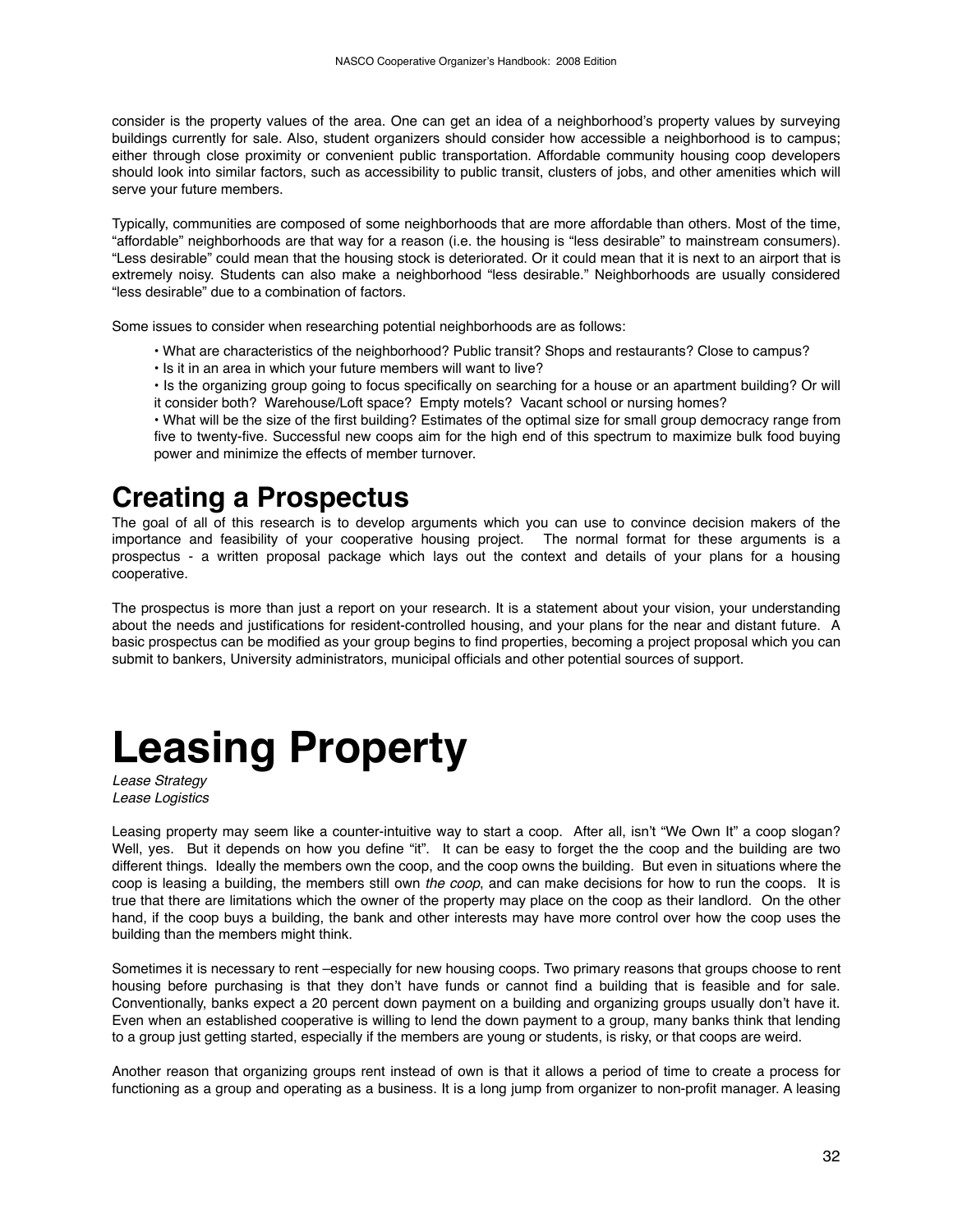period creates the space for the group to transform itself into a well established housing cooperative with a plan for the future.

## **Lease Strategy**

In the US and Canada, eighty percent of new small businesses go under in the first three years. Likely, the number is even greater for student or youth-oriented businesses because of a relative lack of experience and a high turnover rate. Cooperatives that are successful learn to think about themselves as economic organizations that will exist well into the future and plan for the challenges it will hold.

#### **An Organizational Step**

Leasing a building can provide an organizing group with the opportunity to plan and build an organizational structure and culture. Coupled with the fact that it is difficult to find a building that will be affordable and meet the needs of a housing cooperative, it is clear why leasing is a common development method. Living in the same household provides an excellent space for meetings to deal with house issues (such as creating a labor system) and business issues (such as writing the Articles Incorporation, Bylaws, and looking for properties). Additionally, cooperative living saves time and money for organizers struggling through school, starting families, or beginning their careers.

While an informal cooperative living situation provides a good space to tackle just about any organizing task, particular importance should be given to the task of fundraising because it relates directly to the purchase of property. Small cooperatives do themselves well by creating a development fund to save for the down payment of their first purchase, which is typically 20 percent of the purchase price. Even raising 10% will make your coop more likely to find help from other coops or from sellers who may be sympathetic to your goals.

If there is no funding outside of the initial member share investment, the down payment must be borrowed, which makes the housing less affordable. A development fund, no matter what size, will subsidize the mortgage and bring down the amount of money borrowed, thus each mortgage payment, and each person's rent. There are many creative fundraising strategies a group can use for the first purchase. See the Campus Organizing section of the chapter on "Organizing a Core Group" for ideas and inspiration.

A step beyond "informal" cooperative housing would be an intentionally leasing cooperative. In this case, the cooperative is the "person" that leases the property, and then each of the coop members sublease their space from the coop. This allows the coop to build a history as a business, and also means that the responsibility for the lease does not fall on any one or more persons in the group. Some landlords who are not experiences with leasing to corporations may be nervous about the residents names not appearing on the lease. If they will not budge from this position, try to find out if the coop can become one of the names on a lease, in addition to the names of the individual residents.

#### **A Development Model**

The lease strategy for housing cooperatives can also be viewed as a development model. The model can be characterized as a five to ten year period of leasing a large number of buildings from property owners and managing the buildings as cooperative housing, effectively making it a cooperative management organization. During this period of rapid "lease expansion," the organization is able to hire several staff members and build a sizable development fund by setting the rent income from each building leased a few percentage points above the actual cost of the lease.

This development model addresses two prominent problems in the coop sector: lack of capital and lack of capacity to hire staff. The lack of capital refers to the fact that organizing groups usually do not have the funds to make a down payment of around 20 percent of purchase price. The lack of capacity to hire staff is another issue. Because there is a high turnover rate in student communities (approximately every four years), student cooperatives experience chronic instability. For similar reasons, non-student coops tend to lose organizational memory when members leave due to burnout, change of family status, or to pursue a budding career. Such instability, coupled the common challenges faced by new businesses, can lead to the demise of the organization.

Some coops have addressed this problem by hiring a staff person to assist in coordinating the affairs of the organization. A permanent staff person ensures that basic tasks such as bookkeeping and new member recruitment get done, and gives the coop some organizational memory from year to year. However, many new coops are unable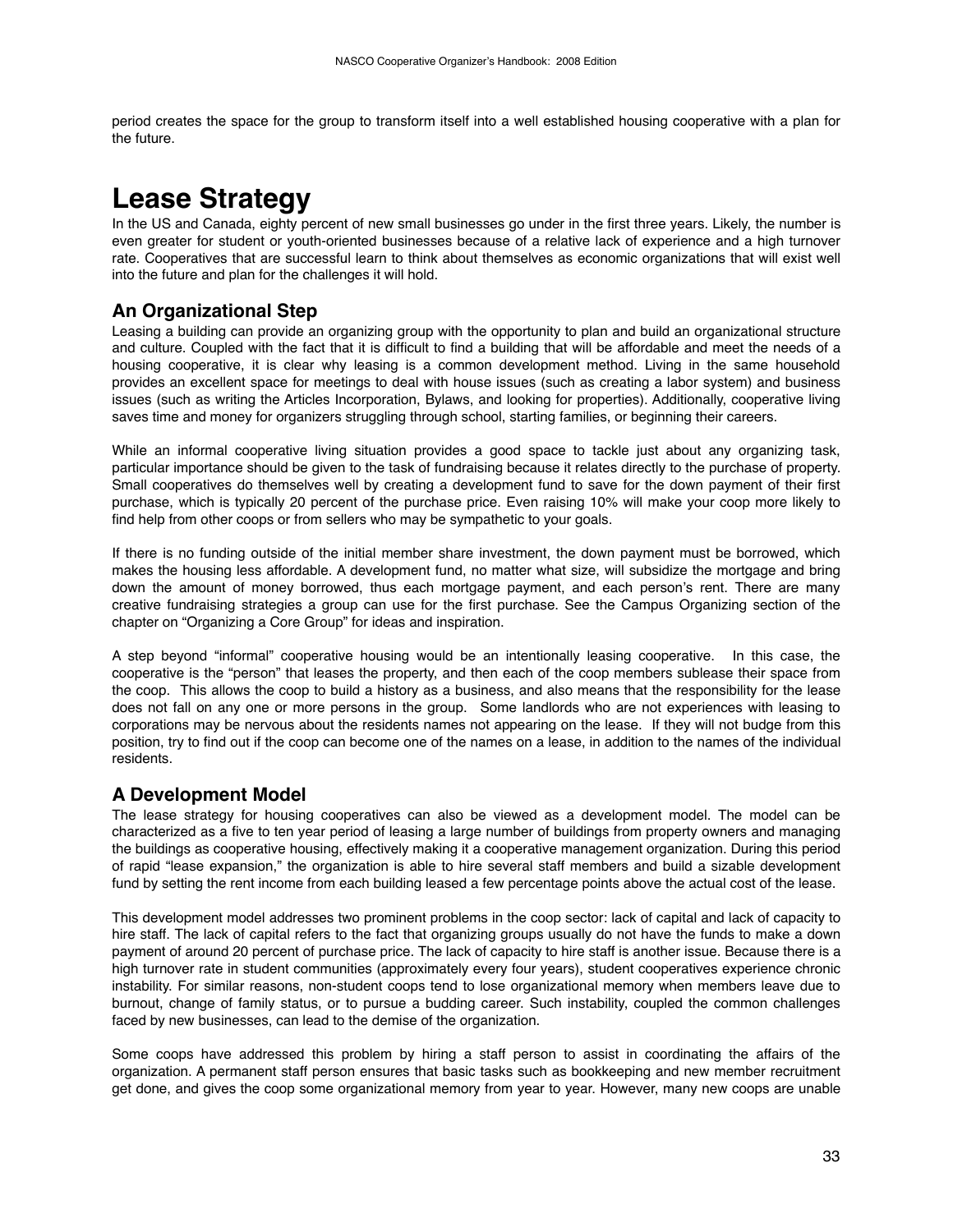to afford staff because of low funds, or unable to keep staff due to turnover. Thus, members of small coops quickly learn that money and member retention are at the roots of many problems of the organization.

One means of addressing the lack of staff funding is to lease a large number of buildings, budget for a net income from each project, and use that income to fund a staff position. While, historically, many student cooperatives have leased to further their development, a special example is the cooperative serving students of the University of California at Santa Barbara. (See the text box for an organizational profile.) UHRP, in the early years, did nothing but leasing cooperatives and viewed itself a "cooperative management organization." This example effectively illustrates the power of leasing.

#### **University Options**

The University is another leasing strategy for organizing groups. While this option wholly depends upon the attitude of the university towards unconventional means of providing student housing, it is just as worthy as any other possibility for assistance. The University Students' Cooperative Association (USCA), clearly illustrates how a University can support affordable student housing.

The USCA in Berkeley, California is a non-profit organization that owns most of its buildings it operates. In addition to these buildings, however, the USCA also leases several buildings and plots of land from the university at below market rate, sometimes at only 1 dollar per year. These partnership agreements function as a subsidy that make the housing more affordable. In addition, the USCA gives students from economically disadvantaged backgrounds priority for membership. See the text box for an organizational profile.

As mentioned in the "Moving Forward" chapter, historically, university involvement with student cooperatives has been a mixed bag. Sometimes they can impose their will on the coop with effects that would dramatically hinder the organization's well-being. Other times, seeing coops as an educational partner, they can work with them to enhance educational accessibility.

## **Lease Logistics**

In addition to strategic issues related to leasing cooperatives, there are some nuts and bolts issues consider before any agreements are signed. The process is actually fairly straight-forward and most of the issues that arise can be addressed through common sense. However, as a primer for further thought, organizers should think about the process of looking for rental properties and signing a lease.

#### **Looking for Property**

There are many factors influencing the search for property to lease, most significantly, the group's vision for the coop they want. The types of group-housing appropriate buildings that exist in the typical market include: apartments, large houses (often former rooming houses), university dorms, sorority or fraternity buildings, bed & breakfasts, convents, nursing homes, and so forth. There are many places to look for rental housing, both conventional and unconventional. One factor to remember is that real estate agents deal with rental housing as well as property for sale. Refer to the "Looking for Property" section in the following chapter for a more detailed discussion on the process of looking for property.

One factor that is different for leasing property is rehabilitation. It is not financially wise to invest money in the rehab of a building that a group will be using for only a few years. Groups may sign a "master-lease" for the building that gives them responsibility for minor maintenance repairs, but it should be noted that major upkeep of the building is the owner's responsibility. The definitions of "major upkeep" and "minor maintenance" should also be made clear ahead of time. the owner's responsibility for major upkeep is one of the biggest advantages of leasing a property, so make sure that the coop is given the freedom to do what the members need to, but without being stuck replacing a roof, foundation, or other major expense.

#### **Signing a Lease**

It is important to understand the legal issues involved with entering into lease agreements. A lease is a written, legal agreement between an organizing group and a property owner. It specifies the rights of the tenant and the owner's rights as landlord. The group can either take part as an incorporated organization (which is held responsible) or the actual persons can enter into the agreement and take personal responsibility. If the members do put their names on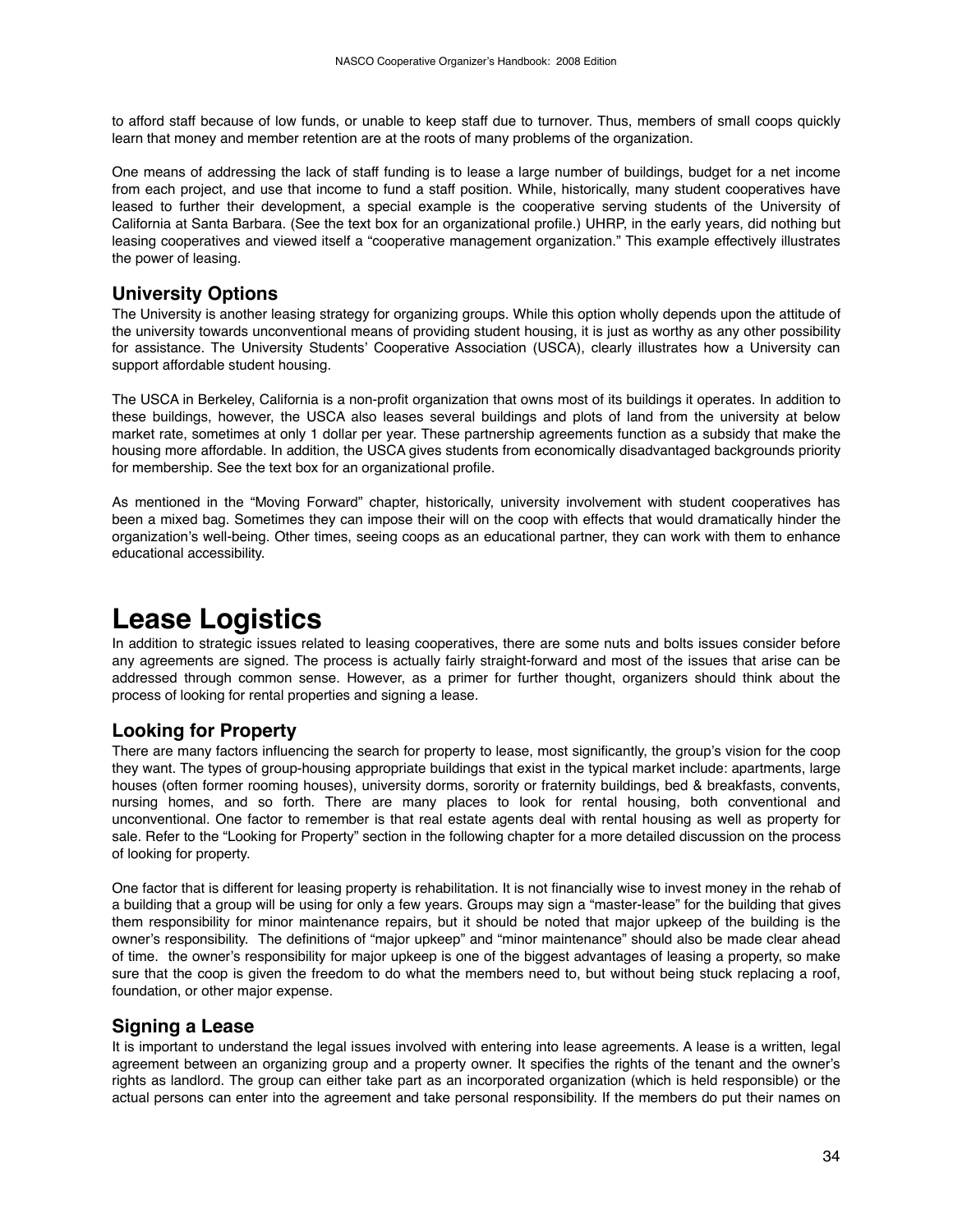the lease, they should realize that they are legally responsible for paying all charges related to the agreement, and do whatever they can to make sure the coop is a party on the lease in order to build a history as an organization.

An important aspect of the lease agreement is the monthly rental rate. Before signing, the group should analyze how many people can legally live in the building. Also, consider which bedrooms will be singles, doubles, and triples. How much will each person pay at the rates that are offered? Will people live in these spaces? Would you?

Create a trial budget. Remember to budget money for things such as food, utilities, business expenses, vacancies (use 5% or higher as an estimate), minor maintenance, cooperative education, and development. If the spaces can be realistically rented at market rates or lower, then the project is feasible to lease. When trying to figure out what "market rents" are, online listings can be a good way to try and figure this out. Members will be quick to point out that there will always be a cheaper option than the coop. But this does not mean they are better values than the coop. Try comparing the coop's rent (minus the cost of food and utilities) to other housing options such as a rented room in a house with roommates, an efficiency apartment, a room in a dorm, and other options. Do these other options come with food? Do they include utilities? What other amenities do they include? Try using a few different ways of measuring the value of the coop to find out where you fit into the prices in the area.

Sometimes owners are willing to negotiate the lease price. Prices are often set above what the owner is really wants in anticipation that the renter will negotiate. To an extent, it depends upon the market conditions. In a housing market that has a high vacancy rate, landlords will set prices higher that what they expect to get in anticipation of picky tenants. Conversely, in a tight market for tenants, owners will not be as willing to negotiate.

Depending on the local market conditions and the housing stock, it may also be possible to negotiate a lower rental price because the group is assuming responsibility for renting the whole building. This is called master-leasing, and is sort of like a bulk discount on housing. Professional property managers normally charge about 6 to 7 percent of a property's income. As a coop group will be assuming the management responsibilities (filling the vacancies, minor maintenance, marketing, etc), and this percentage can be used to reduce rates and fund an operating budget. It is essential that the group is willing to do the recruitment work necessary to assure that vacancies are low. Otherwise, the cost of empty spaces will be assumed by the members.

Lease agreements are usually contracted for a one year term. However, something called an "option" can be added to the lease, which gives the option to renew the lease next year. This gives the group first dibs on leasing the following year, contingent on being a good tenant (i.e. paid the rent on time, no maintenance disasters). An option gives the cooperative a some extra room, if it hasn't found a house to buy or is not ready. Renting the same house from year to year can also lend stability to the organization. If at all possible, try to find out if the landlord is willing to enter into a longer lease than one year. This provide even more stability for your group in its early stages, allowing the energy of the group to be focused on creating a coop culture an planning for your eventual purchase of a permanent home.

There are also a few more unusual terms that can be included in a lease which can help the coop plan for the future. One is the "Right of First Refusal". This is a clause which can be placed in a lease which states that if the owner decides to sell the property during the time that you still hold your lease, the coop will have the chance to purchase before a third party would. The terms of this purchase would, to some extent, be laid out in the lease clause, and the coop would have a specified amount of time to meet the terms of the ROFR before the seller could go to third parties.

Another option for a lease involves a "lease to own" scenario. There are several ways that this can be set up, but one of the more common would involve the coop paying a certain amount above the monthly cost of the lease. This extra amount would build up over the course of the time that the coop uses the property, and would become some or all of the down-payment of the property at some point in the future.

Finally, a deposit will be required for any lease. There are usually legal limits on the size, which may include any of the following: security deposit, cleaning deposit, utilities deposit, and/or last month's rent. Consult with a local tenant's union to find out the limit for a specific area, and the terms on which the deposit must be returned.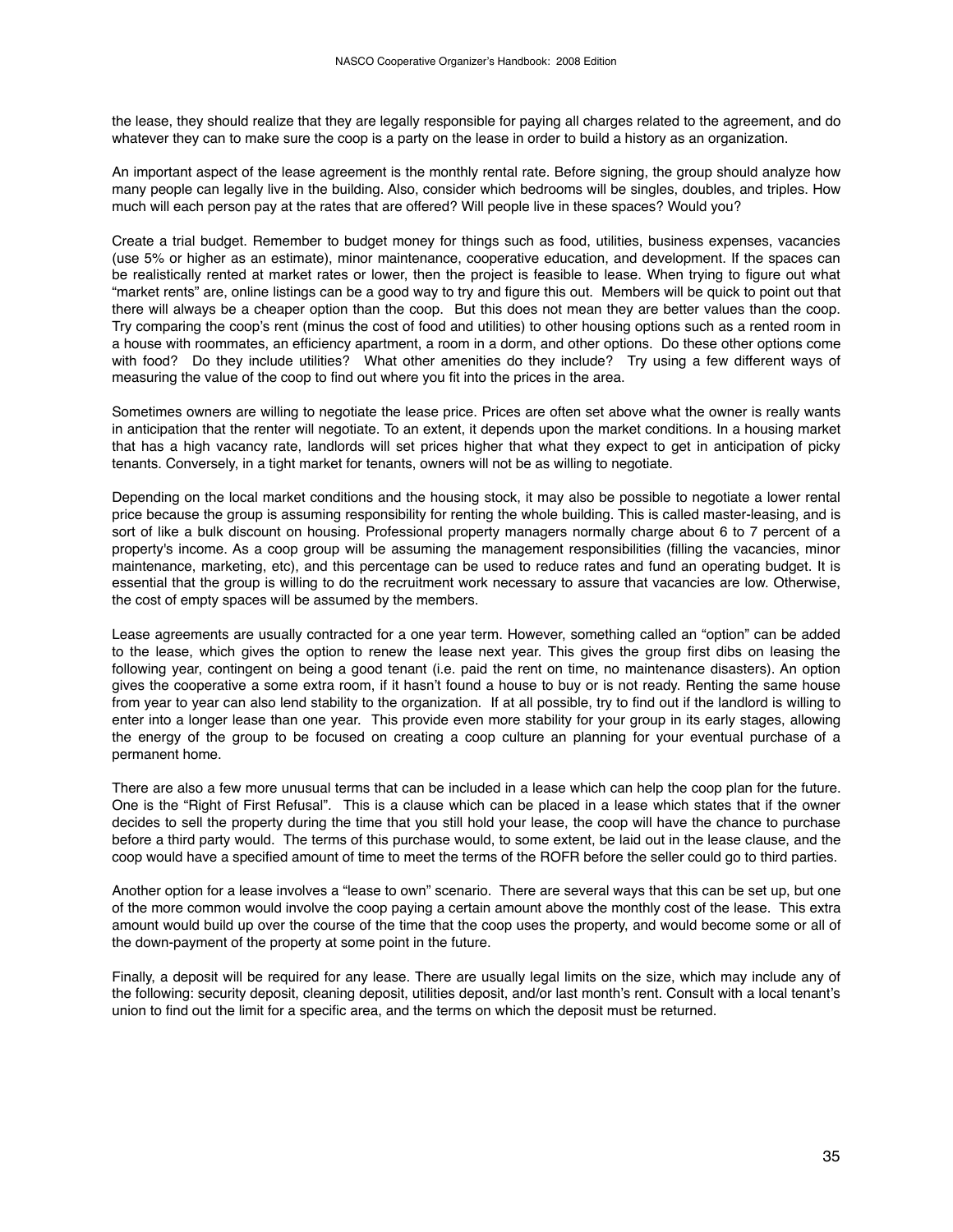# **Purchasing Property**

*Looking for Property Negotiation Inspection and Appraisal Financing the Project Getting Loans Closing the Deal* 

To some people in the cooperative movement, purchasing property is "the point" of organizing a housing cooperative. This position holds that while there are certain benefits of living in a community, the point is really purchasing buildings, acquiring equity, and developing more buildings. While there is no single, monolithic "point" to organizing a housing cooperative, purchasing property certainly weighs in heavily on a scale of importance.

Of course, the experience of community organizing, learning how to run a business or non-profit, civic engagement, and democratic living are, perhaps, equally important to owning property. With the benefits of collectively purchasing property come the challenges of achieving this monumental task. It is no small affair for a group of often overcommitted organizers to incorporate as a non-profit organization, formulate a system of operations, find a property feasible for purchase, and obtain financing from conventional and/or alternative lenders. Furthermore, there is the equally monumental task of successfully operating the cooperative in the long-term (recruiting new members, making mortgage payments, purchasing more properties) as the original organizers go on to other things and the founding energy dissipates.

This chapter addresses the critical technical challenges that an organizing group will tackle during their struggle. Issues such as the property search, real estate professionals, financing, and signing the agreement are discussed in a manner that makes them understandable and accessible to people who are just learning. Once a group begins this process, the Handbook's earlier emphasis on research and organization will become crystal clear. Such preparation is critical to understanding the issues involved with purchasing.

## **Looking for Property**

Before an organizing group begins the property search, participants should establish the characteristics they are looking for in a building. A productive group exercise is a brainstorm session to create a profile of the ideal building. The following questions will bring the right issues to the table and may inspire further discussion:

- How many people will live there?
- Should the building have a group kitchen or at least a big kitchen?
- How much (or how many) common area/s should there be?
- Is space for parking necessary, both in practical and legal terms?
- What is the ideal mix of singles and doubles?
- Is yard space necessary?

The next step after the ideal has been created is throw it away. Not literally, but organizing groups should be aware that the building they find will probably not be their ideal because of the difficulty of finding feasible buildings suited for cooperatives. Nonetheless, it is useful for group members to know their preferred characteristics so they are able to recognize them during the property search. Be aware, though, that there may be properties which have all of the necessary characteristics, but do not fit the model of what your members think they are looking for. In many areas, groups may be focused on finding big funky buildings with lots of character, and assume that apartments, multiple house structures, nursing homes, or other buildings won't work for them. But by keeping an open mind, and focusing on the needs of the group, rather than a set idea of the type of building you are looking for, you will have a better chance of finding a space that best fits the coop's needs.

There are certain kinds of buildings that organizing groups should consider because they well-suited to meet the needs of a group house. Sorority and fraternity houses tend to make good student cooperatives because most are large and well-suited for group living, and are near campus. Other possibilities include: rooming houses, convents,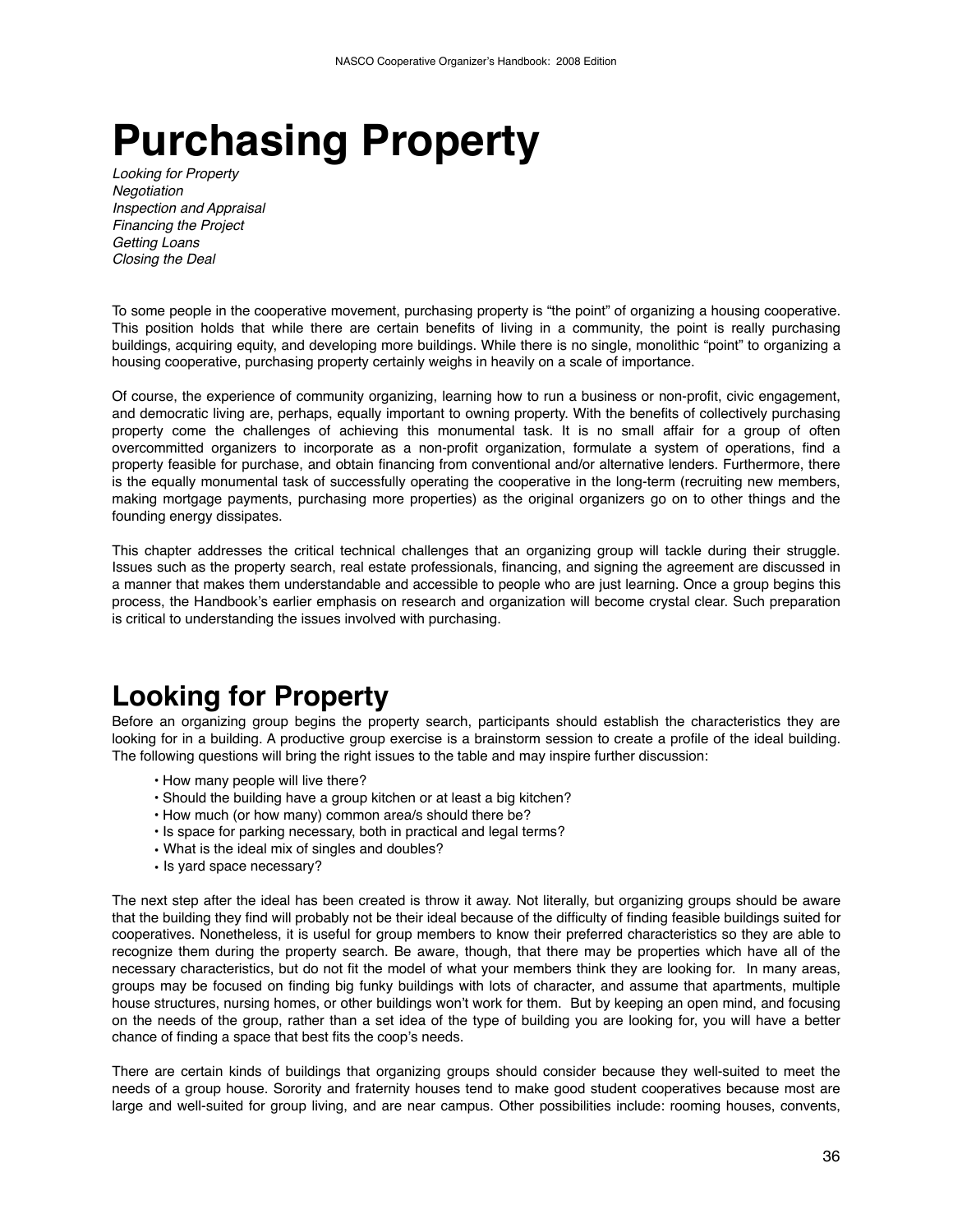bed & breakfasts, and houses that have been subdivided into apartments. Redesigning such buildings into a group house can make rates more affordable. Choosing one central kitchen and turning remaining kitchens into bedrooms will increase the number of people paying for the total mortgage and, consequently, each individual's rent will be lower. Places to check are the university housing office, newspapers, flyers on campus, and property management firms.

Relating to group's ideal living situation are the various zoning laws must be taken into consideration. Zoning laws are regulations concerning the way in which property may be used, such as group housing, multi-family, single family, retail, office, etc. Refer to the Community Research section of the "Doing the Homework" chapter for a more thorough discussion on this subject.

#### **Real Estate Agents**

An effective tool in the property search is a real estate agent, who can help by guiding organizers through the housing market. Groups can communicate their property needs to the agent, who will come up with a list of properties which generally adhere to those specifications. Real estate agents can also provide information concerning the general market, and are some of the most likely people to know about the availability of appropriate group-housing properties. If sympathetic, they may prove to be a good teacher of the ins and outs of local real estate. Compensation is commonly provided in the form of a commission once a purchase is made and will ultimately be added to the total amount of the mortgage.

It is important to note that while real estate agents are licensed by the state and fairly closely regulated, they are agents of the sellers of property. Principally, their interest rests sealing the deal, and in getting a high selling price for the properties they are showing because the commission is based on a percentage of the selling price. Thus, while real estate agents may be more or less friendly and helpful, it is worthy to be mindful of the relation of competing interests.

Nevertheless, both for reasons discussed above and because obvious suspicion can damage your relationship with the realtor, it is appropriate to maintain a professional working relationship with a real estate agent. An advisable approach is to take what is said with a grain of salt and critically examine the situation in later discussion. In addition, members of an Advisory Committee could prove useful in analyzing the situation.

Finding a real estate agent is not very difficult. Because they work by commission, agents are usually interested in potential new clients, which has both advantages and disadvantages. It means that cold calling an agent will almost always get a response, but also that the agent may not know much about student or cooperative housing. However, real estate agents do exist who specialize in commercial rental property or perhaps even group housing.

While they are integral to the property search, it is important not to rely purely on real estate agents. Proactive organizers who have built a support network will use it as the extended eyes and ears of the property search. Administrators, non-profits, community people, and friends supportive of the organizing group can play a very productive role. Other places to look might include the office of Greek life, a current or former landlord, and, of course, classified listings online. Owners who don't want to pay a real estate commission often advertise in the paper or in online classifieds.

#### **Devising a Search Method**

A method for examining potential building should be devised by the organizers. This method might include dividing responsibilities among group members such as: making a floor plan to keep track of how many rooms are singles, doubles, triples; keeping a special eye out for maintenance considerations, such as leaky roofs, critters, cracks, loose bricks, and the like; and calculating quick feasibility check. Another member responsibility is researching building codes, ownership, and the value of other buildings in the neighborhood. In addition to whether or not it is a desirable place to live, each building should be examined for maintenance problems, legality, and financial feasibility. Successful organizers are curious, critical, and talk to as many people as possible. The following is a list of questions to consider when looking for property:

- Is it in good condition? Roof? Foundation? Paint job? Heater/AC?
- Is the water pressure good?
- Is the house weather-proofed?
- Are there mice, rats, bugs, or other critters?
- Does the layout of the house balance community common space with privacy for members?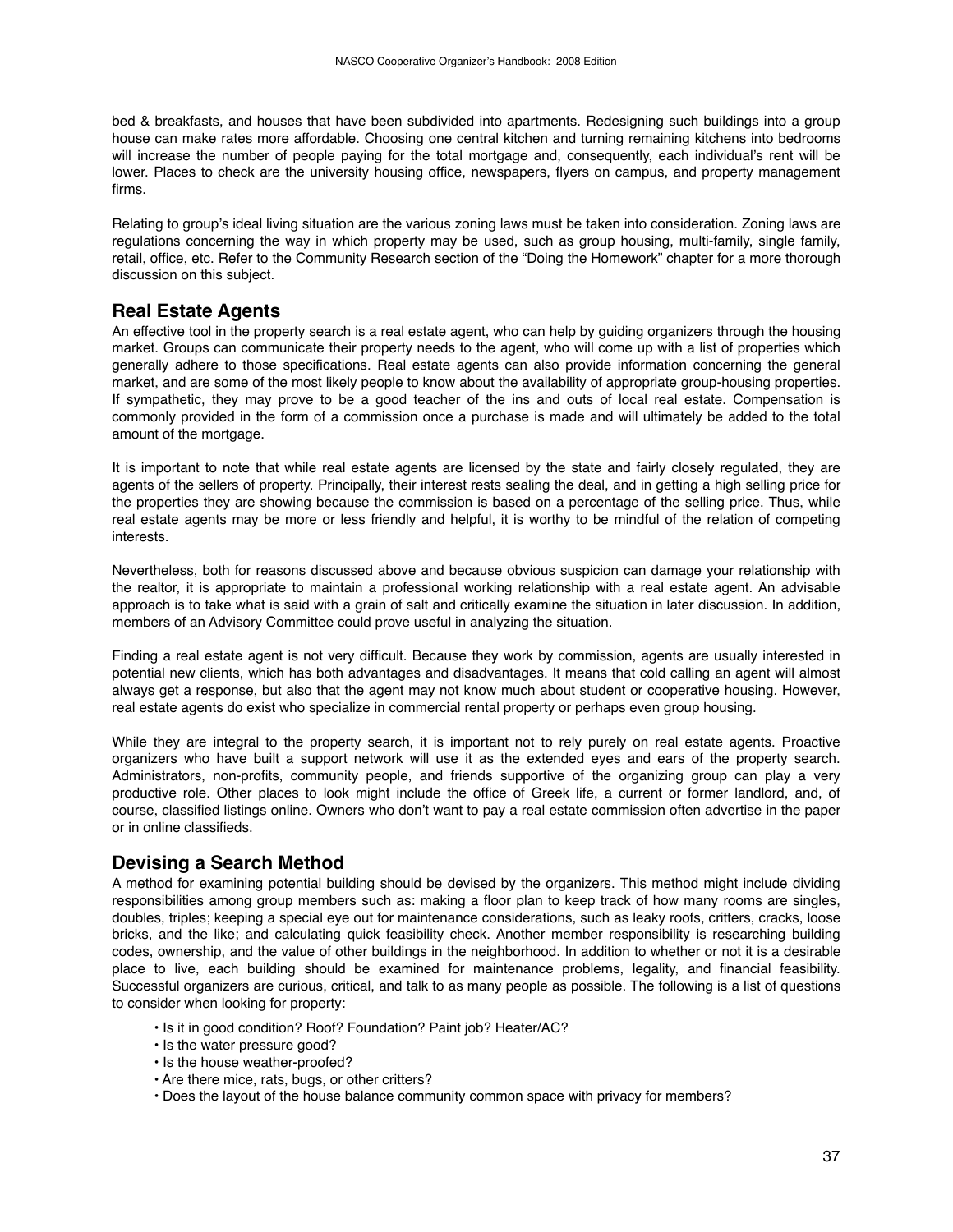- What size is the kitchen? Is there enough food prep and storage space?
- Does the kitchen adjoin to a common room?
- What is the neighborhood like?

All of this information is useful in determining whether a building is feasible to be used as a housing cooperative. While there are many factors affecting whether a building will work as a cooperative, feasibility is the most important. In order to work with NDS and be eligible for most coop funding sources, it is standard for staff to come to the site to examine the building and perform a detailed feasibility analysis, or "crunch the numbers."

Often it takes years for groups to find a building that is feasible to purchase. After looking for properties for an extended period of time, organizers develop an eye for good cooperatives. In fact, many begin to see the world in terms of potential coop buildings. They stop each time they find a large building, map out which neighborhoods would work for multiple developments, and know that because a building is not officially on the market does not mean the owner won't consider. Property records are kept at city hall or the housing department, where one can research the owner or property management firm. A tour can be arranged through an agent or property owner.

## **Negotiation**

After a desirable building is found, the next step is negotiating a price. The negotiation process begins with the submission of a purchase offer, also known as a sales agreement. The purchase offer is an offer to buy a piece of property under certain conditions, with certain stipulations. It is submitted to the seller of a piece of property for consideration. They may respond by accepting the purchase offer, or, more likely, by submitting an edited version of the offer, known as a counter-offer. When negotiating prices and going through the counter-offer process, it is important to be aware of what the coop can and should afford, and be willing to walk away. Giving up on buying your first choice of property is a real setback for the group, but it is much better than being stuck in a bad mortgage.

Purchase offers and sales agreements are accompanied by earnest money, which is typically about two to three percent of the purchase price. Earnest money serves as a deposit with the seller, establishing a serious intent to purchase the property. It differs from a down payment in that down-payments are part of the actual purchase. If the purchase happens, the earnest money usually becomes part of the down-payment. If the coop backs out of the purchase for reasons not covered by the purchase offer, the earnest money is typically lost. Aside from these technical considerations, though, is the fact that an organizing group must supply this earnest money in advance of the purchase. Again, this is a situation in which building a strong network of community contacts can pay off: supporters often have the resources to provide a loan or grant for part or all of this money. In some situations, NDS can arrange a loan from an established cooperative for the earnest money.

Purchase offers, if accepted, make certain commitments to the seller. In summary, a purchase offer states:

- The amount the group is willing to pay
- When it would like to take possession
- The type of financing being sought
- That taxes and utilities will be pro-rated (appropriately divided)
- Protects the buyer against partial ownership claims and unspecified repairs on the property

Purchase offers also contain various contingencies. These contingencies are items that the buyer and/or seller must have resolved before the purchase can go forward. The most common contingency is for financing, which gives the buyer a period in which it has to find a source willing to lend money to buy the building (usually 60 days). Other contingencies might include: approval by the cooperative's Board or general membership, approval of the agreement by an attorney, a thorough inspection by contractor, a valid Certificate of Occupancy, termite inspection, or other factors that may affect the feasibility of the project.

If the purchase offer is accepted and signed by both parties, it is important for organizers' to be cognizant of their obligations and ensure they are fulfilled. An important obligation is the stipulation that the buyer keep the seller informed of efforts to obtain financing. Purchase agreements have this stipulation to protect sellers from people who are not serious in making an offer on their property and to be fair by keeping them aware of difficulties which may make compliance with the agreement impossible. This requires that the real estate agent be notified, in writing, if there are significant changes in the financing as planned, or in the timeline initially projected. As NDS is normally responsible for arranging the financing, it takes much of the responsibility for informing the seller of these changes.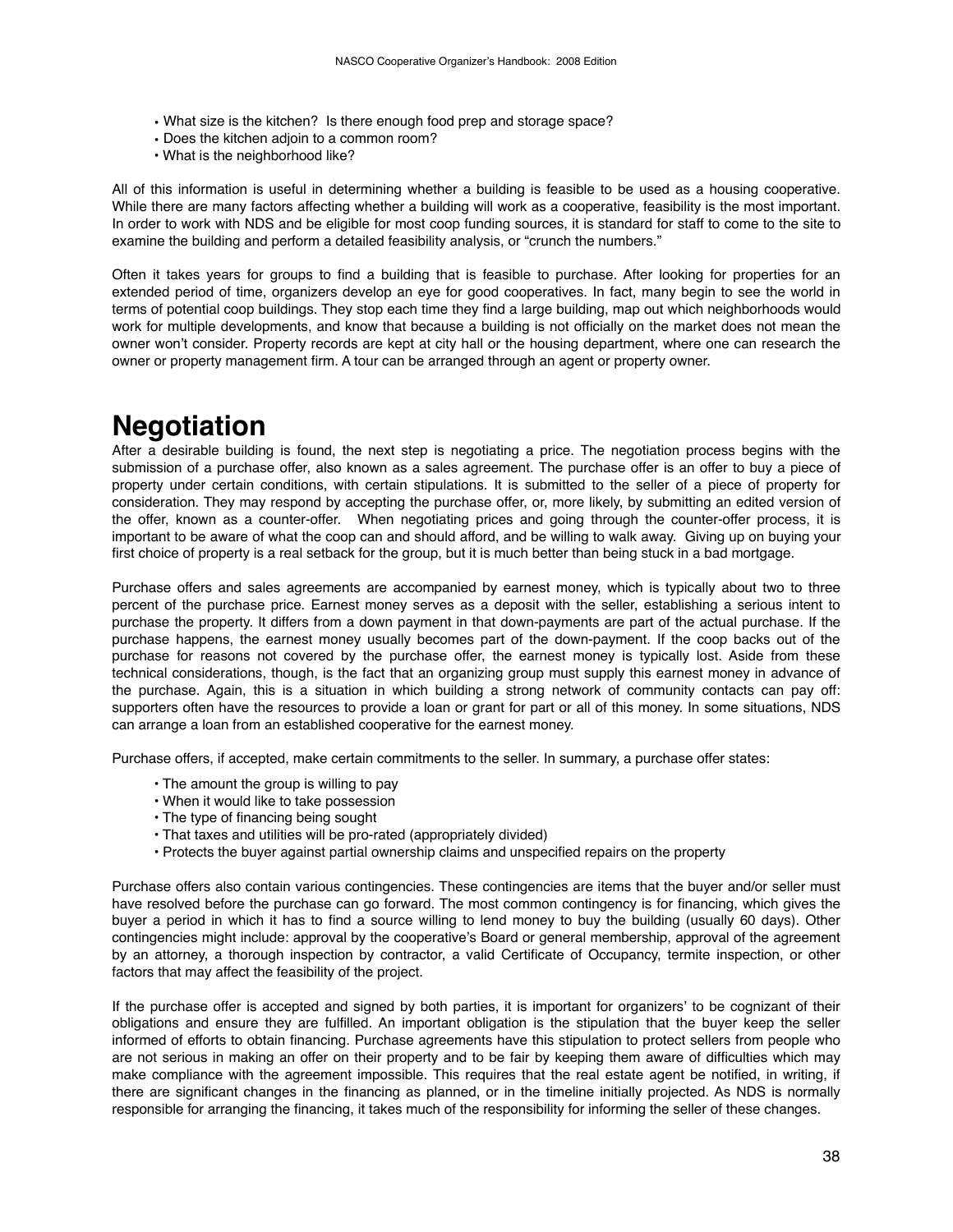Finally, it is important for organizers to keep NDS informed of any on-site developments which may affect the purchase agreement, even though staff usually maintain a high on-site presence. However, this does not guarantee that NDS has knowledge of everything that transpires. Generally, the more effort invested into healthy communication, the less mistakes that are made.

### **Inspection and Appraisal**

The first stage in obtaining financing is assessing the value and condition of the property, which is done through an appraisal and a property inspection. As stipulated by the buyer in the purchase agreement, the inspection insures that the property is in satisfactory physical condition. It also identifies what kind of rehabilitation will need to be done to the property. Hopefully, the inspection will not find anything unexpected. If major problems are discovered, the feasibility analysis should be modified. Depending on the situation, the group may need to submit a new offer, or even start looking for a different property. An inspection should be performed by an independent housing inspector who will do the type of inspection desired by the buyer. Independent inspections commonly cost a few hundred dollars, and the findings are not public. Inspections usually focus on the following:

- grading, drainage, landscaping, fences, paved areas, retaining walls, recreational facilities, garage
- exterior walls, insulation, doors, windows, porches, decks, steps
- roofing, vents, hatches, skylights, gutters, downspouts, chimneys
- crawl space or basement: construction, settlement, water penetration, termites, rot
- attic: access, ventilation, insulation, signs of leakage, fire safety
- interior: walls, floors, ceilings, fireplace, stove, stairs, closets, fire safety
- electrical system
- plumbing system
- heating and cooling systems
- kitchen and bathrooms

An inspector is hired by the buyer to inspect anything of concern in addition to the standard list. Inspectors should also be asked to estimate what it will cost for each repair that needs to be done. It is smart to get more than one estimate for major rehabilitation projects that you become aware of as a result of the inspection. A feasibility analysis is not solid until after the inspection and rehab estimate, which makes the viability of any project uncertain.

An appraisal is an estimate of the value of the property by a certified expert. It is information that financial institutions will need to know in considering loans. The appraiser considers these options and estimates the market value accordingly. Most of the time, one of the contingencies that gets covered in a purchase agreement is that the building gets appraised to be worth at least as much as the asking price. If something comes out of the appraisal showing the value to be lower than the asking price, your group would submit a new purchase agreement. Appraisers commonly estimate the value of a building using the methods listed below.

- Replacement Cost: How much would it cost to replace the current facilities?
- Market Data: How much are comparable properties in the local market selling for?
- Income Approach: What value will a property with this income support?

## **Financing the Project**

#### **Feasibility**

An important step in housing development is establishing that a property can be suitably put to use as a housing cooperative. This applied research is aimed at producing information which you can use to decide whether a building meets the needs of your group (in terms of affordability), as well as to convince banks and other sources of financing that a property is feasible.

#### **Occupancy**

Can the building be legally occupied and used for the purposes that you desire? Key sources of information for assessing occupancy issues include: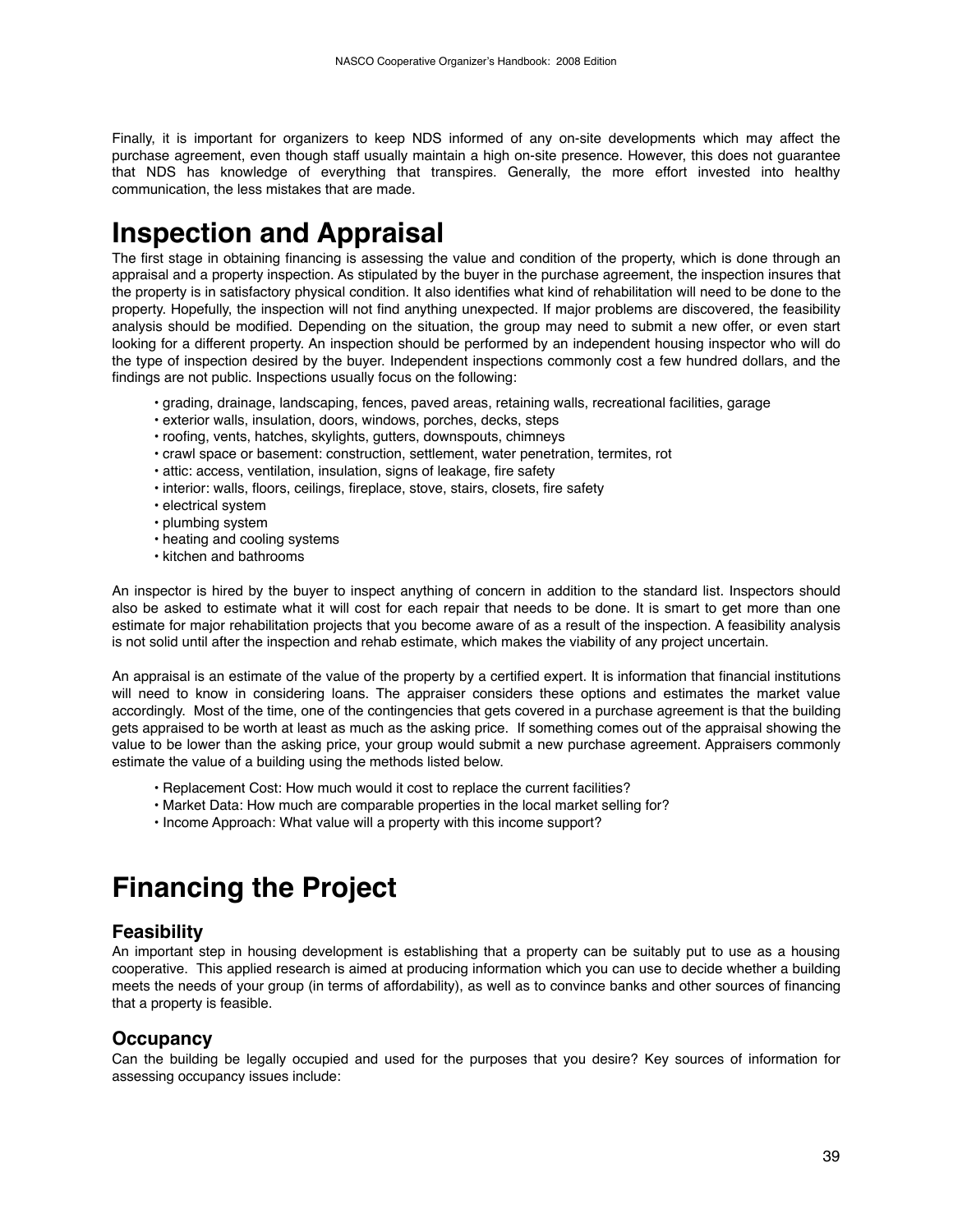• How is the building currently used? If it's a group housing, or has multiple units, that's a good indication. How many people does it currently house?

• Zoning and building departments - go to the City and ask for information on a particular property, its zoning, and what legal uses are eligible under that zoning designation (you're probably looking for something in the multiple-family/apartment/rooming house range). You'll also want to find out if there is a maximum number of people who can live in the building - that'll be key when it comes time to look at the financials. Many cities now list zoning and other information about a property online (try looking for "zoning", the name of your city, and GIS in a search).

Other factors that might impact legal occupancy of a property include lot size, number of off-street parking spaces, rules on use of basement or attic spaces, and requirements for adequate light, ventilation, and accessibility (or "egress") of sleeping rooms. You will also need to find out whether your municipality has restrictions on the number of "unrelated persons" who can live together, as this will affect the occupancy of some properties.

#### **Sources and Uses of Funds**

Also known as a "Development Budget", this is where you come up with the ticket price for purchasing the building. A quick way to do this is as follows. Taking a piece of paper, :

• On one side list of all of the costs that are involved with turning the building into a working coop house. Include an estimated purchase price, any rehabilitation work that you think might be necessary, furniture and appliances, anything else that seems relevant, and then add 10% for miscellaneous contingency items. Only count the one-time expenses involved with purchasing and starting the coop. Total these items - they are known as the **uses** of funds.

• On the other side, list all of the sources of financing and their terms. An easy place to start is to assume that you'll need a bank mortgage for about 75-80% of the cost of the project - so take 80% of the total ticket price from the other side (the terms of a bank mortgage are usually a loan for 20 years or so at about 8% interest right now). The remainder is risk financing that you'll have to drag up from somewhere. Does your organization have cash in the bank? How much of your current building can you use as equity (what do you owe on its mortgage vs. what it is worth - you can count that as cash in hand when it comes time to go to a bank)? Are there City programs to help affordable housing (the terms of these will vary)? Will the University consider financing part of the cost? Could you get a loan from an existing cooperative (possibly up to \$50,000 as a loan)? Are there private persons that your members could borrow the money from, and then pass the loan through to the coop? Total these - they are the **sources** of funds.

The sources and uses need to match!! If they don't you probably don't have enough funds, and need to find some more. Or you need to evaluates the uses for your capital, to see whether you need to negotiate a lower purchase price or perhaps change the amount of rehabilitation that you are planning for the building. Finding sources of funds is often the largest hurdle which a new housing cooperative needs to tackle in starting or expanding. Don't let this stop you from analyzing properties; try making some assumptions about sources of funds, and then work later on Cashflow (aka an Operating Budget).

Finally, you need to see if the building can generate enough money to cover the costs of running it. Take another piece of paper and:

- On one side total up all of the revenue that you can expect from the building in the space of one year. For housing coops, this is almost entirely rent (assuming that food and utility charges are a part of your rent). Look at each space in the house, and determine what you could reasonably charge for it. Total the rent for each month, and come up with a gross figure for the whole year. In a student organizing group, if the summer housing market is significantly different, you will need to do two different sets of revenue, one for school year and one for summer.
- On the other side, total up all of the expenses that you can expect to incur in a single year. Look at two separate types of expenses:

i) Debt Service - if your Sources of Funds includes borrowed money (loans, mortgages, etc), and it will, you need to calculate and itemize the annual payments that each loan will require (there are amortization books or programs that can help with this, or your spreadsheet can do it).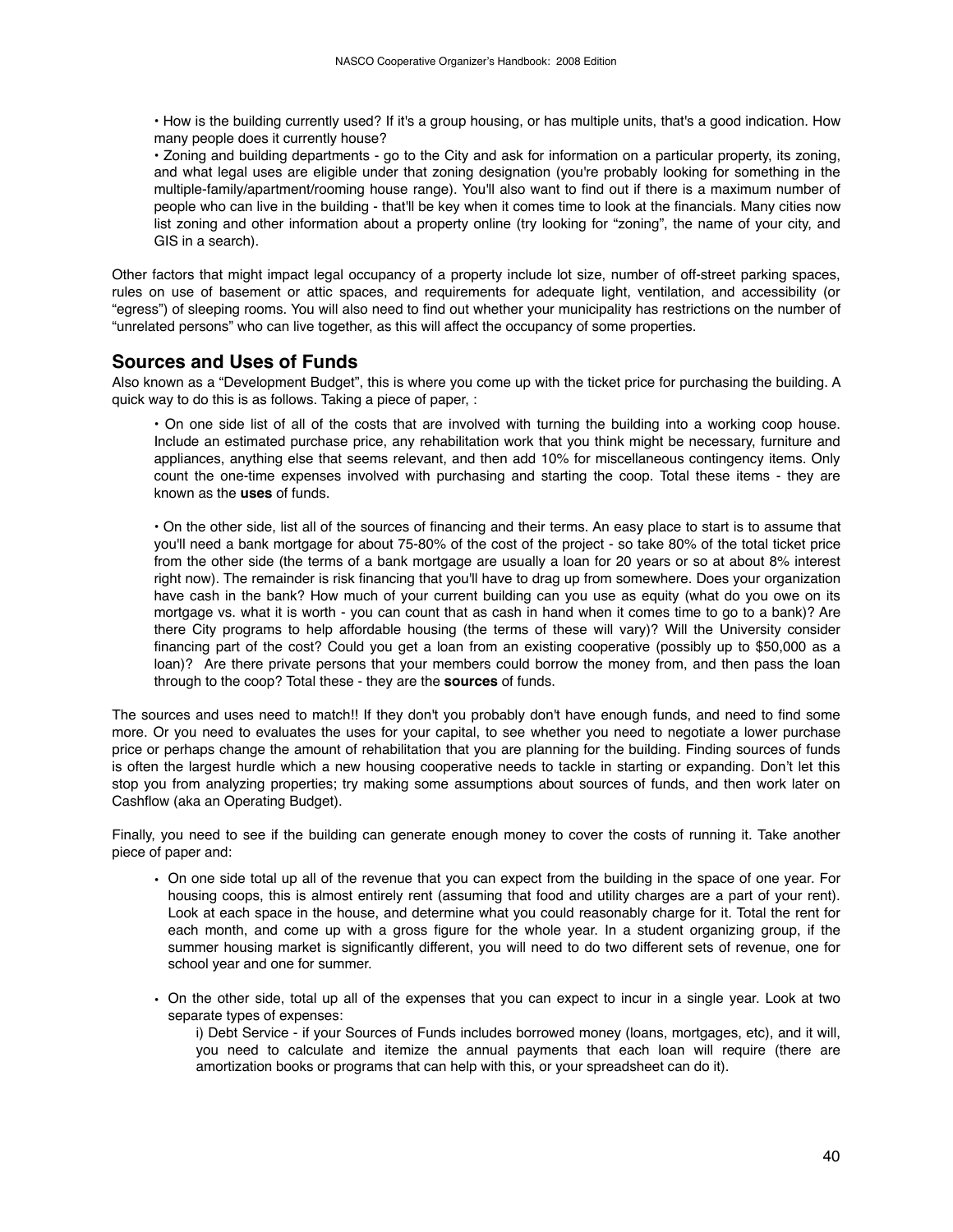ii) Operating expenses - Usual categories of expenses include: property taxes, heating, electricity, water, and maintenance. You can either get figures from the previous owner, or try and estimate them based on your current building.

Only worry about accuracy to the degree that you can. Try to estimate costs in a way that you can defend if you need to, but don't worry about having every single cost pinned down just yet. Subtract total expenses from total revenue. If the amount is positive, you're probably looking at a building that will work as a coop. If the amount is negative, you need to look closely at how you can make this building support itself. Possible strategies include increasing the number of people in the building paying rent, eliminating unnecessary expenses, or changing the structure of the sources and uses of funds to lower the debt service expenses.

If all three of these elements come into place (occupancy, sources & uses, and cashflow), then the building is probably feasible. Don't be surprised if it's not, though. It can take a long time to find a building which will work as a coop.

Financing new housing cooperatives is one of the most difficult aspects of the development process. Obtaining loans from conventional lenders is often very difficult, even when a group has obtained the funds for a down payment. The cooperative movement, however, has access to some resources from within the greater coop community to finance new coops.

#### **Mortgage Financing**

Financing the purchase of property is generally done through a mortgage loan. A mortgage loan is a loan that is made "against" the property which the group is purchasing. This means that the property being purchased serves as collateral which can be repossessed if the new cooperative defaults on its loan payments.

Mortgages typically provide a maximum of 75 percent of the financing for any given purchase. This gives banks protection in the case of defaults: they are very likely to get 75 percent of the value of the house through a resale after repossession. The remaining 25 percent of internal capital and other financing also tells the bank that other people have enough confidence in the buyer's ability to pay, to risk their own money. The 25 percent is considered the cooperative's down-payment.

Another attribute of mortgage financing for new cooperatives is that, often, it is at a variable rate, which means that the interest rate of the loan is tied to prevailing market rates and subject to go up and down. This is unlike a typical home owner mortgage which is fixed and has the same payments throughout the loan. The rates can change monthly, yearly, every three years, five years, etc. Generally, this makes planning for the coop very difficult. Banks will generally give a fixed rate to new coops, although the fixed rate will be higher than the lower end of the variable rate.

Loans also have two lengths attached to them. The first is the amortization of the loan. This refers to the length of time it would take to pay off the loan in monthly installments, which is commonly 20 years. The longer the amortization the smaller the monthly payment —but more payments are scheduled to be made and therefore the more total interest paid.

The second length of time is the term, which is the length time that the buyer will be paying off the loan (is not necessarily the same as the amortization). For example, the loan might have payments figured on a 30 year amortization, but with a term of 5 years and so it will need to be paid off at the end of 5 years (this is called a "balloon payment"). This is done because the lender does not want their money committed for an extended period of time or is unsure of the buyer's ability to be consistent in loan payments. Usually, the cooperative will either extend the loan or get a new one.

#### **Subsidiary Financing**

Historically, obtaining subsidiary financing, the remaining 25 percent of the loan, has posed a difficult problem for new cooperatives, which is discussed in the previous section. In NDS projects, subsidiary financing is most successfully obtained from the limited resources within the cooperative movement: established cooperatives, the Kagawa Fund, local coops, and member shares.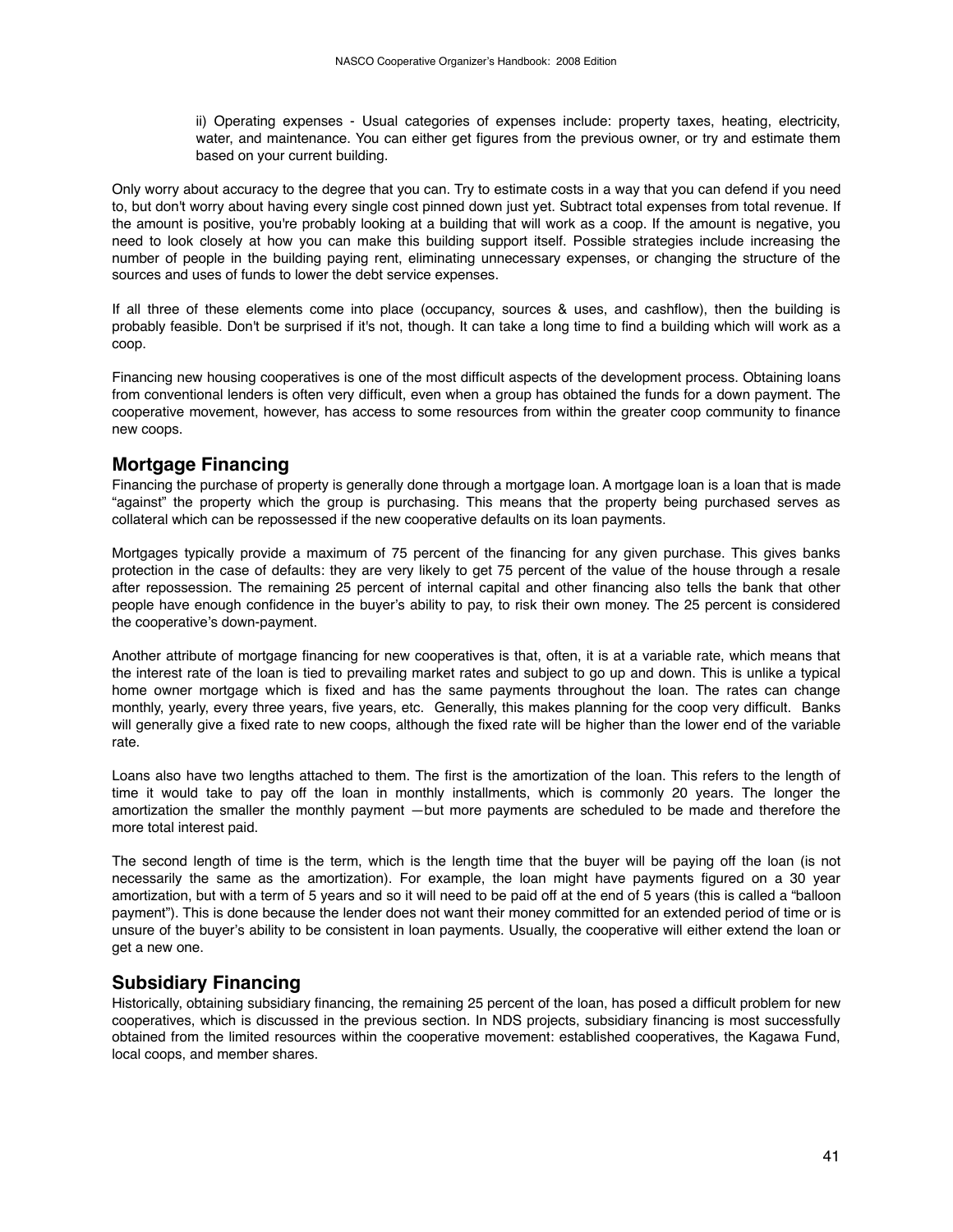Other options for subsidiary financing are local supporters and organizations: local businesses, non-profits, universities, cities, and philanthropists. Though these are not likely to produce loans for a significant portion of the subsidiary financing, every piece of the financing package is important.

#### **Member Investment**

A common element of subsidiary financing is member investment, which serves several purposes. With respect to the organization, it is one of many ways in which members create and maintain a commitment to the cooperative. This sense of ownership creates an incentive to care for the buildings and the organization. Furthermore, the contribution to the purchase of the building makes the project attractive to mortgage and subsidiary lenders. Also, the member investment reduces the size of the mortgage payments and, thereby, adds to the affordability of the project. The down side to a high member investment is that it sets a higher barrier to entry for new members to the coop, who may not have hundreds or thousands of dollars to put forward as the capitol to join the coop.

If the cooperative defaults, and the property is sold, the mortgage and subsidiary lenders want to recover their money. A return of 95 percent of project cost is used as a standard, in case the property must be sold quickly. Therefore, lenders generally look for around 5 percent member share investment to cover the loss. The member shares effectively function as a built-in incentive for member participation.

The concept of member shares is common throughout the movement, even in, say, a food coop. Members purchase shares in the cooperative, and the shares are the source of initial capital for the venture. They are equity contributions which last through the member's term of involvement. The sum is paid upon entering the cooperative and is refunded when the member leaves: it also functions as a security deposit. Usually, the share is not any more than the area's average deposit. Different states and cities have their own regulations regarding deposits, though, and many areas consider the share in the coop to be a form of deposit. Make sure to check with the local Tenants Union to find out if there are regulations that would affect the collection and use of member shares in your coop.

Another kind of member investment is a loan, which either comes from a member or a relative. These investments are unique in that they are socially-responsible by supporting a good cause and personally- responsible by supporting education and affordable housing. While the terms of loans depend on circumstance, the interest rates can be set to make them attractive investments which would provide a respectable return on investment (abbreviated as ROI).

A strategy for member loans which has been used before in low income housing is through credit union membership. If a credit union will not lend directly to the coop, perhaps they will consider lending to the members, who in turn will lend the loan to the coop. If organizers are members of a credit union, they can take out loans for the amount of their member loans to the cooperative. The interest paid to the member on their loan would be equal to or greater than the interest of the credit union loan. Thus, the member loan would have no direct financial costs, while still providing a form of member-loan investment.

#### **Movement Resources**

The housing cooperative movement has responded to the difficulties in obtaining financing by developing a pool of resources which it can draw upon when necessary. One strategy has been to lobby the government for the use of public funds. In both Canada and the United States, all levels of government have provided low- interest loans and grants for the capital needs, operations, and rehabilitation of affordable housing cooperatives. The problem has been that government support is not consistently reliable, fluctuating with the political climate.

The principle of cooperation among cooperatives is a movement-building force that has helped in overcoming financial barriers. Many established cooperatives are willing to loan money to organized groups with feasible projects. Even better, local cooperatives are sometimes willing to provide loans and play the role of sister organization. However, cooperatives are not obligated to provide loans, which means that it comes in waves just as with government support. A second approach to loans from existing cooperatives is to ask if the established coop will be willing to co-sign on a loan from a bank or other traditional lender. This would mean that the loan would be based on the credit rating of the existing coop, but that the money would come from the bank, rather than the reserves of the established coop. The established coop will still be responsible for the money if your coop fails to pay.

A model which addresses the problem of wavering support is the creation of a revolving loan fund that is controlled by participants within the cooperative movement. A revolving loan fund is a pool of money which loans initial capital to projects and re-uses the repaid money by loaning again. It grows by charging interest, soliciting depositors, and fundraising. The initial capital could be provided by established cooperatives or through public funds.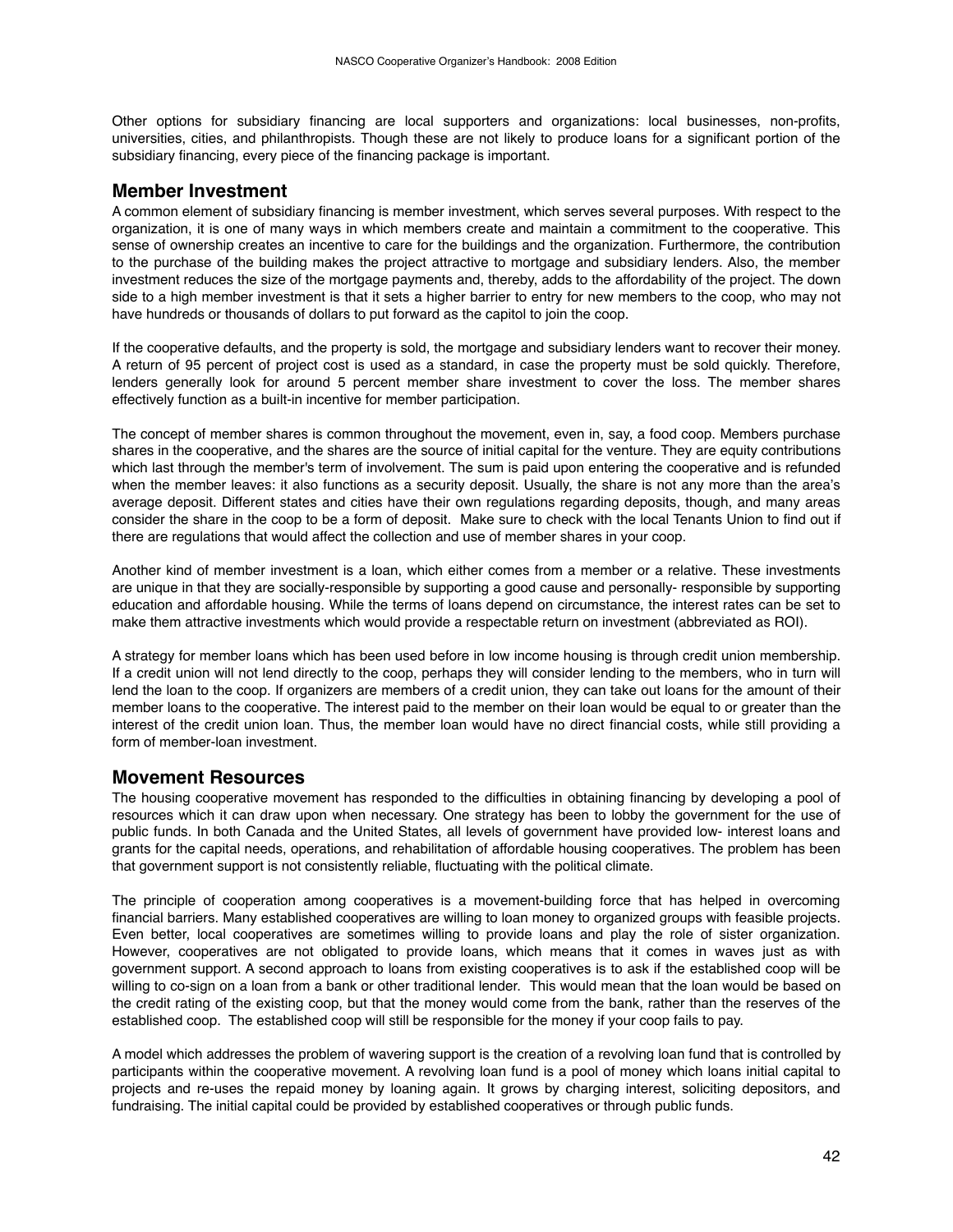The Kagawa Fund for Cooperative Development is a revolving loan fund named in memory of Toyohiko Kagawa. The initial capital was provided by the Japanese cooperative sector and is currently controlled by NDS and the Cooperative Development Foundation. The current funds are only sufficient to a provide for part of the subsidiary financing of a few project each year. However, a fundraising effort focused on established cooperatives and coop supporters is in the making, which will make the fund more effective.

## **Getting Loans**

While banks do not have fixed loan requirements, there are certain items which they will look for in deciding whether or not to approve a loan. Other than the overall soundness of the project (ability to pay and adequate management arrangements) banks look at how much the organization budgets in reserves. Safe numbers are as such: two percent for operating expenses, three percent for repairs and replacement, and five percent for vacancy. Also, banks look for a net income of around 10 percent.

#### **Loan Applications**

The loan application is, essentially, a summary of all of the development data obtained or created through the development process. The basics of the application are as follows:

- organizational mission, purpose, and goals
- description of the organizational structure
- need for the loan
- type of loan
- property information: value, condition, and existence of liens, or debts owed
- demonstration of a good plan showing the organization's ability to pay the loan back

The loan application should also include a business plan that articulates the next three to five years of operation, taking into account details such as inflation, future maintenance needs, etc. Most of the information for the business plan is generated in the financial projections, so it is not difficult to put together.

The amount of information that banks require for loan applications makes them fairly detailed documents. The bank is in the business of loaning money and has a long list of specific requirements; loans from other sources will likely require a lot less information. When lenders are treated in a professional manner, they are likely to feel better about the loan. While this may seem inconsequential, lending decisions (to an extent) are based on a subjective intuition, in addition to the financial details of the project.

#### **Loan Evaluation**

Once the loan application is complete and submitted to the bank, the application will be evaluated by a loan committee. A loan officer from the bank will be assigned to the project and will be the main contact during the loan evaluation process. They will take the application before the loan committee, which will evaluate it on the aforementioned criteria. The loan committee, through a loan officer, will probably want additional information which can be supplied by the organizing group, NDS, real estate agents, building appraisers, and housing inspectors. The committee will then make the decision to approve or deny the loan.

## **Closing the Deal**

The day on which someone actually purchases a building is called Closing Day. It is the day when the title to the property is transferred from the seller to the buyer. It is not the same as the day in which the members move-in or "take possession" of the property. Possession of the property is sometimes arranged before or after Closing Day.

The closing normally occurs at a title company, which is a firm that specializes in property transfers. They are responsible for preparing all the relevant documents and issue the "Title Insurance" that guarantees the buyer gets title to the property. There are a number of people present at the closing, including:

- seller
- coop member
- NDS staff
- lawyers of both parties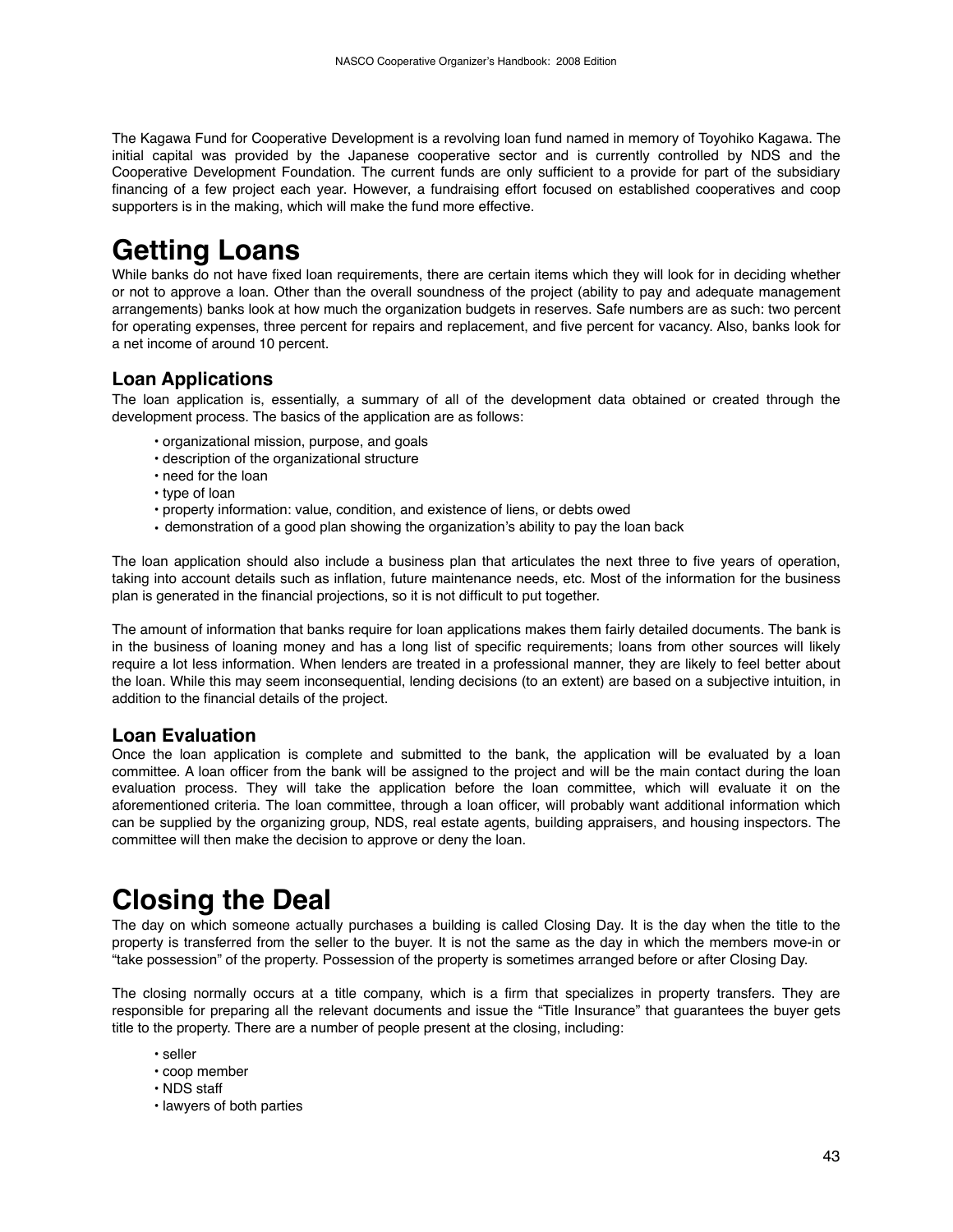- real estate agents
- representatives from the lenders
- other parties, such as the building inspector or appraiser

Sometimes there will be an independent lawyer who is there to coordinate the affair and draw-up some of title transfer documents. Papers are passed around and signed by both parties. This is the time when the down-payment to the bank is made, consisting of member shares and subsidiary financing. Usually the contractors and lawyers will receive fees for their services at this meeting and lending-related fees will be paid. Others involved will inform the buyer of when they expect to be paid.

# **Other Purchasing Options**

*Rehabilitation The NASCO Properties Option New Construction*

## **Rehabilitation**

Very seldom will an organizing group find a building suited perfectly to their needs. It is often the case that the building is in need of rehabilitation in order to make it livable or to conform with local fire and health codes. Frequently changes in a building need to be made because of increased occupancy or the previous owner's neglect. Often, this "fixer-upper" condition of the building is a large part of why the building was affordable for the coop, and gives the members a chance to adapt the building to suit their needs. Generally, members work closely with NDS staff to insure that things proceed properly through the planning and renovation.

Even entering into a property with all the necessary rehabilitation fulfilled, it is often desirable to upgrade in other ways which will improve its functioning. Possible renovations could be something that a member can facilitate, such as converting a garage to a bicycle shed. More complex projects require hired labor: installing skylights, replacing the roof, or adding additional living space to the building.

#### **Developing a Rehab Plan**

As mentioned, much of the renovation work will be required by local fire and safety ordinances. To learn about what changes will be required of the group, it is necessary to make contact with the city housing building inspector. Often it is advisable to have the city inspector tour the house personally, because their interpretation of the code is most relevant.

Plans for major renovation should incorporate the assistance of an architect, who will be able to apply the local housing code to the new cooperative. As with other professional help, it is advantageous to create an advisory committee that can provide sympathetic and affordable advice. A sympathetic architect can give relevant assistance to a rehabilitation plan.

After the city inspector has compiled a list of requirements and the plans have been completed by the architect, the rehabilitation should be carefully planned. To begin with, work that can realistically be performed by willing members is noted. Next, a schedule is developed which includes priority renovations and work coordination. Further, bids are solicited for repairs and construction: generally three bids per work project. Members can play a key role in finding contractors who are recommended by people in the area and checking on the reputation of others. This kind of recommendation is another area where a good relationship with the neighborhood association members can pay off. Factors in choosing a contractor are:

- Experience: Has they worked with the cooperative or neighbors on another projects and done a good job?
- Time: Will the contractor be able to complete the project when needed?
- Guarantee: Is the work guaranteed and how do different bid guarantees compare?
- Price!
- Cooperation: Is the contractor willing to work with some members?
- References: Does the contractor have good references or work to be displayed?
- Work included: Is the bid of one contractor more complete than another? Will subcontractors need to be involved?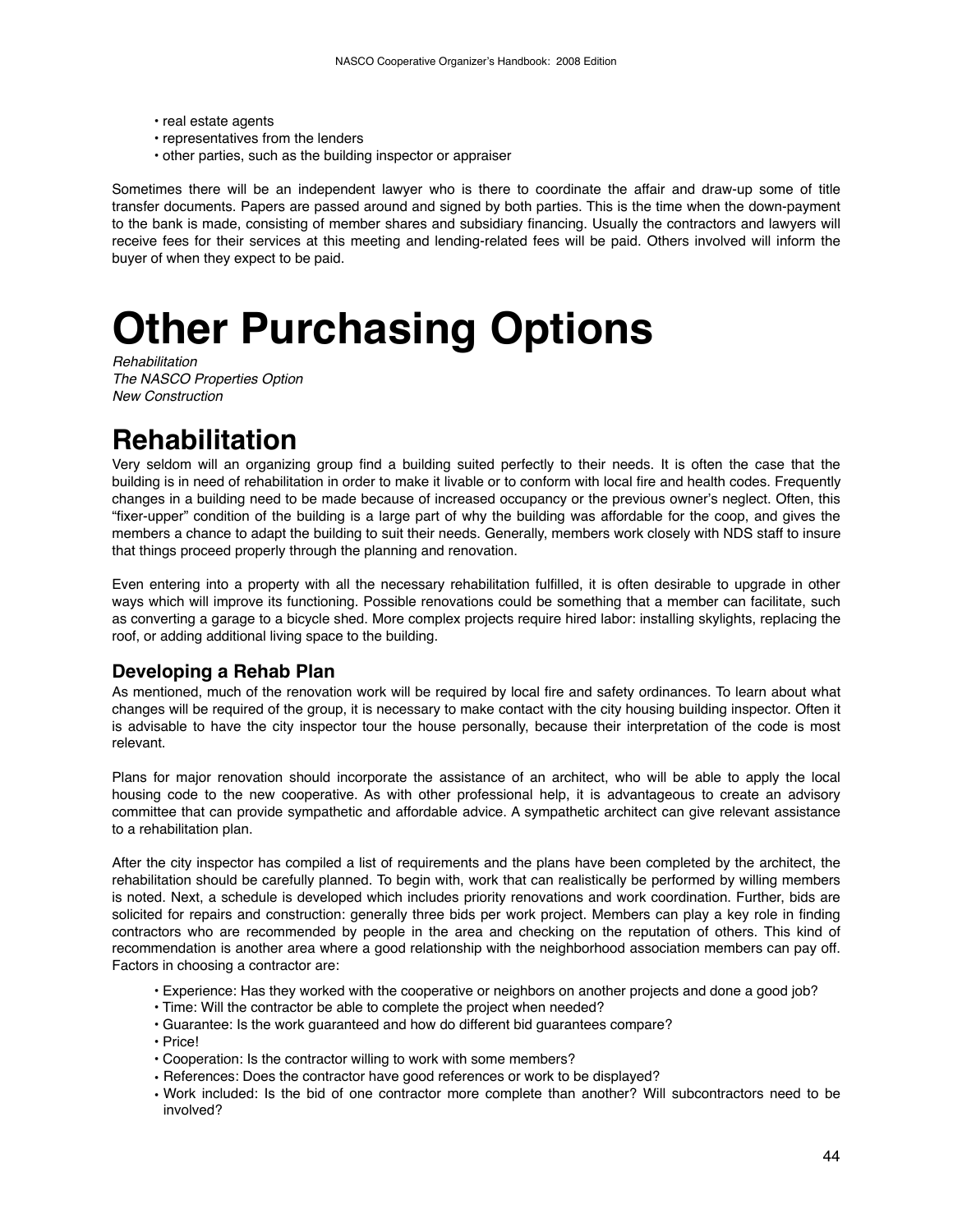Organizing a work committee is helpful, if the coop wishes to reduce its rehabilitation costs through "sweat-equity," or member volunteer labor. NDS can help establish what tasks are doable by members and how long tasks may take. Such decisions should be made when the rehab schedule is developed. When it comes time for members to begin certain tasks, everyone in the group should be clear about their responsibilities. For example, informing a contractor that rubbish will be cleared out of an attic, and then not having it done when they arrive with the work crew, will increase the overall cost of the project.

NDS usually advises groups to appoint a development liaison who is responsible for being the on-site coordinator. If there is room in the budget, provisions can be set aside for a development intern to paid for the large amount of work that is required of the liaison. The liaison is responsible for informing the work committee of its responsibilities and checking-up on the work that contractors perform. Not only is the final product important in this case, but being aware of work which is falling behind schedule can be of crucial importance. Delaying one job can have a domino effect on the renovation and cause the cooperative added inconvenience and expense.

## **The NASCO Properties Option**

The primary strategy outlined in this chapter for acquiring property independently in order to start your cooperative is seen by many in the movement as the most desirable development process. However, it is still based upon the support of traditional banks for the mortgage portion of the finance package. Not only is such support not always available, but there are some downsides to this. In fact, most cooperatives that are unable to overcome obstacles they encounter are those that remain entirely independent. While there are benefits to being entirely self-owned, there are also benefits to being self-governed, but with access to a larger support structure.

NASCO Properties (NP), a tax-exempt non-profit organization, was created for the purpose of saving an existing student cooperative from financial ruin. The Inter Cooperative Council in Austin (ICC-Austin), Texas was suffering from the effects of a real estate crisis caused by the Savings and Loan scandals of the late- 80s, and NP was created to purchase one of their buildings to provide a much-needed cash infusion to the ICC-Austin. After purchasing the title to the property, NP leased the building back to the ICC, and the coop remained controlled by the ICC. In addition to saving an existing coop system, NP was created for the larger purpose of addressing the mortgage finance barriers faced by organizing groups.

NASCO Properties' creation in 1988 was immediately followed by the provision of assistance for an organizing group in Chicago in 1989. The group had been unsuccessful in finding conventional financing, even with the help of the student cooperative movement. This problem was resolved by NP purchasing one building, eventually followed by two more, and leasing them to the local cooperative.

NP's board is mainly composed of members of each of the coops which lease properties from NP, to make sure that NP, as a "landlord", makes decisions with the needs of the member coops in mind. Each of the NP member coops has their own board, their own mission, and their own policies, allowing for the coop to operate independently as though they owned the building, but still have access to a larger network of support. NP also holds 3 board meetings per year, and these meetings are generally hosted by the NP member coops, allowing house members and NP board members to meet and "talk shop", leading to an information exchange between the coops.

Today, NP owns 10 student and non-student properties across the country, with the intention of assisting organizing groups unable to access conventional financing. The organization seeks to empower the local coop to the point that it is able to purchase property on its own. NP has a commitment to helping member coops expand, whether they decide to do so through more NP owned buildings, or through savings that allow them to purchase their own properties.

As NDS and NP are cooperative development organizations, they are committed to overcoming financial barriers and making projects work by any means necessary. The philosophy is that, as much as possible, cooperatives should expand due to their own efforts. Yet, due to financial challenges experienced by new cooperatives, total autonomy is not often possible, and tools such as NASCO Properties are a valuable alternative.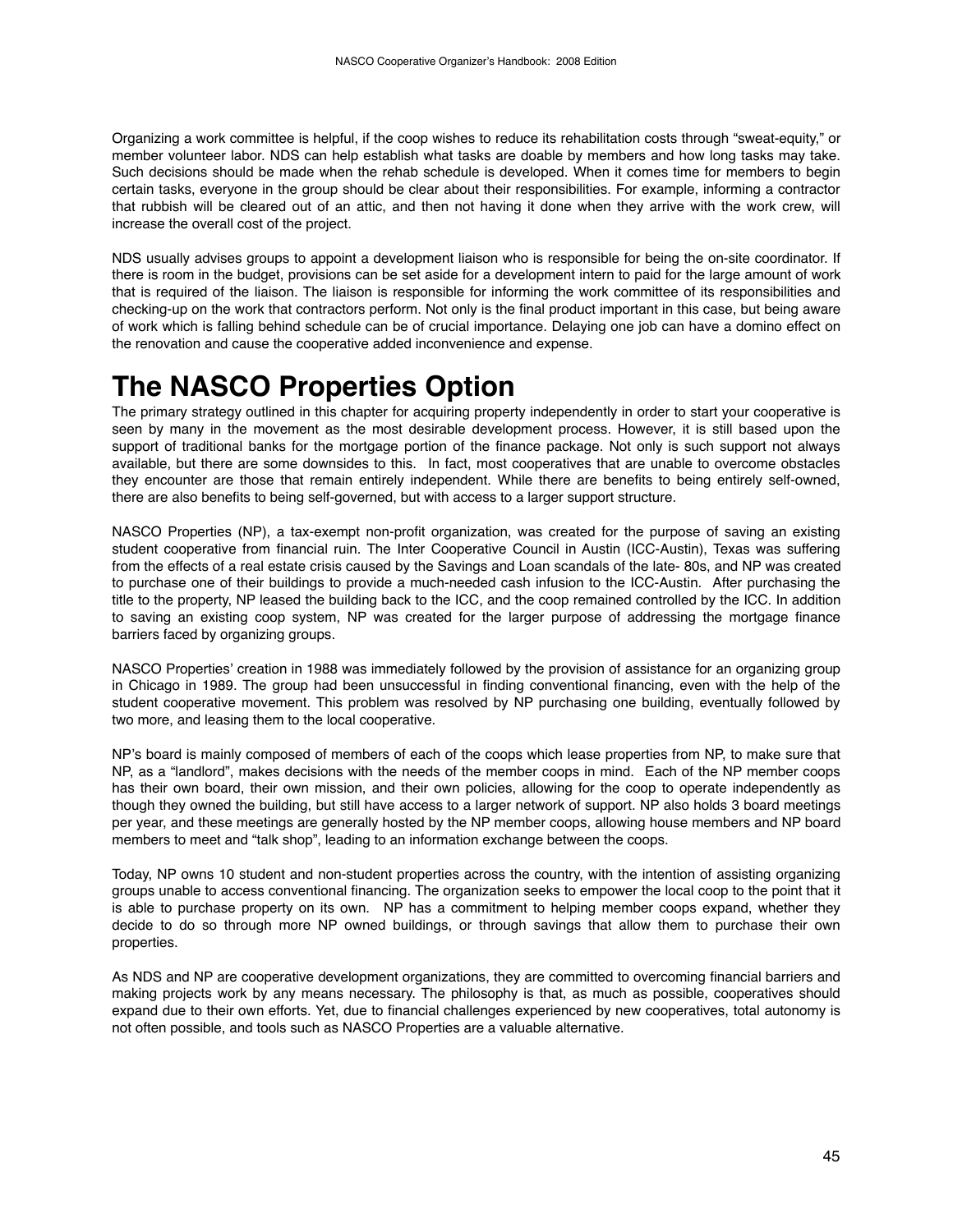### **New Construction**

Another strategy for establishing a cooperative is new construction. The construction process is dramatically different from purchasing existing housing stock, involving elements such as hiring an architect for design, agreeing on design, hiring and advising a construction firm, obtaining building permits, and so forth. However, there are similarities as well: primarily, obtaining financing. While this handbook focuses on purchasing buildings, new construction is, in many cases, an effective means of providing community-oriented, affordable housing.

Sometimes organizing groups decide that the buildings in the local market are not conducive to the type of cooperative they want to start, which traditionally requires a large capacity to maximize the group's labor power and create an economy of scale. In a way that is similar to co-housing, which incorporates the concept of residentdevelopers, new construction gives organizers democratic control over the design of their future home.

Constructing a new building allows the group to create a structure that enhances their objectives. Such a design may include a centralized food area, plenty of common space for hanging-out, private dwellings for alone-time, and thick walls for study-time. It is difficult to find a building in the private market that incorporates all the right elements for cooperative life. New construction provides an ideal basis for a healthy community. New construction also provides an opportunity for experimenting with new innovations in ecologically sustainable design methods. Conventional housing development is often based upon leveling undeveloped land and building new structures with unsustainable methods. New (or not so new) environmental design methods incorporate concepts such as energy efficiency, recycling of waste, community gardening, bike storage, solar, and wind energy.

#### **Relief in Tight Markets**

One advantage of new construction for both student and community based coops is that the construction will provide new housing in a tight market. Added perks are that this housing is likely to be of higher quality than either quickly built suburban homes or deteriorating urban housing stock, that the coop will be more responsive to the needs and hopes of the residents than other types of housing, and that the building is likely to be done in a more sustainable way than the average new home. Even in cases where "green building" methods are not emphasized, the way in which coop members use the space tends to be much more efficient in terms of waste produced and water/energy used than most other forms of housing.

In the case of university-dominated areas, a large student population can affect the housing market in negative ways. For instance, if a new university is built or enrollment is increased and new student-friendly housing is not constructed, then students, who then rely upon the local market, have a negative impact on local non-student renters. In classic economic terms, an increase in demand without an increase in supply will drive the price of housing up and make life difficult for low-income tenants. By constructing new housing for the student population, the coop can help keep affordable housing available for the non-student parts of the community, while helping its members avoid the poor conditions that landlords often force on students.

For organizing groups motivated by the provision of affordable housing, new construction is sometimes more sociallyresponsible than purchasing existing housing stock, depending on the situation in your city. One reason for this is that by creating more housing, the impact of students on the local community is lessened, non-student-specific housing is freed- up, and a downward pressure is exerted on the local market. This is what makes cooperatives beneficial to the entire community. Furthermore, new construction allows for the maximization of space. Affordable housing is different from housing designed for middle- or upper-income people in that the former is densely populated and the latter is low density.

#### **Subsidies**

A final justification for new construction relates to the previous subsections. Because they have the potential to improve the accessibility of higher education, the larger community, and the well-being of the planet, new construction projects are more eligible for public and private subsidies than purchased property. There are, however, often funds available for rehabilitating buildings in deteriorating neighborhoods, so it is worth finding out what the funding options are at your local housing non-profit.

City governments are sometimes interested in providing affordable housing to low-income people. Because cooperatives indirectly benefit low-income communities, cities may be willing to provide low-interest loans or grants. Likewise, universities are often responsible for providing a certain amount of student housing and may be willing to provide loans or land subsidies to fulfill this responsibility. A land subsidy is a piece of land provided to a cooperative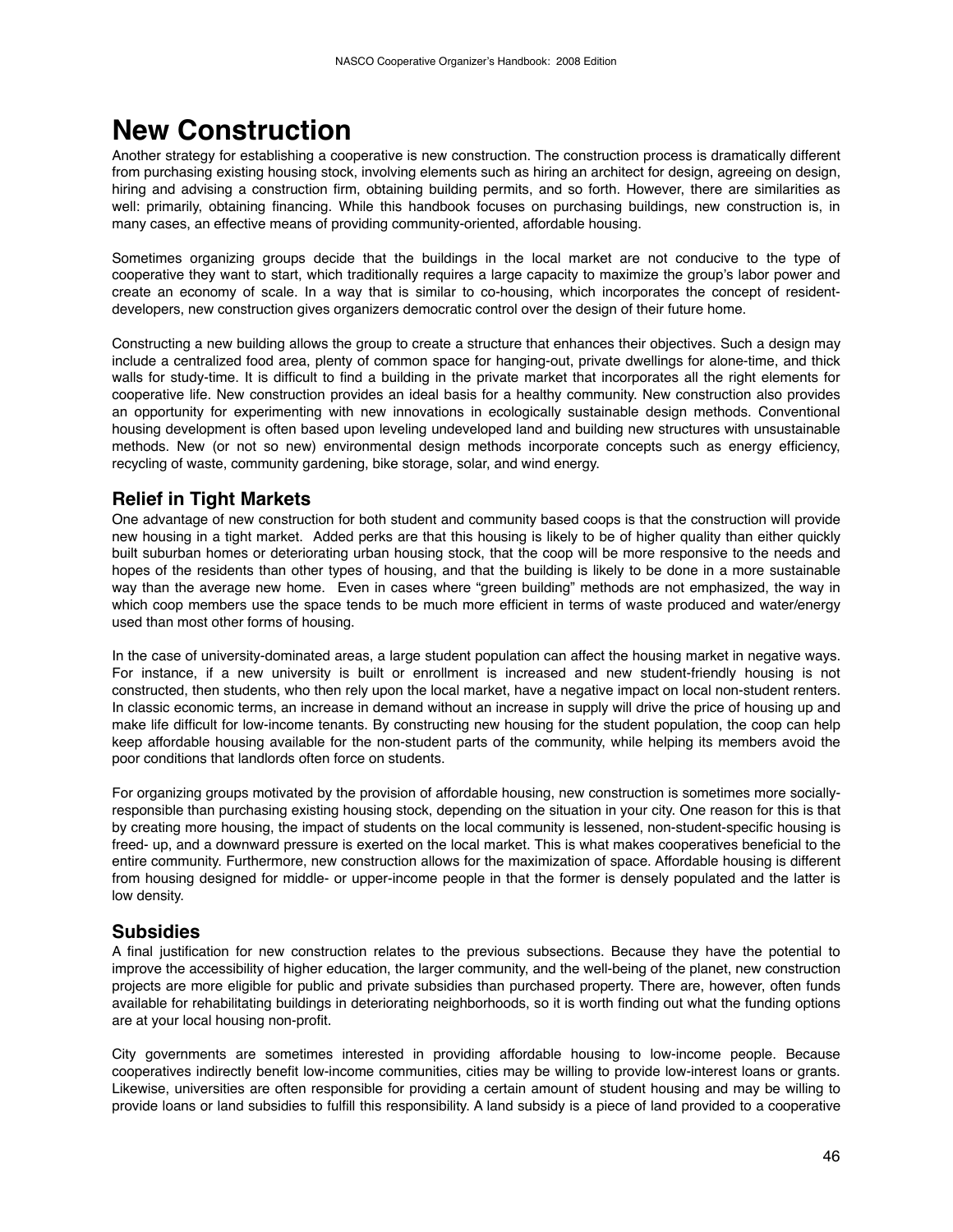for significantly lower than market rate that, in effect, functions as a subsidy. As consciousness of the environmental destruction of the planet becomes more widespread, private foundations and other funders are more willing to support innovations in sustainable design. While sustainable methods can be more costly than conventional development, a grant to subsidize the project could even things out. A cooperative project might be attractive to funders because it involves young people learning about alternatives, who, in turn, will incorporate such lessons into their lives.

One criticism of new construction is that when all the costs are added-up, the project is not feasible unless it is subsidized in some manner. This support may come in the form of low-interest loans, grants, or university land at no cost. Thus, before a group invests too much time and hope into a project, the first step is researching the available programs.

# **University Purchasing Options**

*Establishing University Motivation University Requirements Developing a Bargaining Position*

### **Establish University Motivation**

One development option for student organizing groups which is different from either renting or owning property involves working with a University. This option is similar to rental, in that it does not require the rigors of purchasing property. However, as it can also open a whole other set of issues, it deserves special treatment. Universities normally provide housing as part of their package of services to students. However, much of the housing that they provide is expensive and not responsive to student needs. Cooperative housing can offer Universities an opportunity to provide for different students interests and needs without having to administer it themselves; it is affordable, educational, and innovative - qualities that are sometimes attractive to administrators.

Typically, student housing cooperatives which work with Universities lease buildings which are University-owned, either on or off-campus. The terms of the lease vary widely, as do the terms of occupancy. Key issues in successful leases have been the value of the lease (how much the coop has to pay on a monthly or semesterly basis); whether the residents have to be students at the University in question; the division of responsibilities in key areas such as maintenance; and the terms for termination and renewal of the lease.

However, be forewarned - University commitment to student cooperative housing can be transitory. University politics are complicated, especially when it comes to real estate. In recent years, coop systems at Cornell and Brown Universities have been reduced in size because the Universities in question decided that their resources needed to be concentrated elsewhere - away from the needs of students. If you are planning on approaching your University administration, it is important to do your homework and understand what the University's motivation is going to be to support co- op housing, what terms they will likely set for their involvement, and what your bottom line is going to be.

Identify an appropriate department or unit in the University administration to approach and make a presentation to. It is important to identify arguments in favor of student cooperative housing which appeal to the interests of these administrators. Key arguments are likely to include:

• Student Life Development: A lease-arrangement with a cooperative can provide Universities the opportunity to allow students to experience a community theme. They may view this as a key factor in the development of students' overall educational experience.

• The Benefactor: Some Universities may desire to aid students in a "good cause". They may feel that cooperative management corporations, provide students with good non-profit business experience.

• Demand: If there is a demand for cooperative or affordable housing, a University may simply be interested in quickly and easily responding to a student demand.

- Lower-cost: The University may be interested in providing housing at a lower-cost than its over-head may permit. Because the coop will be self-managed, the university can avoid the overhead of staff for it.
- Diversifying: Different forms of housing satisfy different students, which is why most universities have family housing, apartment housing, dorm housing, duplexes, etc. A student coop can appeal to students who may have interests different from any of these other options.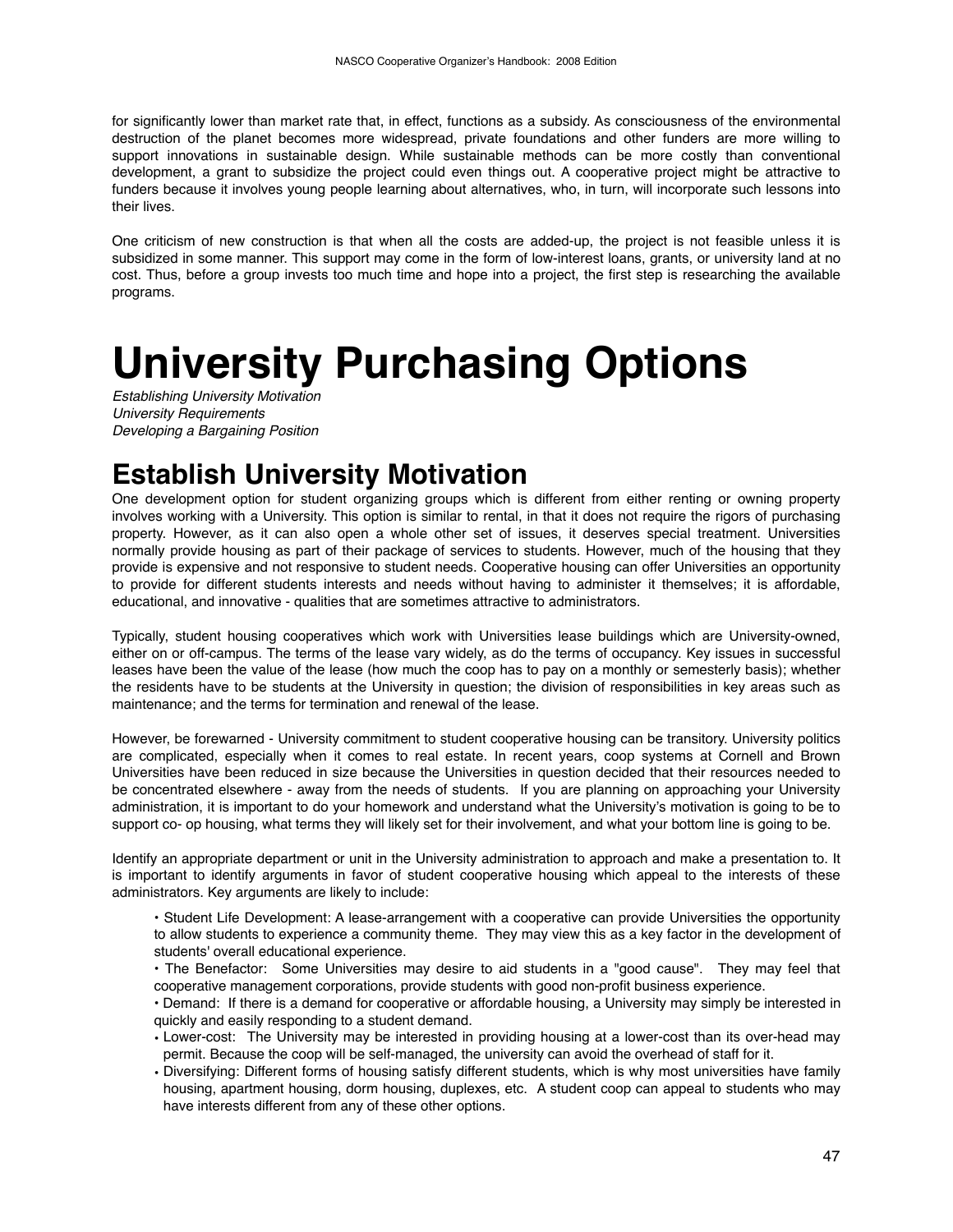• Better up-keep: Occasionally, a University may contract with a management corporation because it does not have the maintenance resources or abilities to satisfactorily maintain its own buildings. This is not usually a reason why a University will contract with a student cooperative.

### **University Requirements**

In addition to motivating factors, the University will have requirements, as the property-owner, which any leasing organization (student cooperative or not) must meet in order to independently rent or lease facilities. As propertyowner, the University has certain responsibilities, to itself, to its students, to its lenders, and to the community, which it wants to be sure to fulfill. Those requirement include:

#### **Assured income**

The University must be sure that it will collect the income due to it from the leasing organization. This means that the leasing organization must be soundly organized in its collection and management of funds; and that it should provide for a high occupancy of its managed buildings. Note: Consistent and on time lease payments go a long way towards keeping a University satisfied with a lease arrangement.

#### **Proper upkeep**

The University will be interested in the proper upkeep of buildings. This includes minor maintenance, major maintenance, and occasional rehabilitation work. The leasing organization must be able to deliver regular and reliable minor maintenance, and appropriately provide major maintenance and rehabilitation. The leasing organization should not allow the rapid deterioration of its managed buildings, even if the eventual repairs are swift and complete. Note: Funds invested by a leasing organization are generally worth the expense, if it means savings on chargebacks from University-performed maintenance.

#### **Sound operation**

The University will be interested in the orderly and appropriate operations of properties. This includes the programming of social functions and activities, the clean and sanitary operations of the premises, and the healthy operations of any food service. Note: The existence of successful education programs and the design of "systems" for operating the coop as a business will help make sure that this sound operation continues. For example, provide training resources for health code, Fair Housing Act compliance, building maintenance, and other topics directly related to keeping the coop functioning.

#### **Low conflict**

The University is interested in a management of the property which is favorably received by its residents. Resident dissatisfaction or conflict will worry a University.

#### **Responsible negotiations**

The University in interested in quiet and productive negotiations. Note: High profile protest and positioning may be appropriate for emergency situations such as a coop closing or skyrocketing chargebacks, but could backfire in the long-term -- a University may not feel that it can work amicably with a leasing organization, and therefore wish to end the relationship.

#### **Public image**

The University will be interested in its property being well-received in the larger community. If not being perceived as an asset to community, at least it should not perceived as a liability. Note: Phone calls from neighbors and parent, even about low priority issues, will prompt the University to take a more active role in management. This can translate into more restrictions and higher charges for a coop.

#### **Responsible admissions**

The University will be interested in the fair admission of residents. Note: Selective admissions can lead to complaints to the University administration and increased scrutiny. Selective admissions may also put the coop at risk for discrimination lawsuits or a negative image in the community.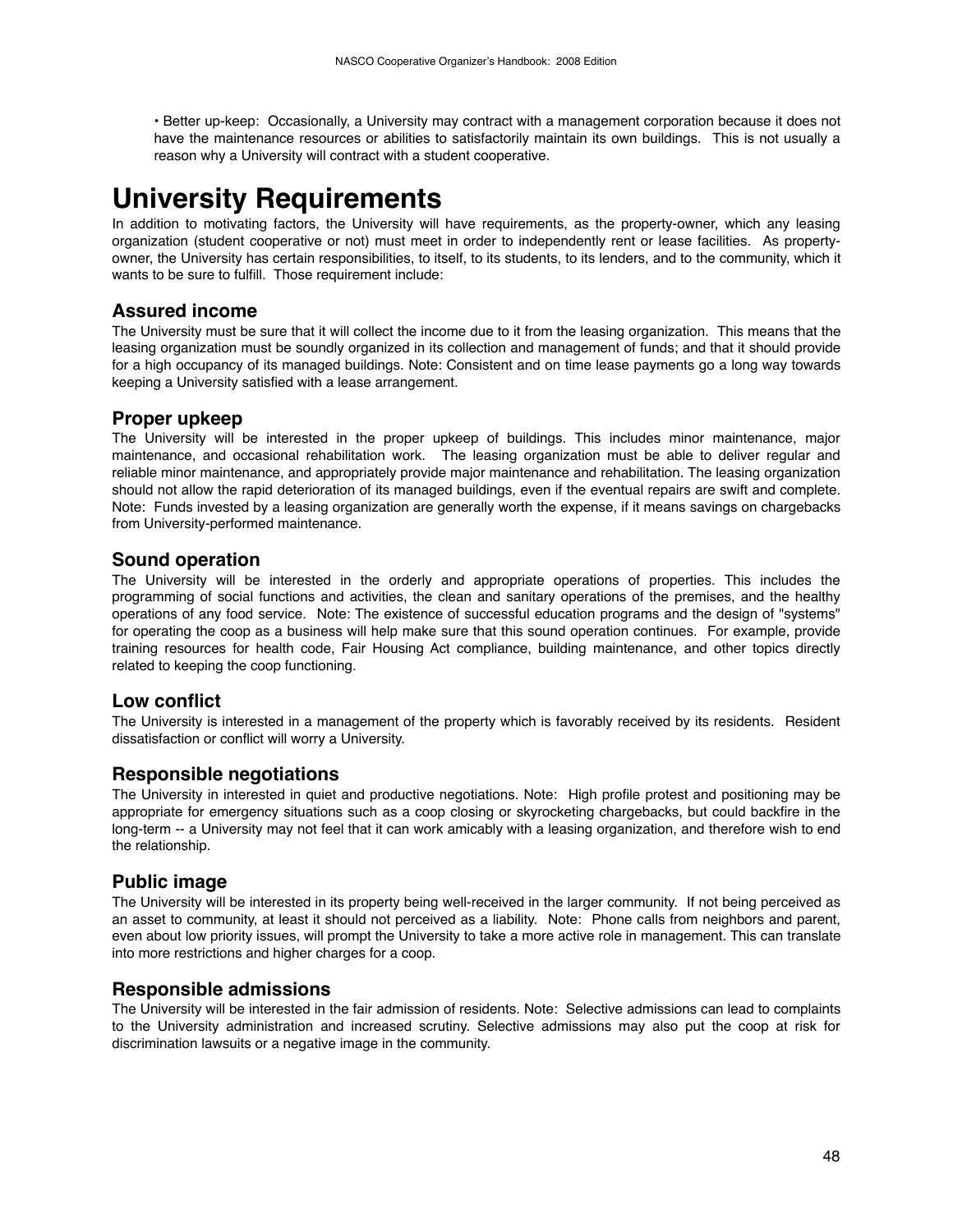#### **Independent operations**

The University will be interested in a leasing-organization which can operate without University assistance (even if the University plans to offer a significant amount of management through the lease agreement). An independent leasing organization means that the University has flexibility in its leasing arrangements, and it can trust the leasing organization to properly manage the premises. Note: A coop using paid management or accounting services helps to lay to rest many University fears.

#### **Working Relationship**

The University will be interested in establishing a good working relationship with a leasing organization. Continuity, low-conflict, and flexibility are some of the qualities that a University will look for in a leasing organization. Note: The more the University feels that there are shared goals, the more flexible the University is likely to be.

#### **Coherent Organization**

The University will be interested in working with an organization which it understands. Understanding the management corporation will allow the University to credit it with trust in operating its property. Note: This translates into providing a consistent contact person and ease of communications. Unanswered phones and emails or unreturned messages damages a sense of responsiveness.

#### **Developing a Bargaining Position**

Developing a bargaining position with the University, in Rent Contract or Lease negotiations, begins with developing a sound business organization, one with articulate goals, a management capacity, and plan to meet its goals (see Doing your Homework). While a student cooperative management corporation may not be able to, or desire to, be responsive to all of a University's desires, the cooperative must be able to live up to its requirements.

The best rent contracts or lease agreements will promise the delivery of certain results (regular lease-payments, proper maintenance, sanitary kitchens...) in return for the use of buildings. The University needs to be convinced that it can expect those results from the student cooperative in order to negotiate a favorable lease. Ideally, both the coop and the university will have clear responsibilities to one another, and both sides will feel comfortable with the benefits of the lease.

The more the University perceives that the student cooperative may not be able to provide certain results, the more the University will be interested in an unfavorable lease-agreement (involving operational interference, Universitycontrol of capital reserves, shorter lease-terms for the coop). In this case, the University's motivation in negotiating the lease agreement will be, partially, to design the cooperative's management structure through the lease. If the University shapes the management structure (or controls certain operations), it will guarantee certain results. However, it will also involve itself in the management of the property, losing some the benefits of leasing its property. In designing its negotiating position the University will look at the following considerations:

Finance: Can the management cooperative usefully budget income and expenses, manage its cashflow, bill its members, and collect its income? If the cooperative cannot perform these tasks well, the University has reason to worry that it may not receive its lease payments on time (or in full), and it has reason to worry the the cooperative may poorly treat its members by having them subsidize substantial member debt, or by creating "surprise" increases in charges in order to make expenses. Similar, poor financial organization and operation will give the University reason to believe that the cooperative should not manage the capital reserves for the improvements on the buildings.

Maintenance: Can the management cooperative prevent deterioration and maintain good up keep of buildings? High wear-and-tear on buildings will alert the University that the management cooperative is poorly run. If its member-residents are destroying its fixtures at a swift rate, the management corporation should be discouraging these activities to save its members money. Similarly, the management cooperative should have a good repair system, so that the University can be assured that small repairs will be quickly identified and repaired -- and repaired properly. High levels of maintenance, especially involving member labor, can assist in convincing a University (or other private parties) to help pay for some repairs or even furniture and equipment donations.

Operations: Can the management cooperative quickly and adequately respond to the needs of its member-residents and the University? If the decision-making processes are too slow or cumbersome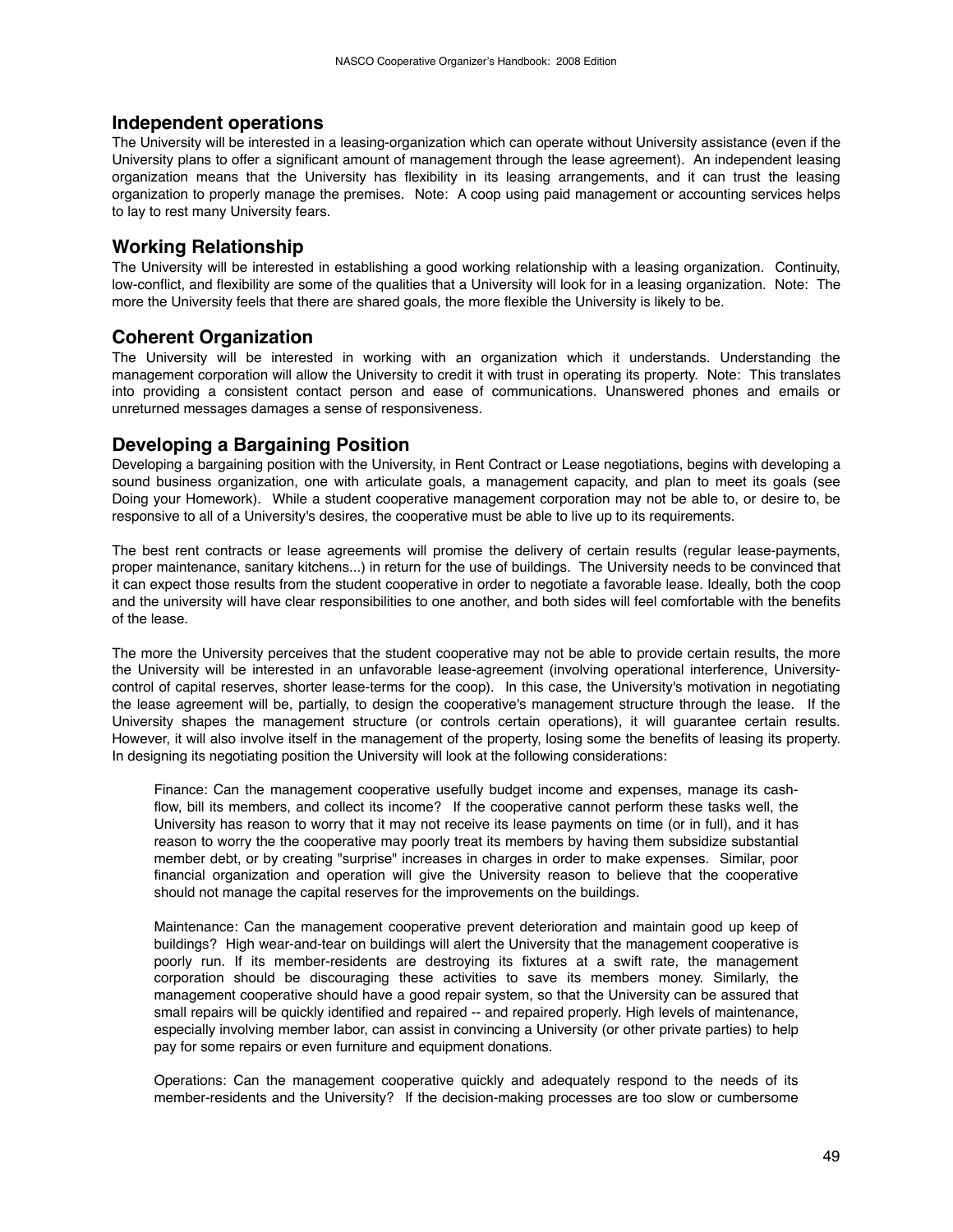(discouraging their use, or prohibiting their efficient use) the University will worry that the management cooperative does not have the ability to deal with crisis situations. Similarly, the management cooperative must provide for its administration by skilled and trained individuals, so that decisions and administration are sound.

By developing and communicating the existence of these capacities, student cooperatives can put themselves in a position to bargain for more autonomy and generally more favorable terms in rent contract and lease-negotiations.

# **The Beginning and the Future**

*Interim Management Recruitment Getting it Done Labor Systems Orientation* 

A social movement is a process of building collective strength to bring forth social change. Movements are a means of gathering people together that reach beyond the bounds of a formal organization. Contemporary progressive movements address issues such as: civil rights, labor, environmentalism, socialism, feminism, open-source, and, of course, cooperatives. These movements are integral to democracy because they mobilize people to voice concerns and affect society from the bottom-up.

Cooperatives are inherently movement organizations. Many coops blossom from the efforts or assistance of people already involved in a movement. Others arise independently to further the interests of their members and realize that their mission can be better fulfilled by working with other cooperatives. In any case, the larger task of democratizing the economy is such a massive task that it can only be achieved by working as a movement.

The third part of the Handbook addresses the challenges that arise once the cooperative has been established. On an operational level, in order for the coop to be successful as an organization, it is necessary to invest time, thought, and research into designing a system of operations. Likewise, on a strategic level, in order for the movement to be successful, it is necessary for the coop to participate on the local, regional, national, and international scales.

Purchasing or leasing a building is not quite as simple as: find house - take possession of house - occupy - and shazaam it's a coop. Although all of those events will happen, there are details in between that will keep the new coop busy. Some of the responsibilities are geared towards preparing the cooperative for the members, and others take place after the cooperative has opened. It is important to give special attention to this work because it can make the difference between a smooth first few years and a period that is muddled with problems.

Once a building is secured, organizers should pay close attention to all the tasks involved in preparing for the opening. Building renovation needs to be coordinated by a coop intern or building committee to ensure that progress is moving forward properly. If it will not be operated as a coop right from the start, organizers should devise a system to manage it in the interim period. Also, new members should be recruited and thought should be put into how the house will operate. Once the coop opens, experienced members should host an orientation for newcomers to introduce them to the organization, the cooperative movement, and make them feel at home and empowered to help run the coop.

### **Interim Management**

The members of the new cooperative might be able to occupy their building immediately or soon after purchase. However, this is dependent upon who is currently living in the building, the length of their leases, and what is best for the members. Usually, it is best to find a building which is currently vacant, but often there is a variable period of time between the purchase and when it becomes an actual cooperative household. During this period, it is advisable to have a plan for the interim management of the building.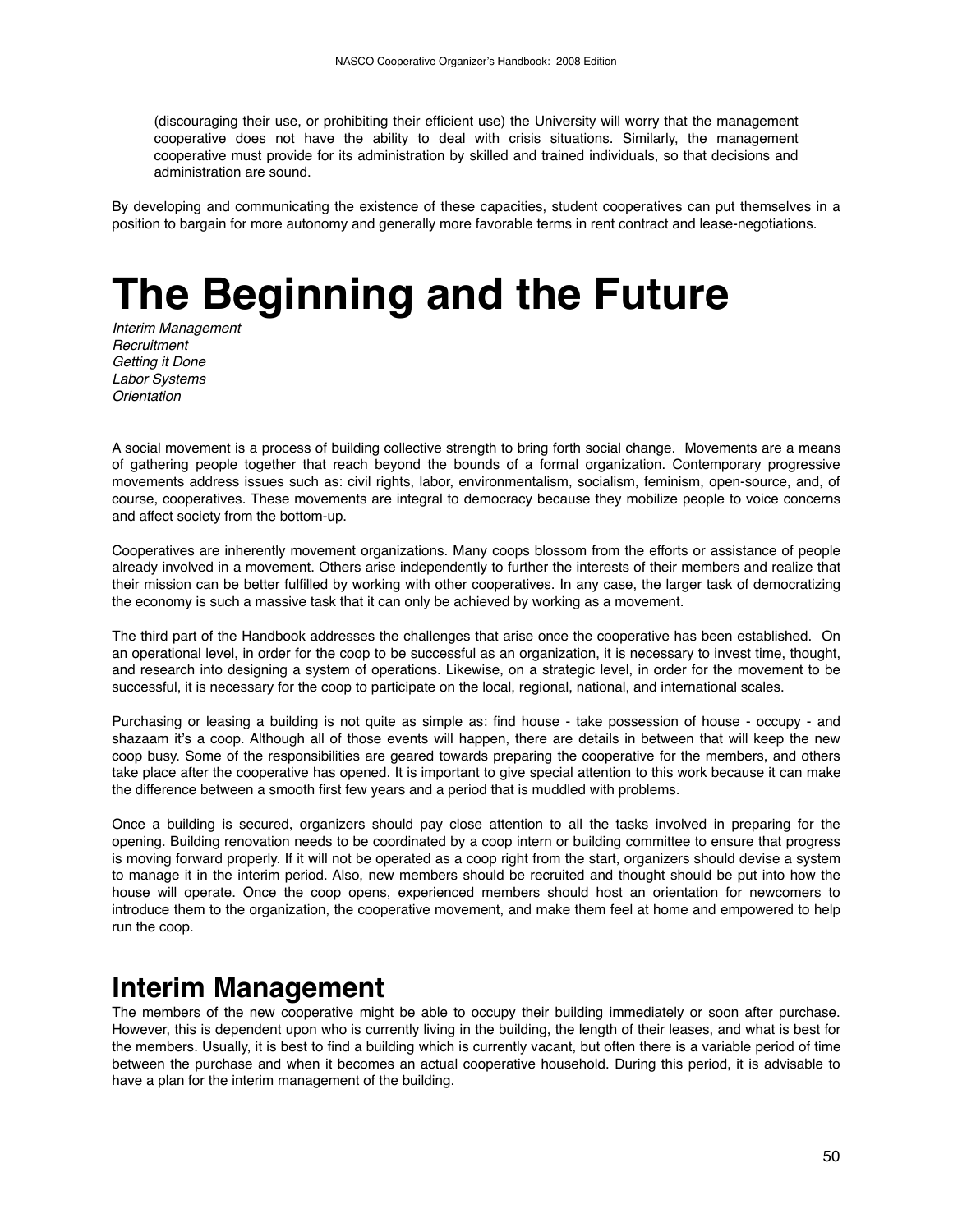One of the primary issues that should be dealt with during an interim period is the current tenants. Will they be asked to leave so the organization can start anew? Will they be invited to join the coop? Sometimes tenants have been living in a building for a long time and may feel that it is their home. The prospect of leaving can produce feelings of sadness or anger, which necessitate sensitivity in dealing with the situation. Furthermore, if the tenants have a longterm lease, the coop may have to honor it by allowing the tenant to stay. The decisions that organizers make in these situations depend almost entirely on the context from which the issues arise. While there ay be some "baggage" attached to these current residents, they should still be offered the chance to join the coop, so long as they join under the same terms and contract as every other member.

Another issue to be dealt with is collecting rent during the interim period. As the new owner of the building, the cooperative is responsible for paying the mortgage payments. No payments can be missed, which requires insuring that the tenants are paying the correct amount of rent. The coop should also start planning immediately for other essential payments, such as property taxes, which can be a very large bill, but will generally only come due once or twice per year.

Likewise, organizers should be clear with tenants about when they are scheduled to move out. Standards for maintaining of each room and cleaning it upon departure should be enforced by the interim manager(s). Lastly, deposits that each resident put forth upon entering the building, which are usually transferred on closing day to the coop, need to be available returned once rooms and debts have been cleaned, which is usually one week to one month. Money should be subtracted for damage done to the rooms and cleaning that was not done. The residents should not be allowed to subtract their last month's rent from the deposit, as this money may need to be used to cover other expenses.

Interim management may not feel very "cooperative" for the organizers, who could feel like they are sacrificing their moral principles by playing the role of a more traditional landlord. However, each of the tasks listed above are a standard part of any management program; coop members will need to handle such responsibilities once the organization becomes an actual cooperative. The primary difference might be that interim residents are not as willing to work with the management as future members will be, which can cause friction.

## **Recruitment**

In many cases, for both leased and purchased buildings, the cooperative will need to recruit new members to fill the empty spaces. However, it is important that potential members understand the cooperative and what is involved. Organizers should begin to think about the details of policy and practice before recruiting begins; constructive dialogue should be invested in the following issues:

#### **Meal Plan**

If the cooperative is going to eat meals together, the details should be considered beforehand. How many meals will be provided each week? Will there be food at other times? What type of member labor will the meal plan require? If there are ideological assumptions in the food plan, make sure that they are discussed openly. For example, vegetarian meal plans, "freegan" meal plans, locavore purchasing, and other policies for food may exclude some members from wanting to participate, or may make them excited to do so. In deciding how to set up a meal plan, try to have an understanding of why a decision is being made that can be explained to future members, and remember that the current members of the coop are only a part of the coop, and that this decision could effect potential members for years to come.

Labor can also be a very personal issue in relation to food. What about members who cannot cook, or handle food due to allergies or health conditions? Will the meals be planned by one person, or by the cooks? Will the coop use a "food staples" list, and base meals on that, or will the coop get food on a more opportunistic basis?

Food is an excellent catalyst to bring the community together, but to take full advantage of this, everyone should have a clear understanding of what they are participating in.

#### **Cost**

Perhaps the first question that will be asked by potential members is, "How much does it cost?" An initial cost projection should have been created for the feasibility analysis. Likewise, estimates for utilities and food should be created if applicable. Your group should consider how to best present this cost to interested persons. For example, in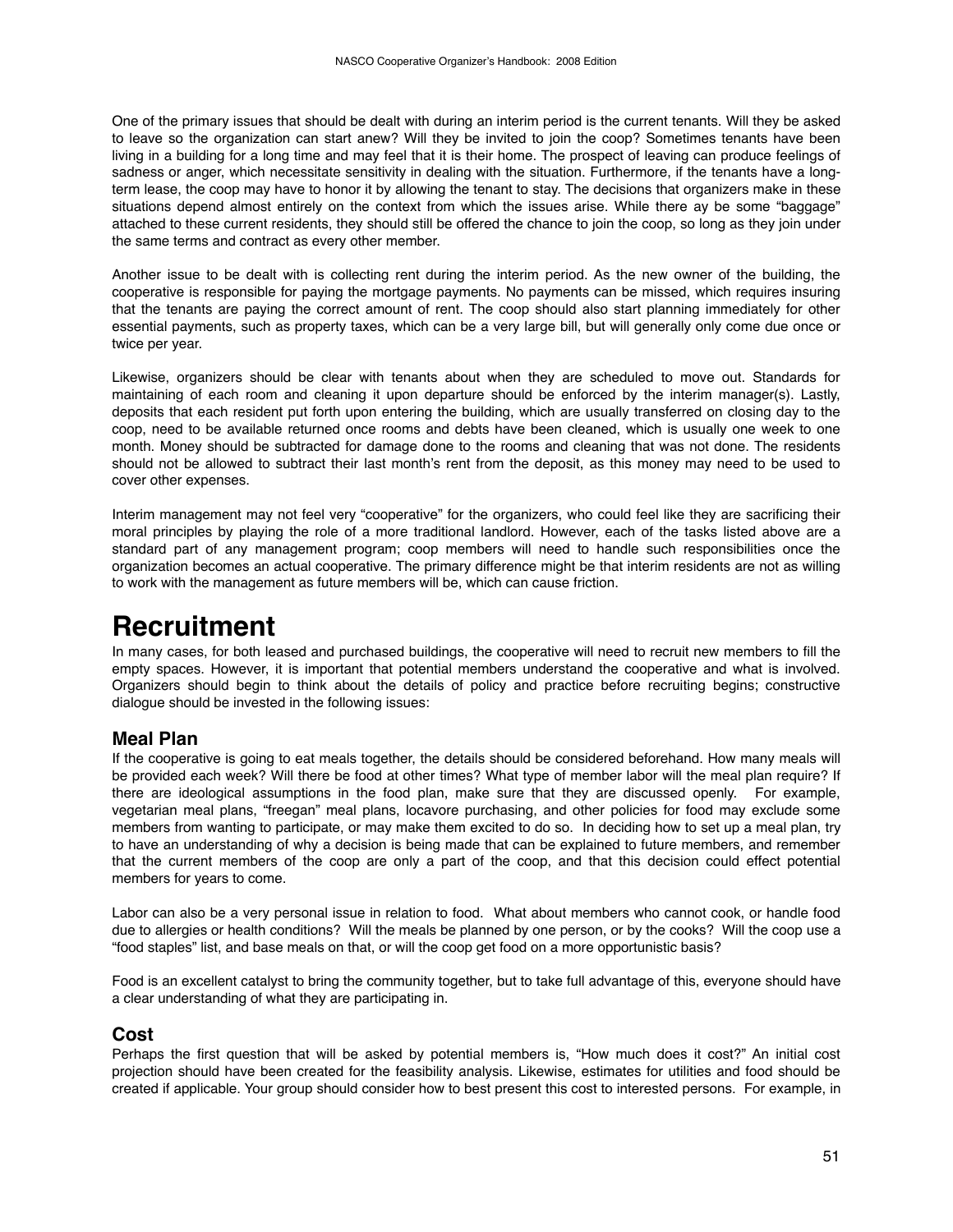some areas coops use one price to represent all costs incurred by members in the coop, including food, rent, utilities, etc. Other coops break this out into several numbers.

Neither of these approaches is "correct", but one or the other may work better in your area. Some coops that use multiple numbers find that many potential members want to "opt out" of the meal plan, and only pay the rent portion, but most coops will not allow this, as it erodes the economy of scale for the coop, and makes it more difficult to plan future food budgets. Other coops that use one figure to show all costs for the coop find that applicants have "sticker shock" at the idea that a single room may cost as much as their own efficiency apartment. In either case, the key is for the coop to make clear what the members will have to put in, and what they will receive in return, and to find ways to meaningfully compare the value of living at the coop with alternatives in the area.

#### **Member Share**

If the building is purchased, part of the down payment was likely a member share. Member shares function similarly to a deposit, as deductions for damages or lack of cleanliness are subtracted upon departure. How much does the potential member have to put down? Will the share appreciate in value along with the coop's worth, or is the share actually closer to a deposit? It is also very important for your coop to make sure that the policies regarding the share or deposit comply with state and local laws regarding deposits, which you can get from your local tenant's union.

#### **Labor**

How many hours and what kind of work is expected of each member? How will the labor system deal with members who do not do their jobs? What happens to the labor system when there are vacancies? How will the coop deal with members ho are differently abled, and may not be able to perform the tasks that are currently open to them? The meal plan usually requires the bulk of the work in a group housing cooperative.

Member contracts, addressing the above information, should be created. A standard residential lease is probably not appropriate, although it's a good start. Most residential contracts have the same standard clauses, which will protect the cooperative from legal or financial hassles. Issues covered in a standard contract include but are not limited to: damages, late payment charges, length of contract, and so forth. NDS staff can also supply you with examples of member leases used by other coops around the US and Canada.

Once these details have been mulled over, and possibly decided, organizers should design a recruitment strategy. A good place to start is to consider what the coop has to offer to potential members, which will influence which portions of the surrounding community will be the most interested in joining the coop. What places would a likely member frequent? What kind of publicity would attract attention of a likely member? What are unfilled needs in the housing market that would gain the most interest?

As you plan your recruitment, try to keep in mind where your planning may be unintentionally excluding potential members. For example, if all of your ads are online, anyone who does not have a computer, or is not net-savvy enough to find your ad will be excluded. If the coop uses mainly word-of-mouth, than any person who does not have a direct connection to your social network will be unlikely to hear about what the coop is doing. Using only flyers or tables at certain events will limit those who hear of you to the people who visit those locations or events. Sometimes this "sampling bias" is intentional on the part of the coop, but more often than not, it is a limitation of the culture and experiences of the founding members, and can be accounted for by thinking carefully about how to publicize the coop.

Everyone should be involved in the recruitment campaign. Word of mouth is the cheapest and most effective way of spreading the word. Organizers should identify friends and colleagues that might be interested and personally invite them to join. People who expressed interest at outreach events should also be contacted and personally invited. Successful recruitment involves targeting people who are interested in community living, having a direct say in their community, and social change, not just cheap rent.

Universities often have resources for student housing that student organizations can take advantage of to recruit members. One is the off-campus housing office: advertising is often free. Another may be a housing brochure that is distributed to incoming students who are unfamiliar with the local housing market. Taking the campaign one step further, organizers should reach-out to both the student community and general public. Perhaps the most common form of outreach is posters. Effective posters are colorful, creative, and expressive of the coop spirit: pictures, quotations, descriptions, logos, and slogans all help to achieve this. The visual element should be underscored: large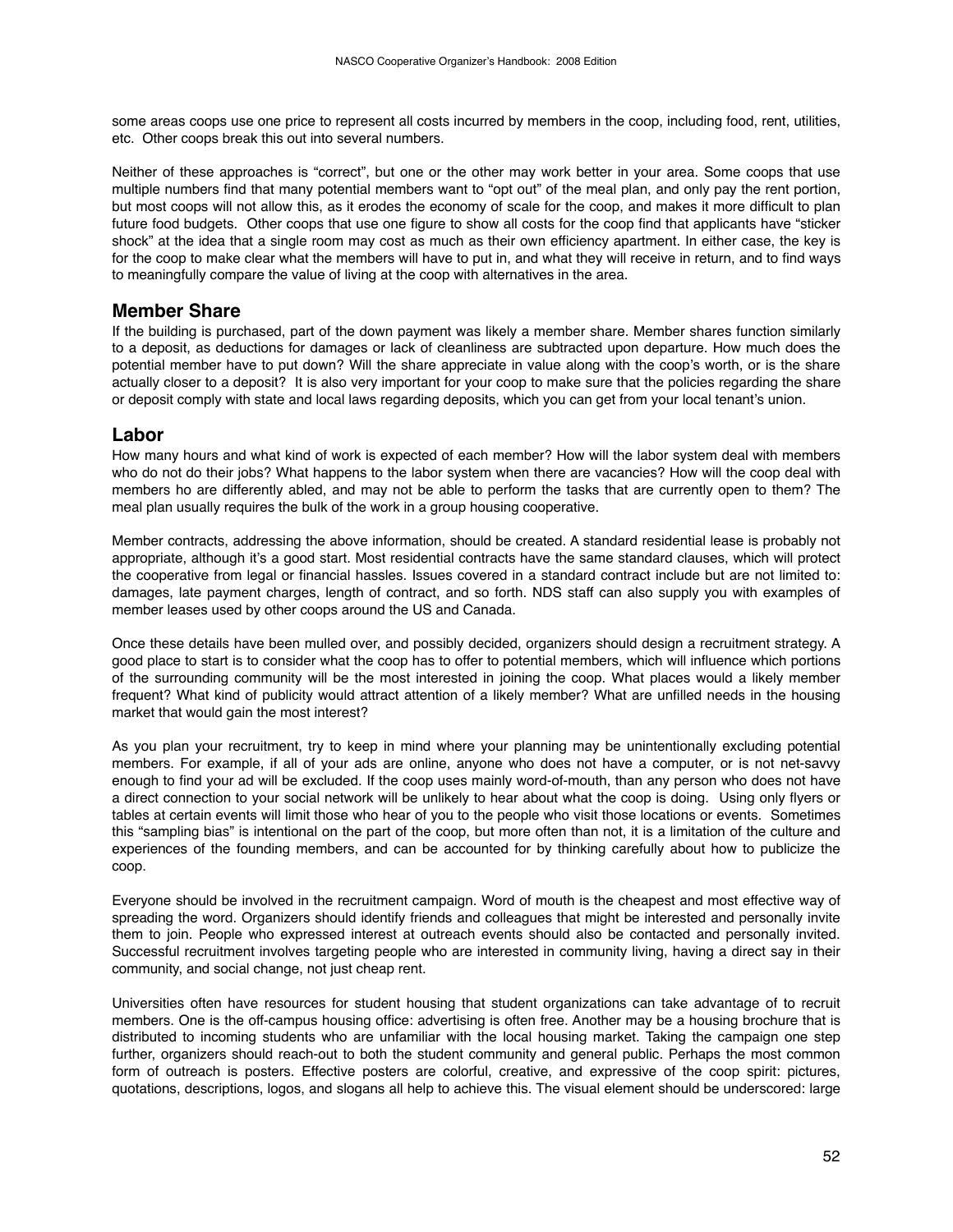and provocative images draw the viewer closer to take a more detailed look. The poster should also tell someone looking at it a bit about why the coop is different from other options, and why they would be excited about it.

An innovative approach to recruitment that is geared toward outreach and public education will help the cooperative develop an enthusiastic and diverse membership and a strong community presence. The following is a list of approaches that can help make an outreach campaign into a public education campaign:

- Hosting a press conference or public event
- Writing a press release and sending it to the student and local press
- Tabling at a public event
- A year-round pamphlet display at a housing office, community gathering spaces, and the student center
- Registering the phone number with an easy-to-remember number, such as 555-COOP
- Registering a good domain name. Try to avoid .com, as this not only has the fewest available domains, but also sends a message that you are for profit (.com, as in .COMmercial) enterprise. Try either .org, which is very inexpensive and meant for non-profits, or .coop, which costs more, but has plenty of available names and sends a clear signal about what you are doing

Innovative techniques to creating a community presence are important not only for the initial recruitment campaign, but for future campaigns. In the long term, it will save the organization time and money.

## **Getting it Done**

Now that things are rolling along, the cooperative is on a tight schedule with deadlines. If, for instance, the coop must be ready to open by the beginning of the school year, or other lease period, organizers may have to hustle to stay on time. For larger groups, it may be necessary to create an oversight committee to make timely decisions about rehabilitation, interim management, and member recruitment.

In most cases, there will be several timelines all operating simultaneously. For example, maintenance and renovations must be planned, marketing has to be created and rolled out, funding has to be lined up, details on permits or zoning may need to be resolved, and policies, bylaws, and contracts need to be created. There is a lot to do! To deal with this overload, try creating several timelines from the present to a few months after the coop opens, one for each major area of concern. Once these are all created, try to place them onto one large sheet of paper or whiteboard.

You can consider taking this large display of all of the tasks that need to get done and putting it somewhere visible that your organizing group can refer to. This should help to give an idea of what needs to be done at which time, and allow the group to decide how to divide up tasks from week to week. Having regular meetings through this period is crucial. Most groups at this point meet at least once per week, with many more emails, phone calls, and lunch-dates filling the gaps in between. This is the most challenging period, but your coop is closer to home every day.

So indeed, there is a lot of work involved during the transition period. So much, that it may not be realistic to expect volunteers to handle it all. Many new cooperatives budget money to hire a development intern to coordinate rehabilitation, management, recruitment, and volunteers. Someone whose schedule is freed-up, is accountable to the coop and NDS, and can focus on getting the work done increases the chance of success. In this case, the oversight committee, in addition to volunteering, can supervise the intern.

## **Labor Systems**

An important consideration is the member labor system. It may be tempting not to systematize the cooperative and to rely on the trust and good will of each person. However, there are benefits to creating a labor system that is accountable to the democratic will of the group. The labor system can be very empowering for the membership, if everyone gives input into how it will be structured. This means that the job descriptions, the division of labor, the scheduling, and the labor assignment process should be transparent to all, and open to member feedback.

One benefit of creating a labor system is that the group does not have to reinvent the wheel each term. Another benefit to having a fairly constant schedule is that it addresses all the necessary chores and that members are clear about their obligations. But the biggest benefit is that a defined labor system gives every member the chance to try a number of different roles, and to have a better idea of how their coop functions as a whole.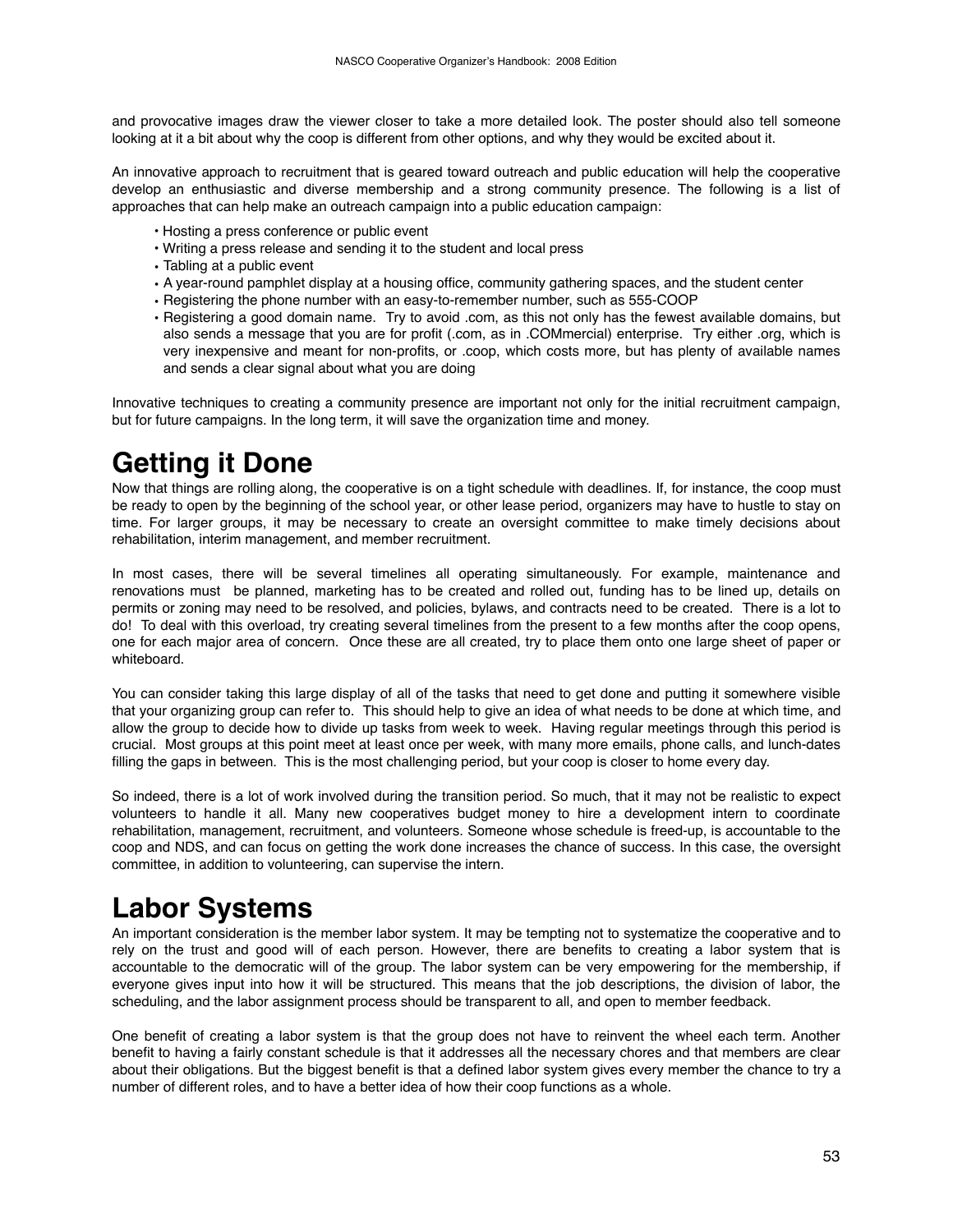#### **House Officers**

Housing cooperative across the continent have a variety of labor systems, developed for their particular circumstances. While no two coops are exactly alike, there is a fairly common methodology used in designing work systems. One aspect to a labor system are officer positions. It is important to emphasize, though, that the officers are servants of the membership, and responsible for carrying out the intentions of the coop, and not the bosses of one area or another. This can be made clear in member orientations, and in any "Owner's Manual" material you might create. Your coop can also try to create a number of officer positions, so that most members of the coop have the chance to be an officer of some type or another. The following list is a fairly standard division of labor between officers:

Chair or President: The cooperative should have one recognized representative. The responsibilities could include planning and facilitating house meetings, serving as a representative to the community and Board, and checking-in with house officers.

Membership Coordinator: This person would run ads, keep track of contracts, help members pick their room in the coop, and is often a mediator in conflicts between members.

Treasurer: The treasurer collects member charges, prepares a budget for house approval, pays the bills, reports regularly on the status of collections, and compares income and expenses with the projections in the budget. The financial success of the organization depends on the foresight and communication of the treasurer.

NASCO Representative: This person serves as a liaison between the cooperative and NASCO/NDS, serving to facilitate communication between the two groups. It is easier for NASCO/NDS to work with a new cooperative when there is a designated communicator. Often, this responsibility is given to the president or chairperson.

Food Steward: This person is responsible for facilitating the purchase of the house food. If the house doesn't have a meal program, a steward is not necessary. The steward's responsibilities may include the following: making the food budget, creating a shopping list based on the needs of the cooks and the general desires of the members, and purchasing food. Furthermore, sometimes this person is responsible for overall welfare and condition of the kitchen.

Work Manager or Labor Czar: The work manager is generally responsible for facilitating the work schedule and ensuring the proper completion of work assignments. The manager may also be responsible for ordering supplies, and assisting with scheduling special projects, including work holidays, maintenance labor, and recruitment activities. The frightening title of "labor czar" is sometimes given because the job often requires disciplining members who are not living up to their responsibilities.

Secretary: Someone to take notes and compile minutes for each meeting is an effective means of facilitating house communication (for those not present) and enhancing organizational memory (over a period of time). The responsibilities of the secretary might include: taking minutes, filing minutes, and posting them in the bathroom or other prominent area, keeping records of alumni, and forwarding mail to former members.

Maintenance Manager: This person oversees the maintenance tasks of the house, coordinates other maintenance workers, schedules labor as necessary, and communicates with contractors. This position is crucial to the long term health of the building.

House officers can be elected by the members at the beginning of each term or each year, as the positions open up, or upon a schedule that the members create. Be aware that too short a term can result in a position never being done as well as possible, but too long a term prevents members from being able to run for positions to get involved. Furthermore, it is useful to clearly spell the responsibilities of each position in a house constitution, which furthers a sense of identity and helps things run smoothly.

Some of the house officers (president, treasurer, secretary) may look similar to the officer positions on most coop Boards of Directors. However, there is a clear distinction between house and organizational operations in multi-house systems. In one-house systems, there is a distinction on paper but rarely is there a distinction in reality. For instance,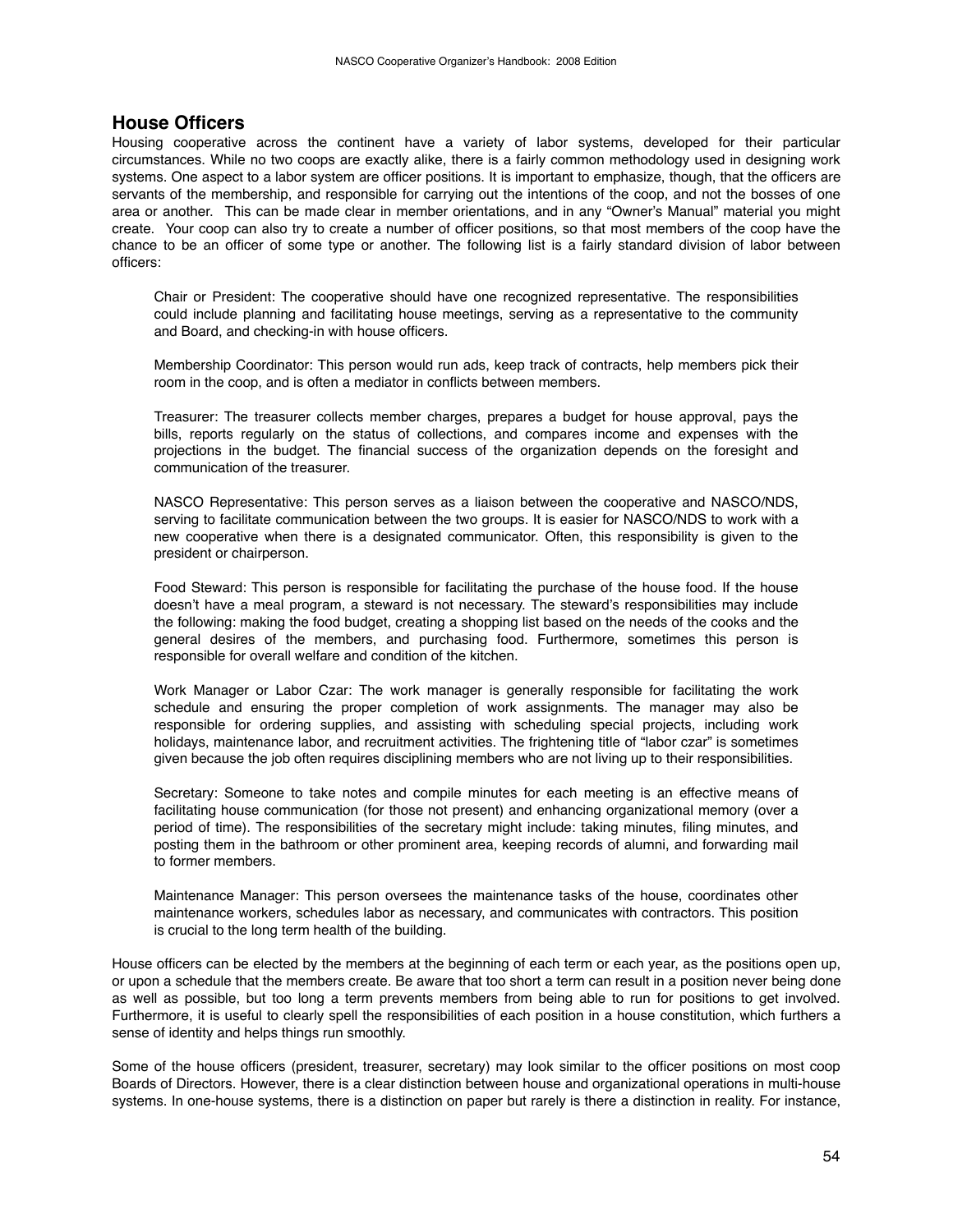the Board of Directors may be composed of everyone and house officers become the organization's officers. See the Getting Legal section in the "Moving Forward" chapter for a more detailed discussion of governance.

#### **Fundamental Work**

Determining what work needs to be done on a regular basis is fundamental to the smooth functioning of the household. Fundamental work probably includes each of the following: cleaning the bathrooms, the kitchen after meals, and the common areas; preparing meals; maintaining the outside grounds; taking out the garbage and recycling; performing regular preventative maintenance, and so forth. It is also nice to have jobs that change from term to term to encourage new ideas. Lastly, whether or not Board members will be counted as labor is an important issue to be resolved. Once a rough list of fundamental labor has been composed, it is helpful to design job descriptions and estimate the time and frequency required for each task. Often, job descriptions are compiled in a folder and posted at various locations throughout the house: officers in a central location but others by their job location (bathroom cleaner in the bathroom, cooks in the kitchen).

One of the objectives of a labor system is to balance the work load so that each person has a relatively equal amount of work. Some cooperatives assign an amount of work credits for each job based on the time commitments and difficulty of tasks. Jobs that are not considered very pleasant are given extra work credit as compensation (i.e. taking out the trash or cleaning the bathroom). Other cooperatives base work on the amount of time required for each job.

#### **Implementation**

The implementation of the labor system begins with establishing a process whereby everyone in the house is assigned jobs. Different cooperatives have various mechanisms for this: elections, lotteries, appointments, or a combination. Different techniques stem from different priorities and goals: for instance, a lottery system attempts to achieve fairness by being totally unbiased. An assignment, based on assessments of skills and preferences, is better at matching each member up with something that matches their abilities or schedule.

In the early stages of implementation, the house will likely run into unexpected problems. Members may discover that no one is cleaning the basement or that the hallway is being cleaned twice as often as is necessary. Or that being work manager is more time consuming than was planned for. These problems should be resolved before each new term and job descriptions should be revised as necessary. Usually, this is done by the labor manager, and than ratified by the membership.

The implementation would not be complete without a system for dealing with work-left-undone. It is usually the work manager's responsibility for acting on policies for missed jobs. Usually, the coop will have a clause in the lease stating that members must comply with house labor policies. The house should be clear about informing the work manager when a job is considered undone and what the procedures and penalties are. Examples of penalties range from strict fines to a "wheel of misfortune" that is spun randomly choose a make- up task: for instance, scrubbing the oven, cleaning under the kitchen sink, baking cookies, and so forth. The coop should give members every reasonable chance to find labor that works for them, and to make up for labor that was missed, but at the same time, it is important that this labor is done. If a member feels that their contribution is not valued, or that labor does not matter, than this is something that can be resolved. If a member refuses to do labor, to the extent that no remedy can be found within the house, the house should be willing to evict the member if necessary.

## **Orientation**

New member orientations function as an introduction to the organization and the cooperative movement. They are an integral part of the "cooperative education" principle in that they get the relationship between member and cooperative off a good start. Orientations provide members with information about the organization's operations, member responsibilities, and cooperative principles.

An orientation should be useful, enjoyable, and mandatory. Three or four hours should be a sufficient block of time. Two tips that might enhance participation in cooperative education events are as such: provide food and make it look fun and interesting. Also, allow time for informal interaction, so members have a chance to get to know one another. An example of an orientation schedule is as follows:

Introductions 5:00 Round Robin: How did you find the coop? 5:10 Agenda Review (display on butcher paper)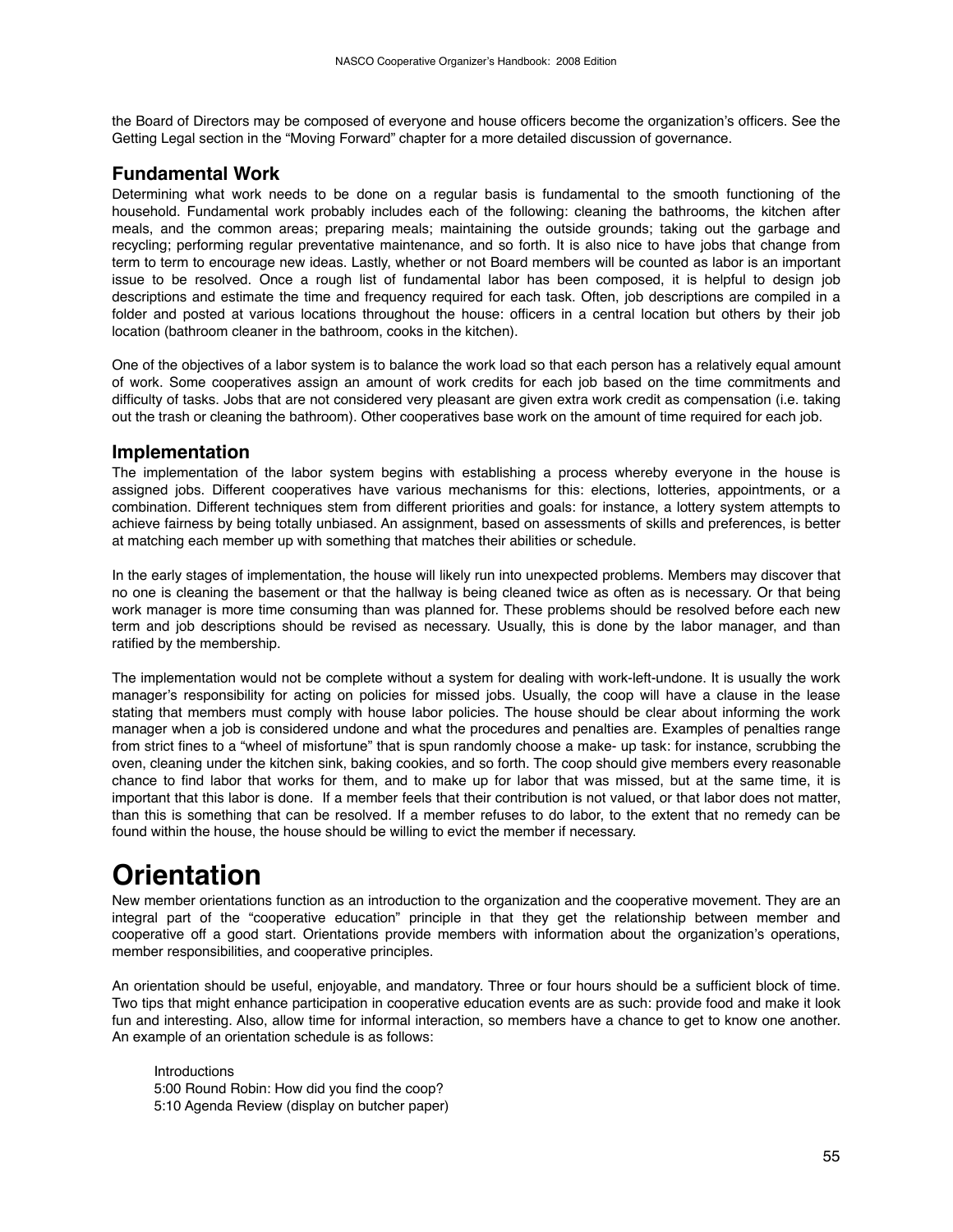5:15 Round Robin: What is a cooperative? 5:25 Cooperative Principles 5:35 Cooperative Forms: consumer, worker, agricultural, student/community housing, co-housing, food, etc 5.45 NASCO and NDS 6:00 Project History, Vision, Mission Break 6:15 Dinner (eat during the orientation) How things work, or could work 6:25 Governance: Board of Directors, house meetings, decision-making process 6:40 Financial Structure: where charges go, when they are due, etc 7:00 Labor System: jobs and responsibilities, 7:20 Kitchen: meal plan, dishes, food system 7:40 House Tour

This sample orientation should be changed to suit a cooperative's specific needs. If the house is just opening, policies likely will not have not been finalized, nor does anyone know where things are kept. The idea is for old timers to make the new comers feel welcome and to give them a sense of history and ownership. It is important for educators to stretch their brains to imagine where new members are coming from and what would be useful to know. Good orientations have flexible schedules (not too flexible), plenty of room for questions, and a festive atmosphere.

It will be most people's first time learning about the cooperative movement, which is usually an eye opener. NASCO has educational materials and resources (pamphlets, books, videos) which may help communicate the basics of the movement. Yet this is an ongoing process and resources should be provided in a library for further research.

Besides communicating the basics about of the cooperative, the orientation should provide the inspiration new members need to become involved and make a difference. An empowering orientation will help make the house a successful, democratic household.

# **The Future**

*Leadership Development Development Culture Movement Culture* 

Once a cooperative comes to life, the struggle is not over, it just takes on a new character. It changes from the work of getting the venture started to building a strong organization and maintaining momentum, and creating a timeline for those projects that will still need to be done now that you are living in the coop. You now have the advantage of infrastructure, though, in the form of being in the same place as your fellow organizers, having regular meetings, having a stable address and phone number, etc. There are actually many challenges that new cooperatives will face that could not possibly be addressed within this text. The final chapter focuses on three broad areas new cooperatives should bear in mind as they are setting the tone for the venture.

One is leadership development: efforts to develop new leaders and disseminate knowledge will make the organization stronger and prepare it for future turnover. Building a culture of continuous development will create a strong local network of coop households, increase the organization's base of resources, and further its mission of providing as much affordable housing as possible. Likewise, maintaining a high level of participation in the cooperative movement benefits the organization through the sharing of resources and helps organizers in communities without cooperatives. Proactive founders understand the serious nature of these challenges, viewing them as opportunities for growth and welcoming the future with open arms.

## **Leadership Development**

After putting in innumerable hours of work, the founding group inevitably would like to see their creation blossom into a healthy community organization for years to come. Perhaps one's gut instinct is that this entity has come to life and now we can sit back and watch it flourish. Perhaps, on the other hand, the founders are worried that when they leave,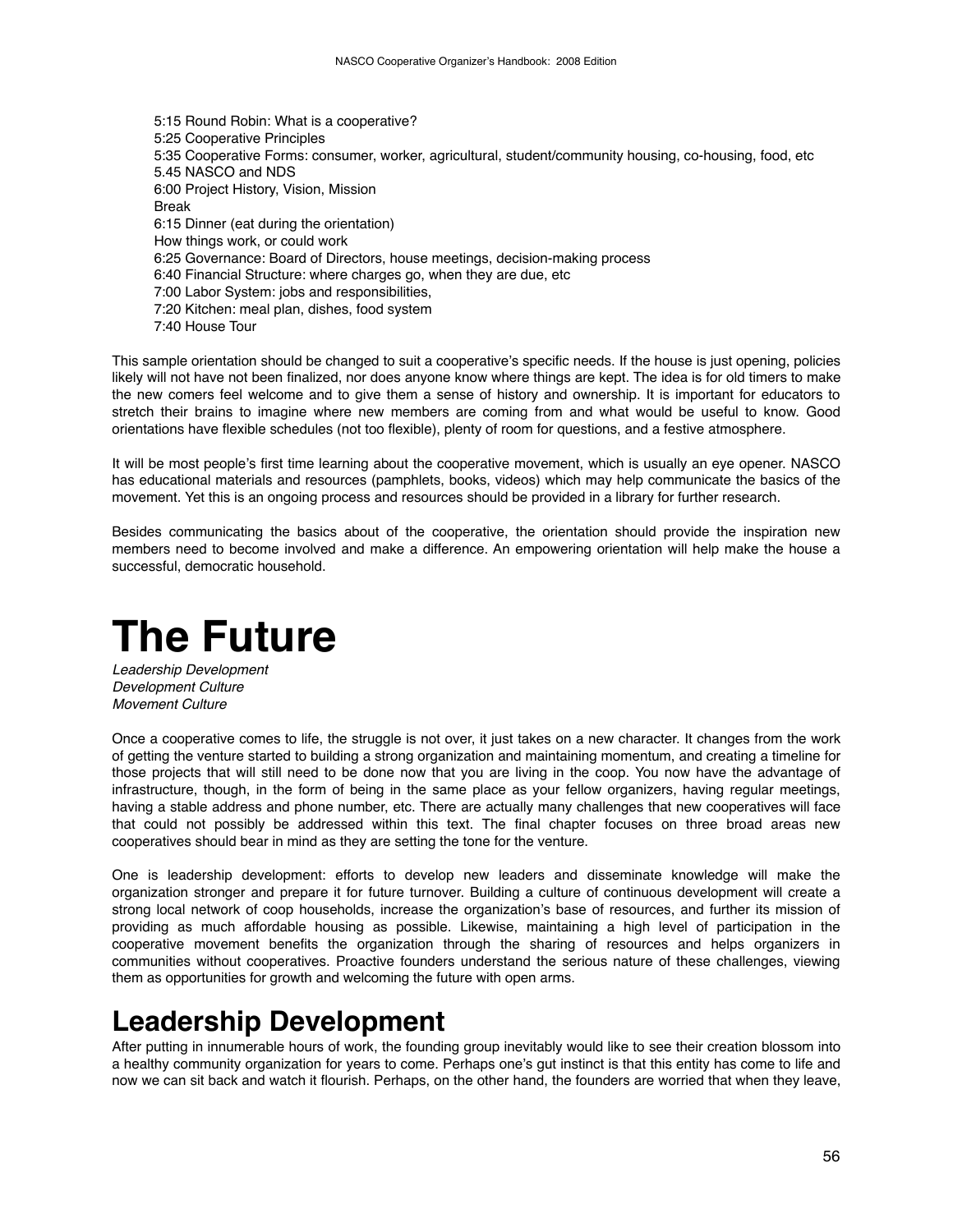the organization will still be so fragile that is will fall apart. While the actual situation is dependent upon the particular circumstances, there are some actions that the founding generation can take to help the cooperative thrive.

Perhaps the most basic factor is to remain a member of the cooperative for as long as possible. Often, a crisis period (or at least a challenging adjustment period) will follow when the founding bunch goes on. With organizing experience, a sizable list of student and community contacts, and knowledge of the cooperative movement, founders are in a position to empower new members by disseminating knowledge and building a vision to guide the organization. Founders might consider staying for at least a few years to help get the organization on its feet. During this time, it is important that the founding members allow new members to replace them in critical positions, so that the rest of the membership has a chance to try new approaches, but still have the original community members around for input.

An on-going issue in all cooperatives is the constant turnover in their community. This turnover is built in to the student coops, as their members graduate. This also affects the non-student housing coops, where many members may live for a long time, but others might use the coop as a more transitional form of housing. Turnover hinders the organization by breaking continuity and weakening organizational memory, and, at the same time, revives the organization by providing new blood and ideas. Established cooperatives have addressed this potentially devastating problem by hiring staff and budgeting for cooperative education to train new members. However, a new cooperative does not have those resources, and therefore should address the problem from another angle: leadership development.

One approach to leadership development is touched upon in the previous chapter: member recruitment. When recruiting, founders should target a specific kind of member: those who are already involved in community projects or community activism. These folks, who understand they can make a difference in the world, are ideal because in a cooperative, solving problems and running the organization is not a landlord's responsibility, it is dependent on the members. That is a concept that not everyone is going to pick up right away.

Of course, coops have an obligation to practice open and voluntary membership practices as one of the cooperative principles, so "activism" should not become a litmus test for whether a person is admitted to the coop, and organizer's should try to balance encouraging members who will already be engaged with providing opportunities for anyone to come and get engaged. One of the most inspirational parts of being involved in a new cooperative is watching "normal" people become passionate about the work that the coop is doing, and teach themselves skills they never expected to have. The best solution for a coop is to practice leadership development by both inviting people who already show leadership skills, and by developing the "leader within" from persons who are interested.

Another approach to leadership development is cooperative education. An empowered, enthusiastic, and informed membership is fundamental to making good organizational decisions and maintaining a proactive vision. A thorough education program includes the following:

- educational materials: cooperative books, an owner's manual, directory of local cooperatives
- orientation: see previous chapter
- retreats: problem-solving and visioning getaways for those interested in improving the coop
- one-on-one: officers should train future officers and work together as a team
- coop conferences: regional and binational educational gatherings
- tours: regional and local tours of other cooperatives
- networks: making friends in other cooperatives and learning from their experiences
- meta-meetings: a chance to discuss ho your own process for meetings works, and how to improve

The opportunities for cooperative education should planted firmly into the organizational culture and operations. An education committee is an effective means of organizing events and maintaining a focus and healthy education budget. Such a committee should have its place in the Bylaws.

### **Development Culture**

One-house coop systems face challenges beyond their fragility and lack of continuity. They face the problem of isolation. Isolation is perhaps something that a coop suffers from without even realizing it. Members of multi-house systems understand the variety of ways that a coop can operate and that it is really just an organization that is defined by the members, whoever they may be.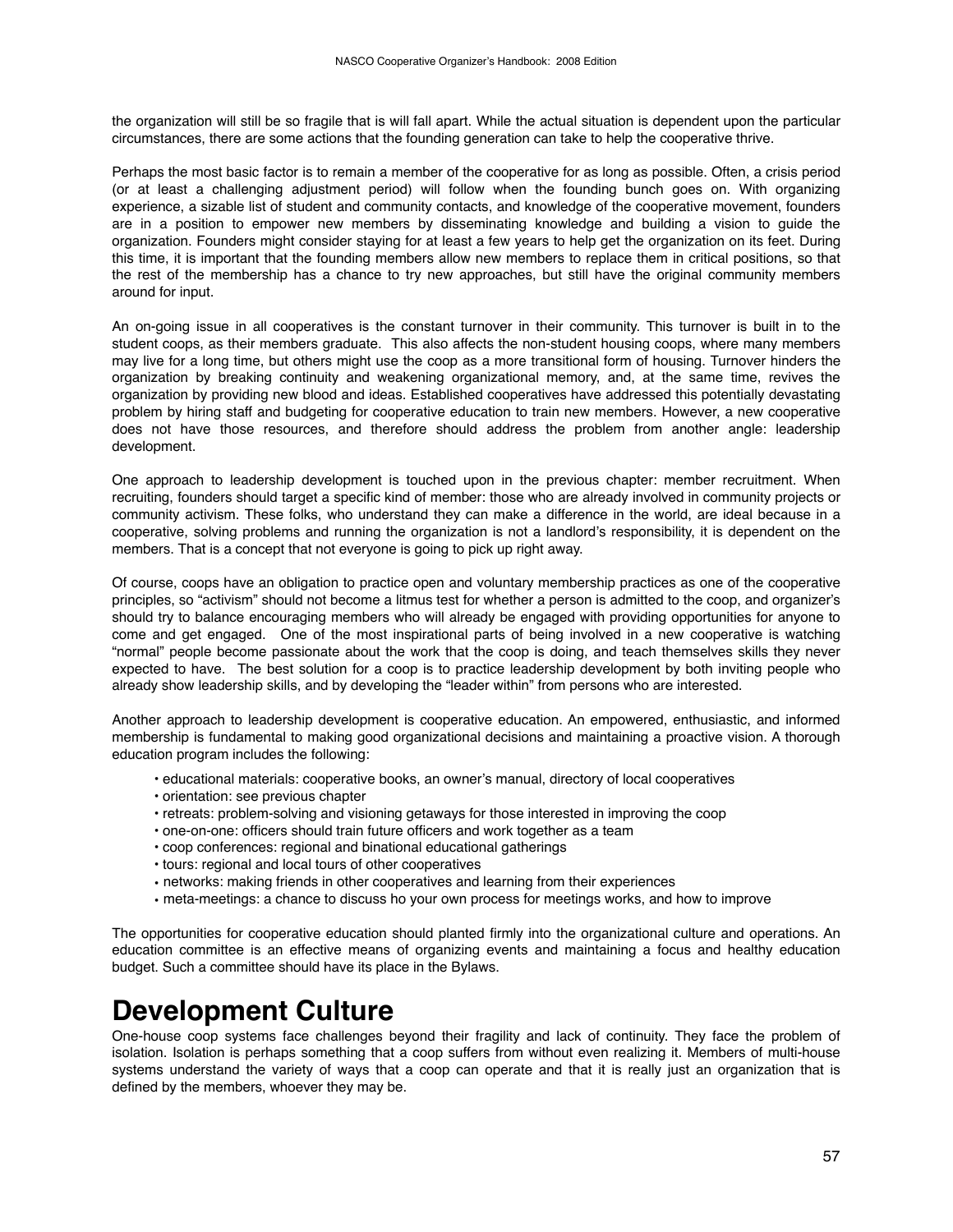Steps should be taken to maintain the vision of a multi-house cooperative system by building a culture of development. Understanding the real estate market is one means of achieving this culture: at times the market has nothing feasible and then may suddenly offer up a fantastic building. Establishing a development committee that is out there looking at properties and keeping in tune with the market is one means of creating a sense of readiness for development. Other activities the committee can work on is cultivating a relationship with the university and researching city and county programs that could benefit the cooperative. Much of this work is similar to organizing in that it involves finding property and building support.

There are many benefits of expanding from a one-house system into a two-house system or more. One is that it creates a local network of coop households that are inextricably tied together. In addition to the friendships the network provides, it also functions as a basis for further community involvement.

Another benefit is affordability: as more buildings are purchased by the cooperative and mortgages are paid-off, the equity is reinvested into the organization making it more affordable. This is often a crucial issue for one-house cooperatives that have purchased their buildings with no equity. Borrowing 100 percent of the funds to purchase the building means that the average rent is higher than if the organization had the 20 percent down payment. This makes it difficult to compete with other housing in the private market, even if the landlord is making a profit. As the coop builds a store of equity, reinvests it in the system, and purchases more housing, a system of affordable housing is created.

Growing your coop system does not have to mean purchasing buildings. Many coops use a hybrid model for growth, where some houses are owned and some are leased, but all share some common resources. This allows the coop to provide housing for more members, and get a larger profile in the community without having to wait until tens of thousands of dollars are piled up for a down payment. This also allows each coop to create its own culture and emphasis, but allows all of the houses to work together to make the goals at the board and general membership level a reality. By creating several houses, even leased houses, your group can collect a modest development fee from each member to bring closer the day when the coop can buy a property for itself.

Developing more housing also creates a broader funding base that allows the organization to hire staff. Needless to say, it is difficult to run an organization with volunteer labor over an extended period of time, especially as it gets larger. Coordinating recruitment, finance, maintenance, education, and development with volunteer labor is difficult to handle in a stable fashion and often leads to burnout. Hiring a staff person that is accountable to the democratic will of members creates a more sustainable situation over the long term. Staff members that understand cooperatives and can relate to students, activists, or a younger demographic are an excellent solution to the problem of turnover in housing cooperatives.

A final argument in favor of maintaining the spirit of expansion is that it is the mission of the student cooperative movement to make higher education more economically accessible by lowering costs. At the local level, student cooperative organizations should seek to provide as much affordable housing as possible. Many believe that all student housing should be run as cooperatives: students have the right to control their living environments! This holds equally true for community coops based in a non-student community, where all people should have a right to livable and affordable housing, and a chance to be represented in the decisions affecting their homes. It is the coop's responsibility to expand whenever feasible.

On the other hand, a valid argument against development is that as cooperatives become larger, they become alienating to the average member. In a one- or two-house system, every member can have input into most the major decisions that are made. Everyone knows everyone else. It's a cozy situation. Many established cooperatives are large and complex democratic organizations with a political context and process all their own. It is easy for the average member to feel excluded from the goings-on even if opportunities for involvement are available.

Most of these organizations were created during the Great Depression and are over 60 years old. Their organizational cultures developed without any models to learn from. Cooperatives that got their start during the 1960 and 70s wave of development or getting their start now are in a position to learn from the histories of their predecessors. The challenge of the current wave of cooperatives is to become a large cooperative, while remaining small: to provide as much affordable student housing as possible and retain a sense of empowerment through avenues of member participation.